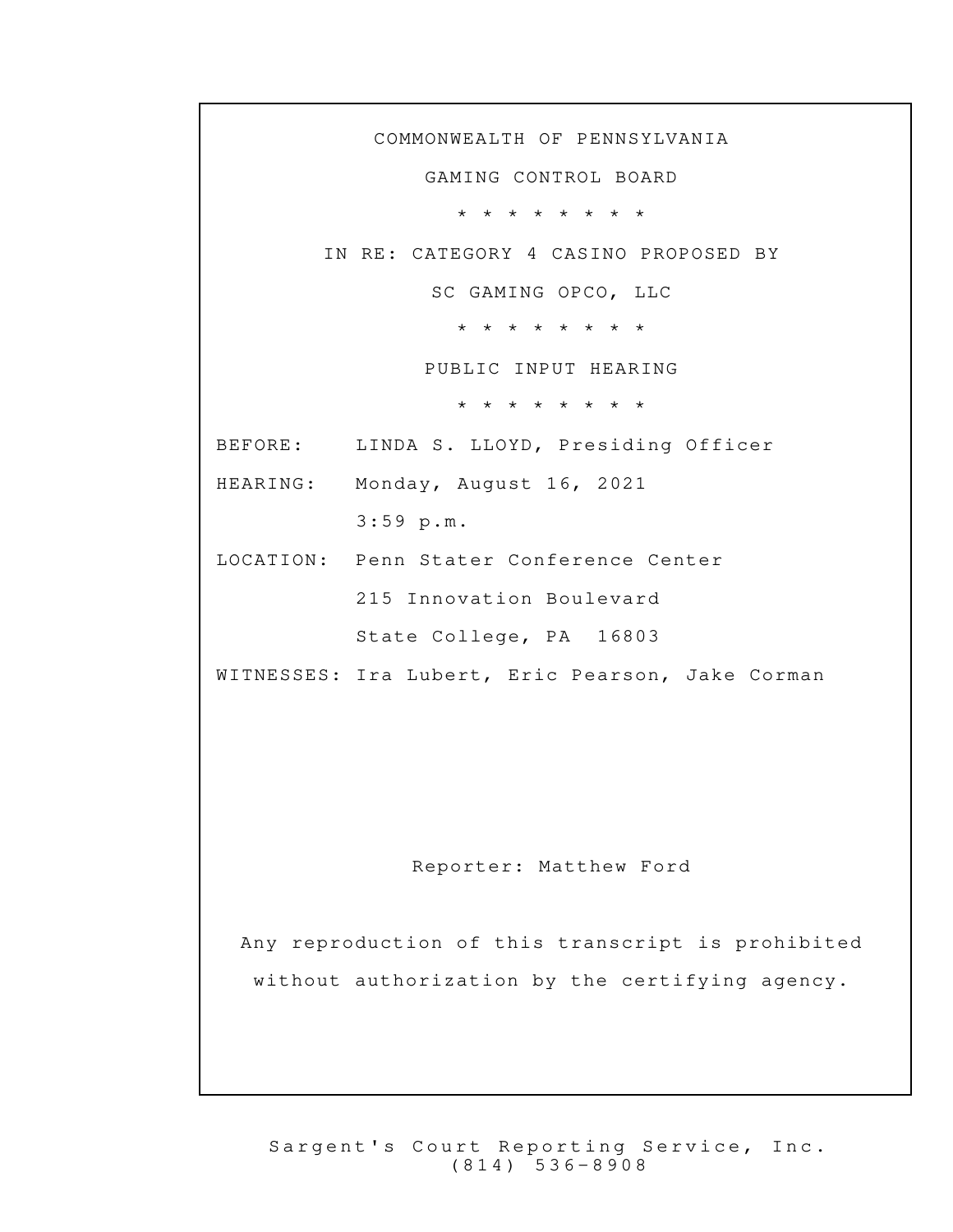|                | $\sqrt{2}$                   |
|----------------|------------------------------|
| $\mathbf{1}$   | A P P E A R A N C E S        |
| $\mathbf{2}$   |                              |
| $\mathfrak{Z}$ | ADRIAN R. KING, JR., ESQUIRE |
| $\overline{4}$ | Ballard Spahr, LLP           |
| 5              | 1735 Market Street           |
| $6\,$          | 51st Floor                   |
| $\overline{7}$ | Philadelphia, PA 19103-7599  |
| 8              | Counsel for SC Gaming Co Op  |
| $\mathsf 9$    |                              |
| $10$           |                              |
| 11             |                              |
| 12             |                              |
| 13             |                              |
| 14             |                              |
| 15             |                              |
| 16             |                              |
| 17             |                              |
| 18             |                              |
| 19             |                              |
| 20<br>21       |                              |
| 22             |                              |
| 23             |                              |
| 24             |                              |
| 25             |                              |
|                |                              |

Г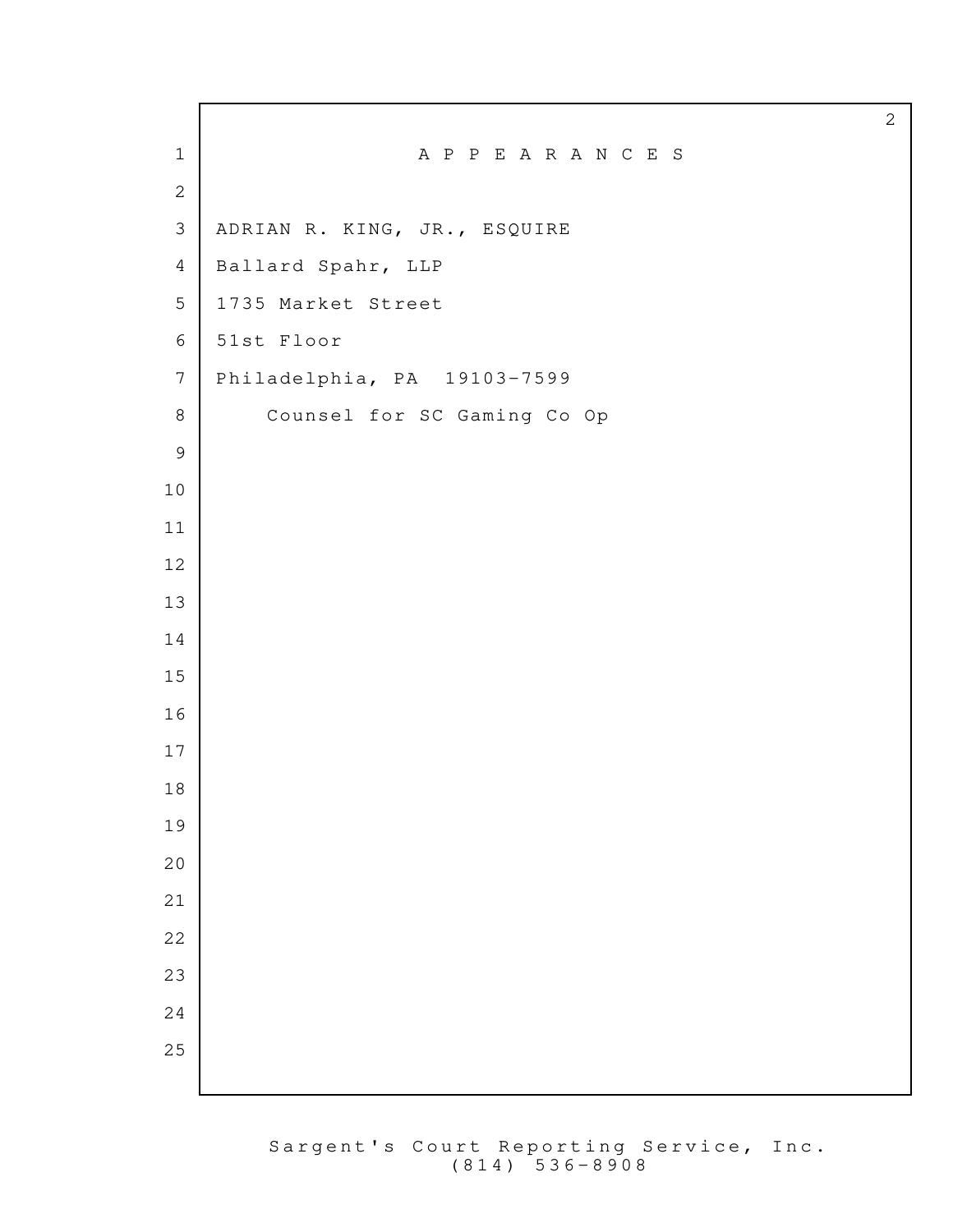3 1 I N D E X 2 3 | DISCUSSION AMONG PARTIES 6 - 9 4 WITNESS: Ira Lubert 5 TESTIMONY 6 By Mr. Lubert 10 - 13 7 WITNESS: Eric Pearson 8 TESTIMONY 9 By Mr. Pearson 13 - 24 10 DISCUSSION AMONG PARTIES 24 - 25 11 QUESTIONING 12 By the Board 25 - 33 13 DISCUSSION AMONG PARTIES 33 - 34 14 TESTIMONY 15 By Senator Jake Corman 34 - 39 16 TESTIMONY 17 By Mark Long 39 - 43 18 TESTIMONY 19 By Eric Bernier 19 and 43 - 48 20 TESTIMONY 21 By Wade Baumgardner 18 and 48 - 50 22 TESTIMONY 23 By Holly Welch 50 - 52 24 TESTIMONY 25 By Vern Squire 52 - 55

> Sargent's Court Reporting Service, Inc.  $(814) 536 - 8908$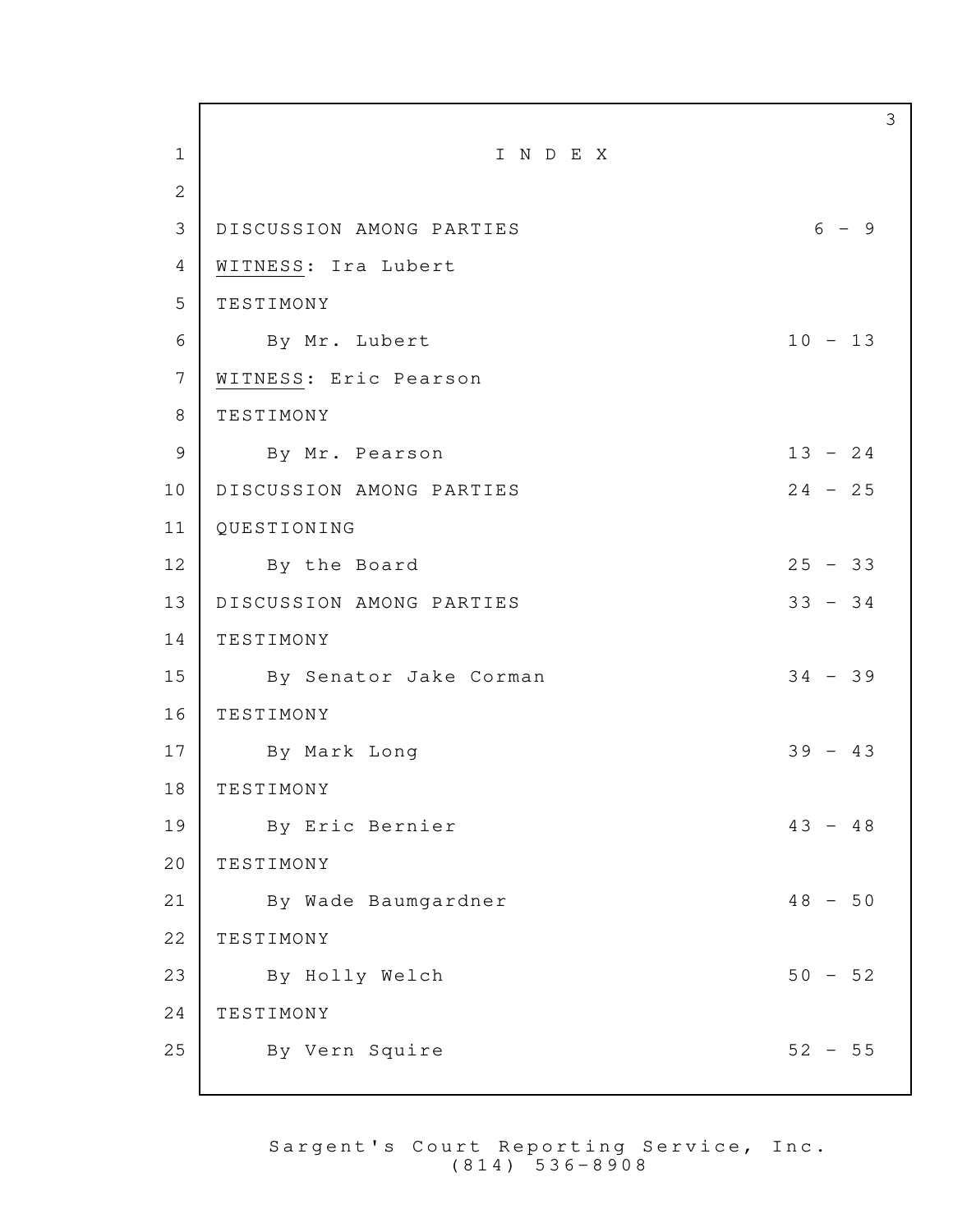| $\mathbf{1}$<br>$\mathbf{2}$ | I N D E X (Cont.)        |           |
|------------------------------|--------------------------|-----------|
| $\mathfrak{Z}$               | TESTIMONY                |           |
|                              |                          |           |
| 4                            | By David Curtis          | $55 - 59$ |
| 5                            | TESTIMONY                |           |
| 6                            | By John Delozier         | $59 - 63$ |
| $\overline{7}$               | TESTIMONY                |           |
| 8                            | By Mr. Miller            | $64 - 66$ |
| 9                            | TESTIMONY                |           |
| 10                           | By Mr. Vernon            | $66 - 69$ |
| 11                           | DISCUSSION AMONG PARTIES | $69 - 71$ |
| 12                           | TESTIMONY                |           |
| 13                           | By Mr. Hill              | $71 - 74$ |
| 14                           | DISCUSSION AMONG PARTIES | $74 - 77$ |
| 15                           | CERTIFICATE              | 78        |
| 16                           |                          |           |
| 17                           |                          |           |
| 18                           |                          |           |
| 19                           |                          |           |
| 20                           |                          |           |
| 21                           |                          |           |
| 22                           |                          |           |
| 23                           |                          |           |
| 24                           |                          |           |
| 25                           |                          |           |
|                              |                          |           |

Г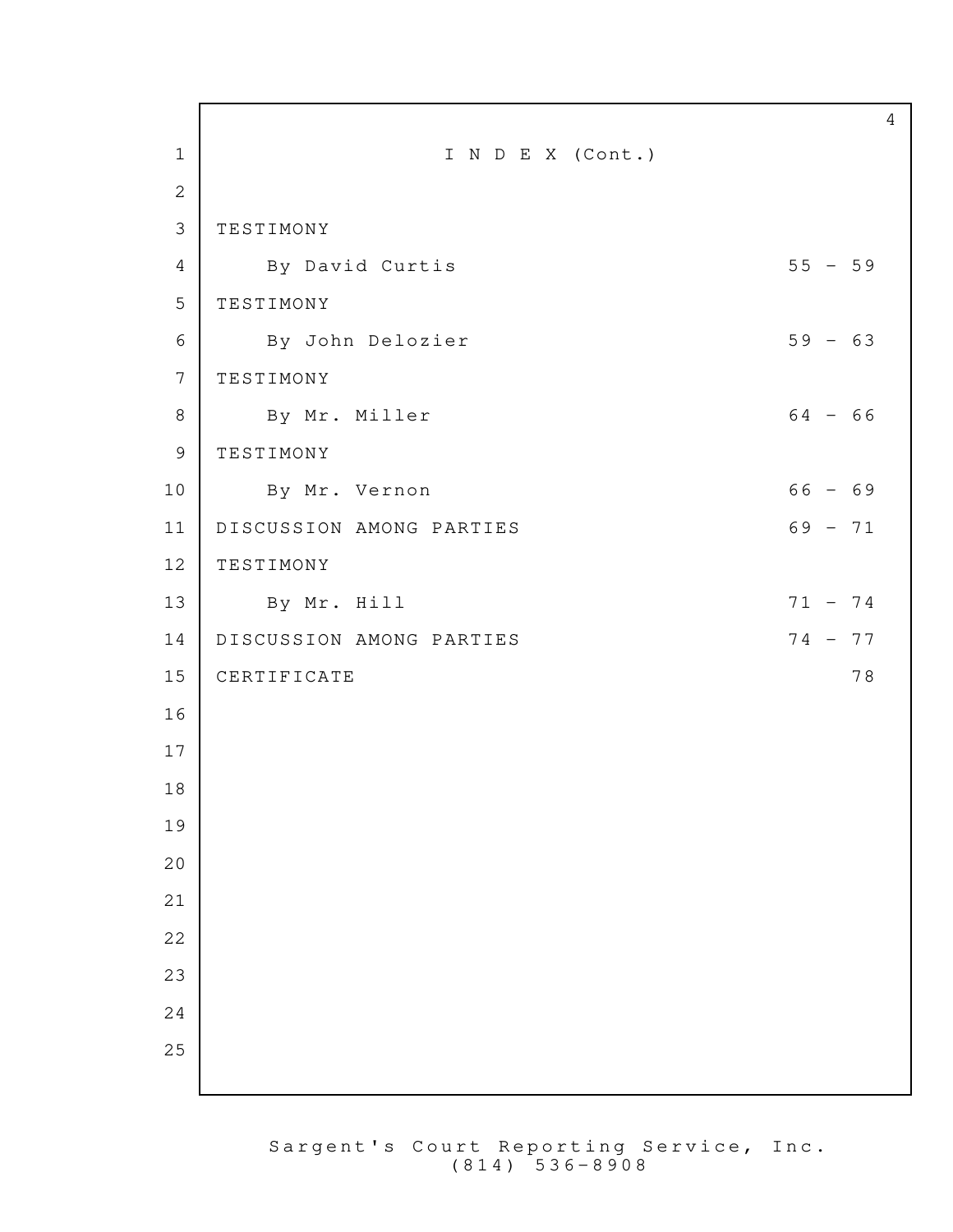| $\,1\,$          | EXHIBITS                        |         |          |
|------------------|---------------------------------|---------|----------|
| $\mathbf{2}$     |                                 |         |          |
| $\mathfrak{Z}$   |                                 | Page    | Page     |
| $\overline{4}$   | Number<br>Description           | Offered | Admitted |
| $\mathbf 5$      | For SC Gaming:                  |         |          |
| $\epsilon$       | PowerPoint<br>$\mathbf 1$       | $2\,5$  | $2\,5$   |
| $\boldsymbol{7}$ |                                 |         |          |
| $\,8\,$          | Hearing Exhibit:                |         |          |
| $\overline{9}$   | $\mathbf 1$<br>Written Comments | 75      | 75       |
| $1\,0$           |                                 |         |          |
| 11               |                                 |         |          |
| 12               |                                 |         |          |
| 13               |                                 |         |          |
| 14               |                                 |         |          |
| 15               |                                 |         |          |
| 16               |                                 |         |          |
| 17               |                                 |         |          |
| $1\,8$           |                                 |         |          |
| 19               |                                 |         |          |
| 20               |                                 |         |          |
| 21               |                                 |         |          |
| 22               |                                 |         |          |
| 23               |                                 |         |          |
| 24               |                                 |         |          |
| 25               |                                 |         |          |
|                  |                                 |         |          |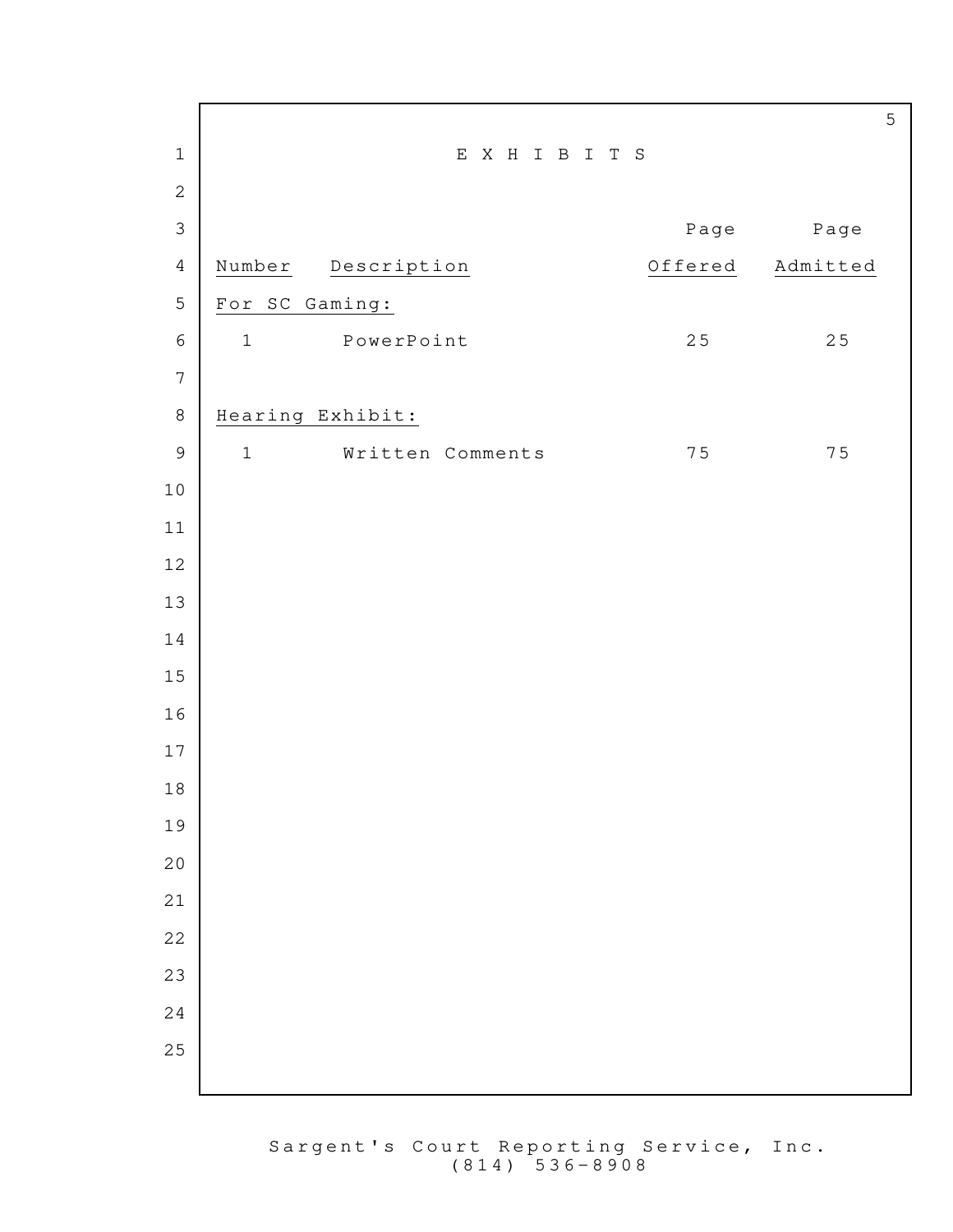|             | 6                                                      |
|-------------|--------------------------------------------------------|
| $\mathbf 1$ | P R O C E E D I N G S                                  |
| 2           |                                                        |
| 3           | PRESIDING OFFICER: Good afternoon,                     |
| 4           | everyone. My name is Linda Lloyd and I'm the           |
| 5           | presiding officer and the Director of Hearings and     |
| 6           | Appeals for the Gaming Control Board. I'm              |
| 7           | conducting the public input hearing today addressing   |
| 8           | the Category 4 casino proposed by SC Gaming Op Co,     |
| 9           | LLC to be located at College Township.                 |
| 10          | Before we could begin, if everyone                     |
| 11          | would turn off or to vibrate their cellphones or       |
| 12          | other electronic devices so we aren't interrupted.     |
| 13          | The proceeding is being recorded today by a Court      |
| 14          | Reporter sitting here at the table in the front, as    |
| 15          | well as it is also being recorded by audio and         |
| 16          | video, and being simultaneously streamed live on the   |
| 17          | Board's website. The video will also remain on the     |
| 18          | Board's website for your viewing pleasure if you'd     |
| 19          | like to go back and rewatch today's proceedings.       |
| 20          | I'd like to remind everyone here today                 |
| 21          | that while the Penn Stater is not requiring people     |
| 22          | to wear masks, they are requesting that we all do      |
| 23          | However, if you're going to speak and if you're<br>SO. |
| 24          | more comfortable taking it off when you speak,         |
| 25          | that's fine. I'd just ask that you put it back on      |

Г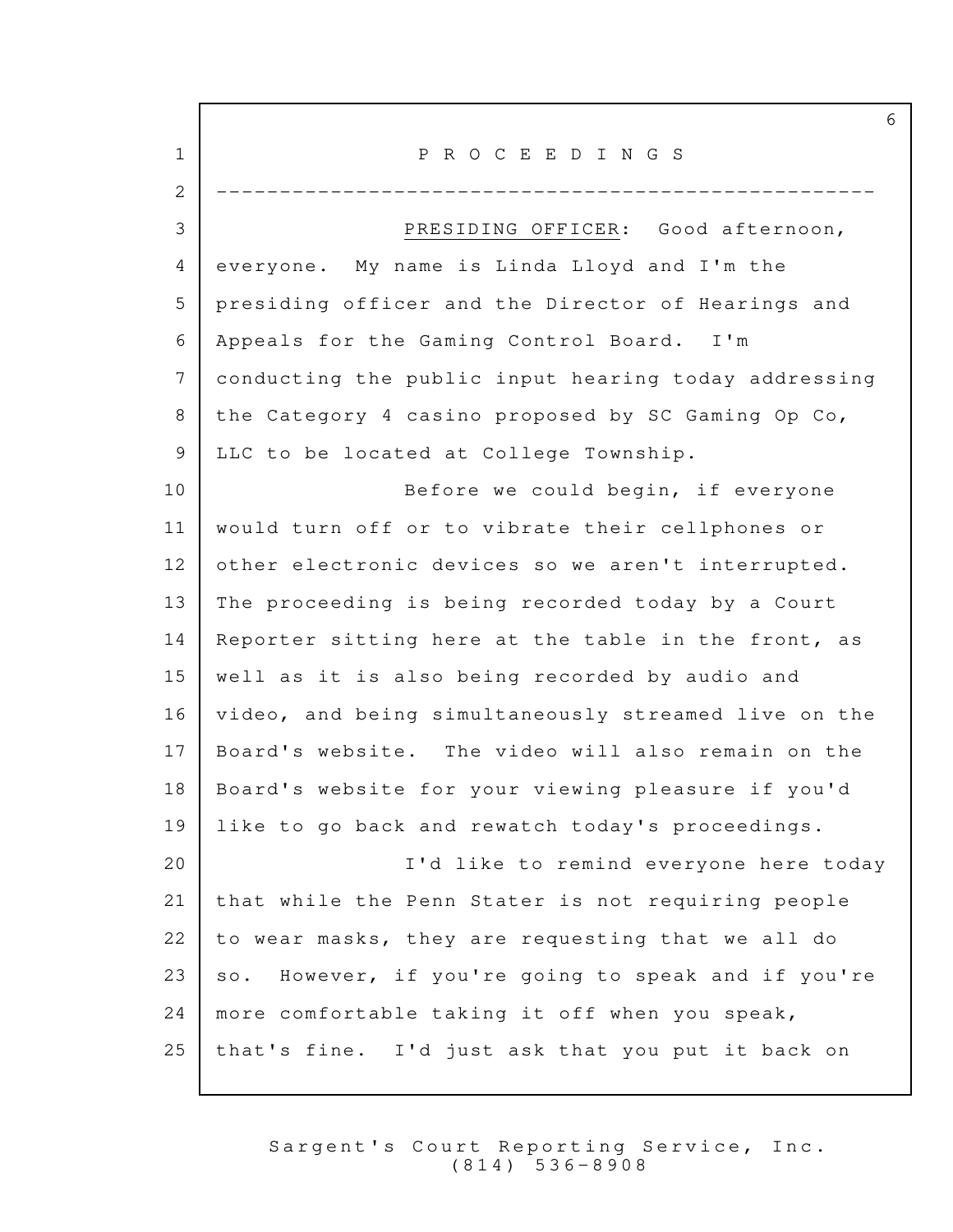1 | when you're finished.

2 As the Presiding Officer, I call this 3 | hearing to order. The date is Monday, August 16th,  $4 \mid 2012$  and the time is  $4:00$ . The location is the Penn 5 Stater Hotel and Conference Center located at 1215 Innovation Boulevard in State College, Pennsylvania 6 7 in College Township.

8 The Pennsylvania Resource Development 9 and Gaming Act as amended at Section 1305.1 created  $10$  a new category of slot machine licenses referred to 11 as Category 4 licenses. On September 2nd of 2020,  $12$  SC Gaming Op Co won the Category 4 licensed auction 13 | with a winning bid of  $$10,000,000 - $10,000,101$  $14$  giving it the opportunity to propose and build a 15 facility within a 15 mile radius of the longitude 16 and latitude coordinates provided with the winning 17 | bid. College Township falls within this proposed 18 | radius.

19 This public input hearing is being  $20$  held by the Board pursuant to a mandate found in 21 section 1205B1 of the Act that required public  $22$  hearing to be held in the municipality where the 23 | licensed facility is proposed to be located prior to  $24$  the Board's consideration of the slot machine  $25$  application. The purpose of the hearing is to

> Sargent's Court Reporting Service, Inc. ( 8 1 4 ) 5 3 6 - 8 9 0 8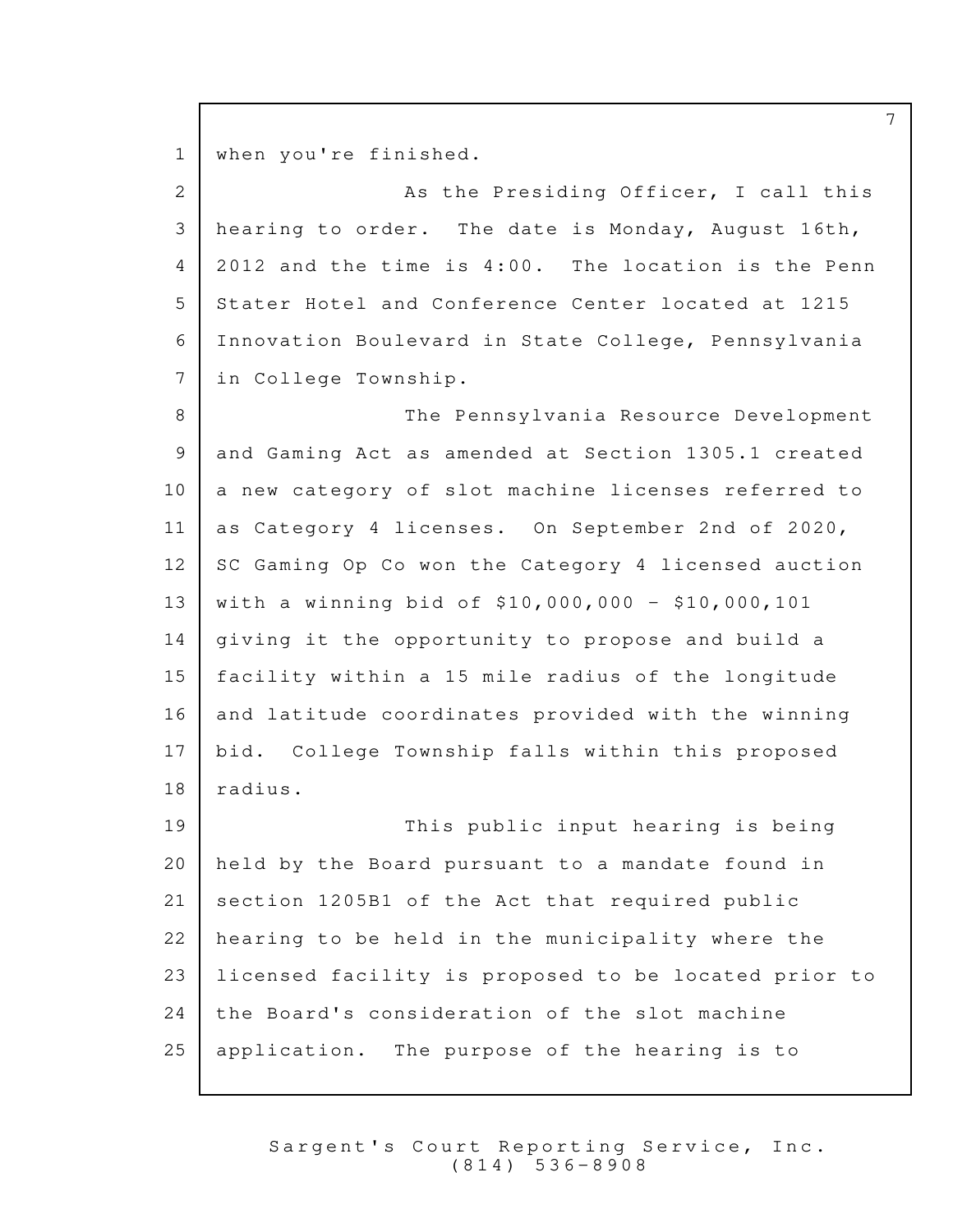$1$  provide an applicant the opportunity to present its 2 plan for a Category 4 casino to the Board and the 3 public, and to provide the public the opportunity to 4 express their thoughts and share concerns about the 5 proposed project with the Board. This public 6 hearing was advertised on the Board's website, 7 announced by the Board at public Board meetings, and 8 advertised in local newspapers. We have all Board 9 members present here today either in person or via  $10\,$   $\,$  Zoom. Six of our members are here and Commissioner 11 | Kernoble is on with us via Zoom. 12 The order of today's events will be as 13 | follows. SC Gaming will have approximately 45 14 | minutes to make a presentation of their proposed 15 project and then we will hear from those that were 16  $|$  registered to speak today. And all registered 17 | speakers will be permitted five minutes to speak. I  $18$  | will call witnesses after the presentation in order 19 and we will swear you in at that time. However, 20 | right now, I would like all witnesses for SC Gaming, 21 | if they could stand to be sworn by the Court 22 Reporter. 23 COURT REPORTER: All right. 24 Can you please raise your right hand?  $25$   $-$ 

> Sargent's Court Reporting Service, Inc. ( 8 1 4 ) 5 3 6 - 8 9 0 8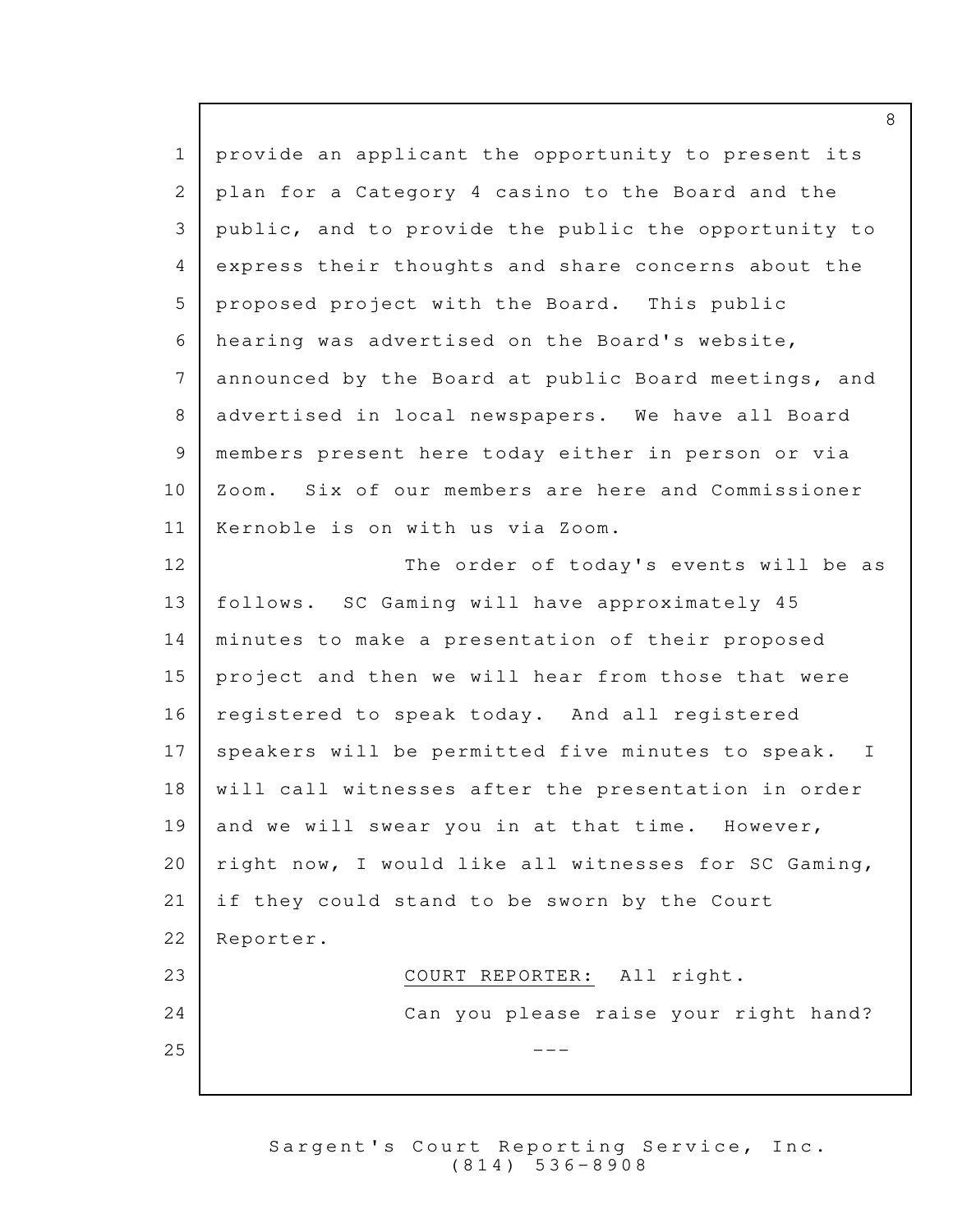9 1 WITNESSES SWORN EN MASSE 2  $-$ 3 COURT REPORTER: Thank you very much. 4 PRESIDING OFFICER: And I'll let the 5 Gaming begin. 6 ATTORNEY KING: Good afternoon, Madame 7 Chairman, Chairwoman and Members of the Board. 8 | Adrian King here from the Ballard Spahr law firm and 9 representing today Mr. Ira Lubert as the winning 10 bidder on September 2nd of last year and his wholly 11 owned business entity SC Gaming Op Co, which he 12  $|$  created to submit the application. Mr. Lubert is to 13 | my left. Also joining us to my right is Eric 14 | Pearson and Eric is the executive Mr. Lubert has 15  $\vert$  engaged to run the project, both in the development 16 stage and also once it becomes licensed and 17 | operational. And you'll hear more about Eric's 18 | background as well. We're going to keep today's 19 | presentation to be short and to the point. As you know procedure-wise, we'll be 20 21 | much more extensive presentation and hearing down  $22$  the road after we get through the process and the 23 | Bureau of Investigations and Enforcement and Office 24 of Enforcement Counsel has a chance to thoroughly  $25$  review our application. And at that point, as part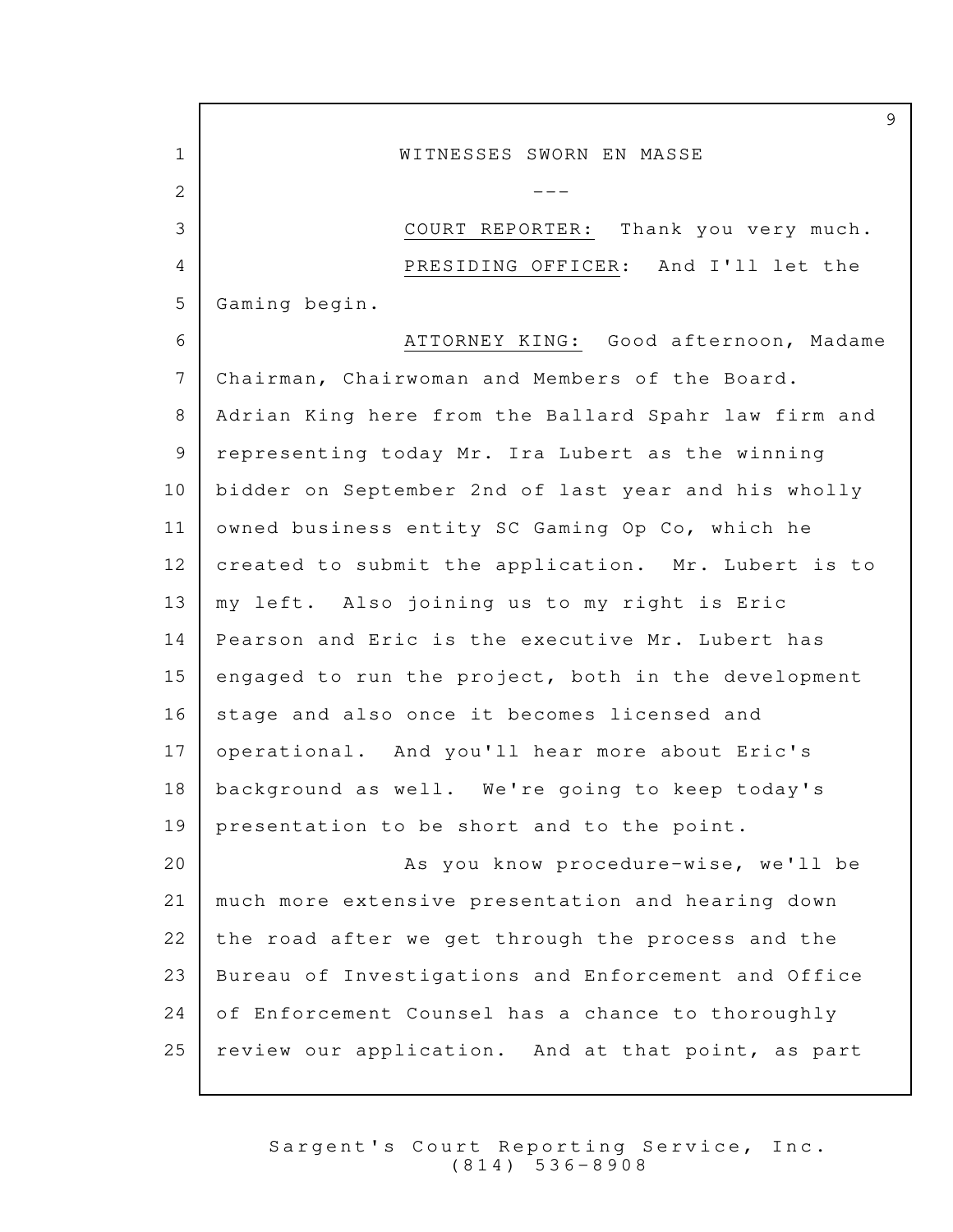1 of that licensing hearing, which I suspect will be in Harrisburg, we'll have a much more detailed 2 3 presentation on the project, which as you can imagine, we're working on very diligently and it 4  $5$  continues to develop. And so at this point, I'm going to turn things over to Mr. Lubert and we'll go 6 7 from there. Thank you. --- 8 9 STRA LUBERT, 10 | CALLED AS A WITNESS IN THE FOLLOWING PROCEEDING, AND 11 | HAVING FIRST BEEN DULY SWORN, TESTIFIED AND SAID AS 12 FOLLOWS:  $13$   $---$ 14 MR. LUBERT: Thank you, Mr. King. 15 | Madame Chair and Members of the Board, good 16 | afternoon. My name is Ira Lubert and I'm pleased to  $17$  appear before you today. As you know, I was the 18 | winning bidder in the Gaming Control Board's 19 September 20th, September 2nd, 2020 Category 4 20 | license auction and I'm the sole owner of SC Gaming,  $21$  the entity that I created to submit my licensing 22 | application in this procedure. 23 | I'm extremely pleased to have this 24 opportunity to appear before you today and give you  $25$  an initial overview of the Category 4 casino that I

> Sargent's Court Reporting Service, Inc. ( 8 1 4 ) 5 3 6 - 8 9 0 8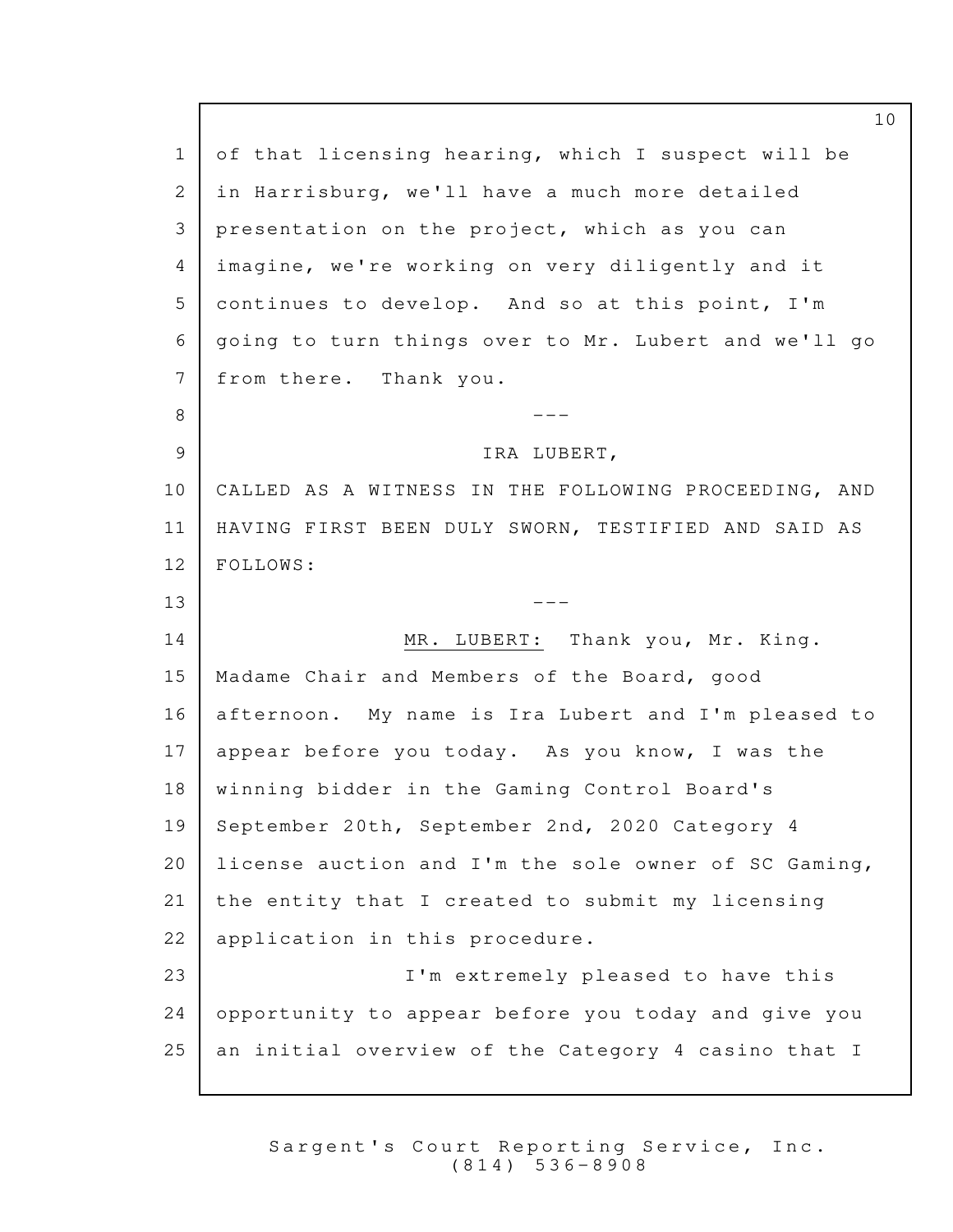| $\mathbf{1}$   | seek to construct at the Nittany Mall in College     |
|----------------|------------------------------------------------------|
| $\overline{c}$ | Township. As you may know, I am a long-time member   |
| 3              | of the State College Community. I graduated from     |
| $\overline{4}$ | Penn State in 1973 and since then, State College has |
| 5              | always been a place I've called home. In the years   |
| 6              | following my graduation, I have returned to the      |
| $7\phantom{.}$ | University in the State College area frequently.     |
| 8              | Ten years ago, I purchased a residence               |
| 9              | in State College. I am also a State College          |
| 10             | business and property owner. In addition, I have     |
| 11             | been an enthusiastic and engaged supporter of the    |
| 12             | University. I served on the University Board of      |
| 13             | Trustees for 17 years. Ultimately I retired from     |
| 14             | the Board on December 31st, 2020 following my        |
| 15             | service as Board chairman. Because of all this, I    |
| 16             | feel that I know this area pretty well.              |
| 17             | As you may also be aware, I was a lead               |
| 18             | partner in group that developed the Valley Forge     |
| 19             | Casino Resort. I started that project in the face    |
| 20             | of the 2008, 2009 financial crisis and I put my      |
| 21             | personal capital squarely behind it to get it done.  |
| 22             | In fact, I submit that I won that license because I  |
| 23             | was the only willing applicant to put personal       |
| 24             | financial resources on the line during a period of   |
| 25             | significant economic uncertainty. Some might say     |

Sargent's Court Reporting Service, Inc. ( 8 1 4 ) 5 3 6 - 8 9 0 8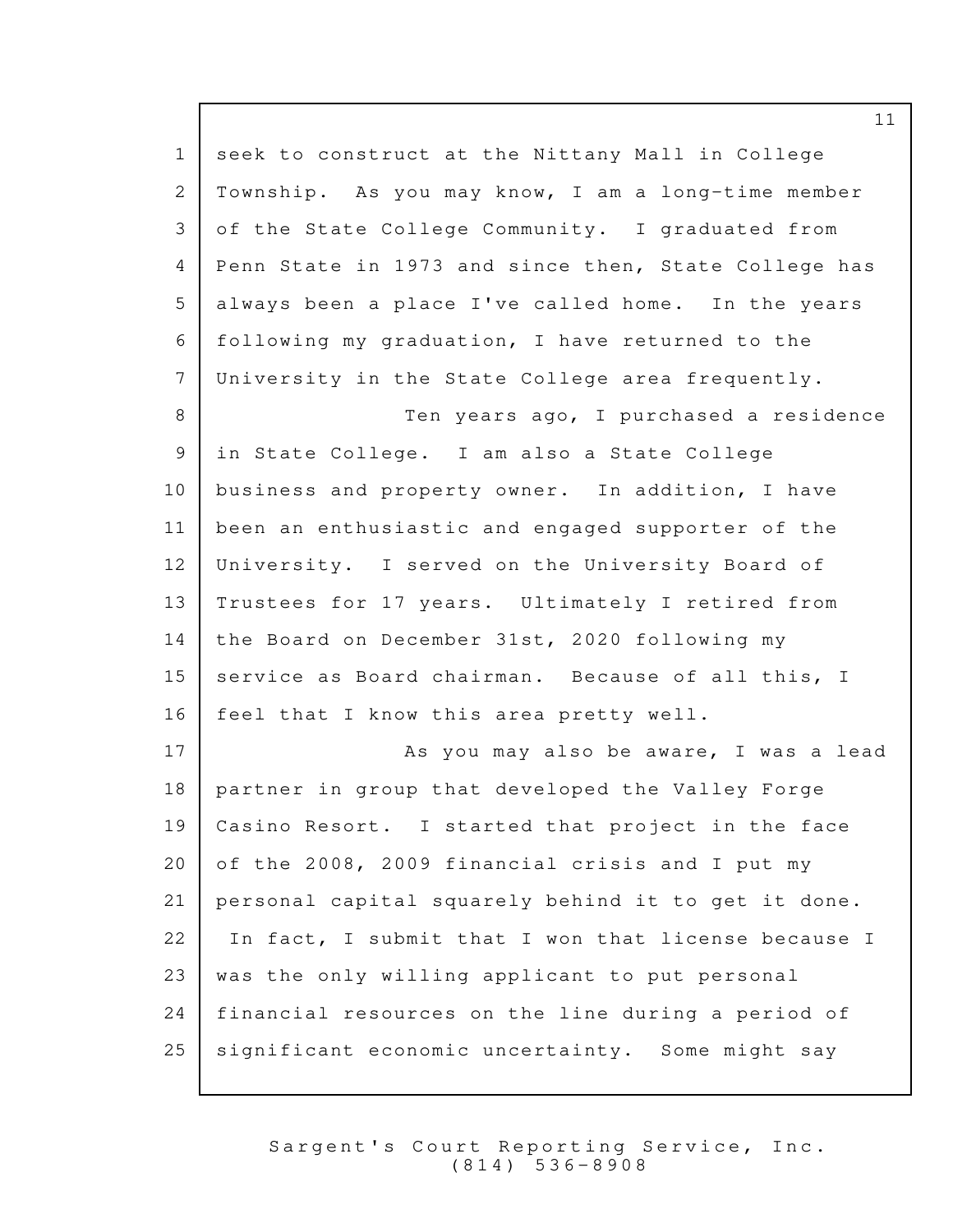1 it's a risky move, but I truly believe that adding 2 the category three casino amenity into a declining 3 | regional dimension center resort hotel could turn 4 things around and create a new economic driver and  $5$  | job creator in the King of Prussia area. I was 6 | right about that and the Valley Forge Casino  $7$  property has been one of the most successful in the 8 Commonwealth. As you may know, that property was 9 acquired by Boyd Gaming Corporation in 2018. 10 | The some ways, the financial crisis 11 then reminds me of the environment we're in now with  $12$  the pandemic and concerns about when the pandemic 13 | will truly end. For once again, I see an 14 opportunity for the Commonwealth and a local 15 community in need of additional economic agents. As 16 | we've all seen, brick and mortar retail shopping has 17 taken its lumps in recent years as internet-driven 18 | retail commerce has grown and skyrocketed in the age 19 of COVID. Shopping malls in particular have been 20 | hit hard and this includes the Nittany Mall. 21 **I** intend to use the same formula I 22 | used in Valley Forge. I believe that the Category  $4$ 23 | casino I intend to construct at the Nittany Mall  $24$   $\mid$  will reinvigorate the property and draw many new 25 businesses to mall and the surrounding area. This

> Sargent's Court Reporting Service, Inc.  $(814) 536 - 8908$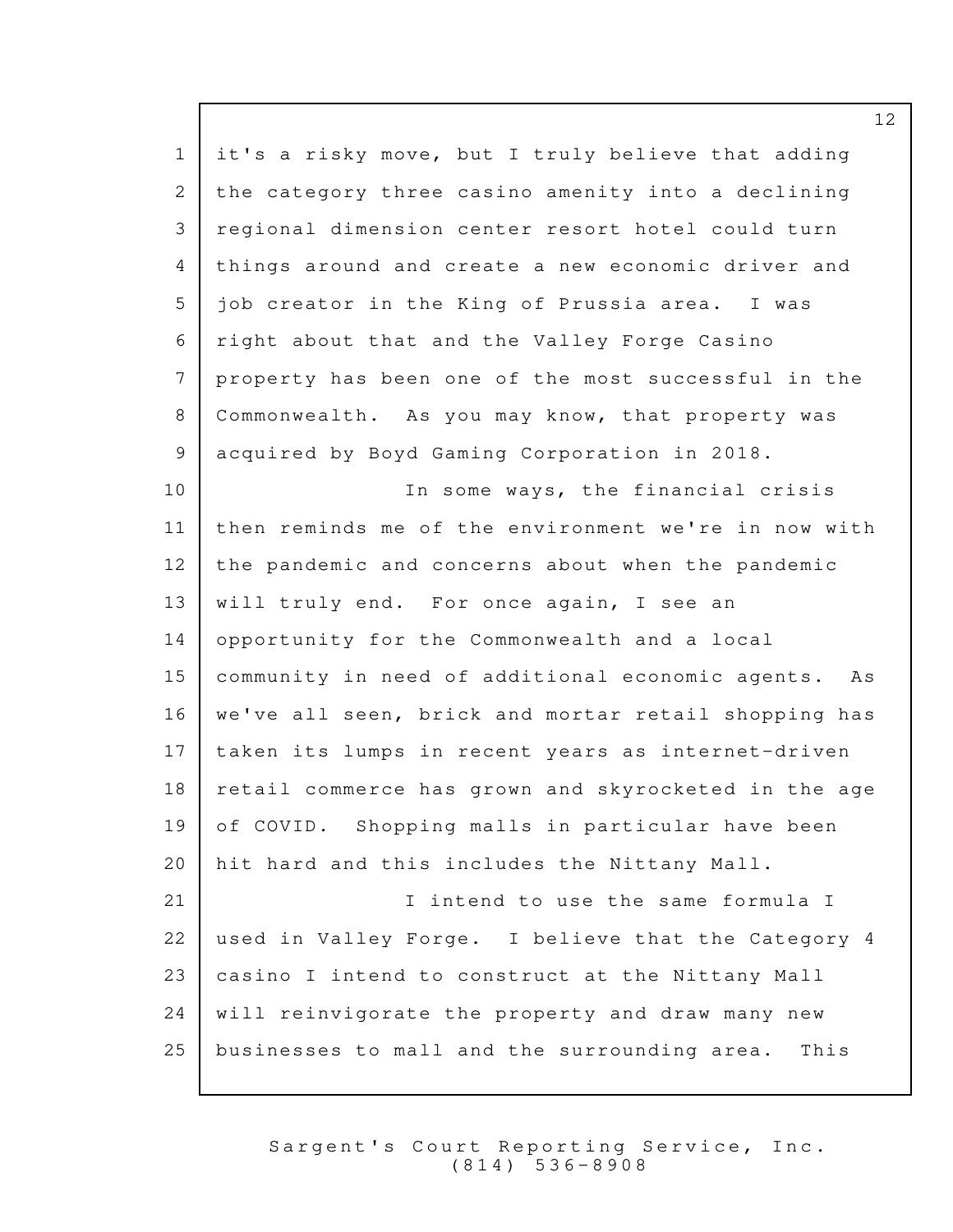$1$  in turn will create jobs and help drive the region's 2 economy field and the Penn State's immense alumni 3 | base and other visitors flooding into the area 4 throughout the year, not just football season. We 5 | will provide a new entertainment venue that everyone can enjoy. 6

7 Thank you for the opportunity to be 8 | with you today. At this point, I'm going to ask 9 Eric Pearson give you a formal presentation about  $10$  the project. Eric formerly worked with me at the 11 | Valley Forge Casino where he served as my CEO and 12 | general manager. I'm very happy to have him on our 13 team again because he knows how to operate casino  $14$  properties in a successful and responsible fashion. 15 He also knows how casino properties  $16$  can be an assistance in the communities in which 17 | they operate. And that's why I asked Eric to serve 18 as CEO and general manager of the State College 19 casino, both in its development phase and once it's 20 | open. Eric, please proceed. 21 MR. PEARSON: Thank you, Ira. 22 Bring the PowerPoint back. I don't 23 | know if you can bring up the PowerPoint. Oh, there  $24$  we go. Okay. There we go. 25 | Good afternoon. Real quick, I'm going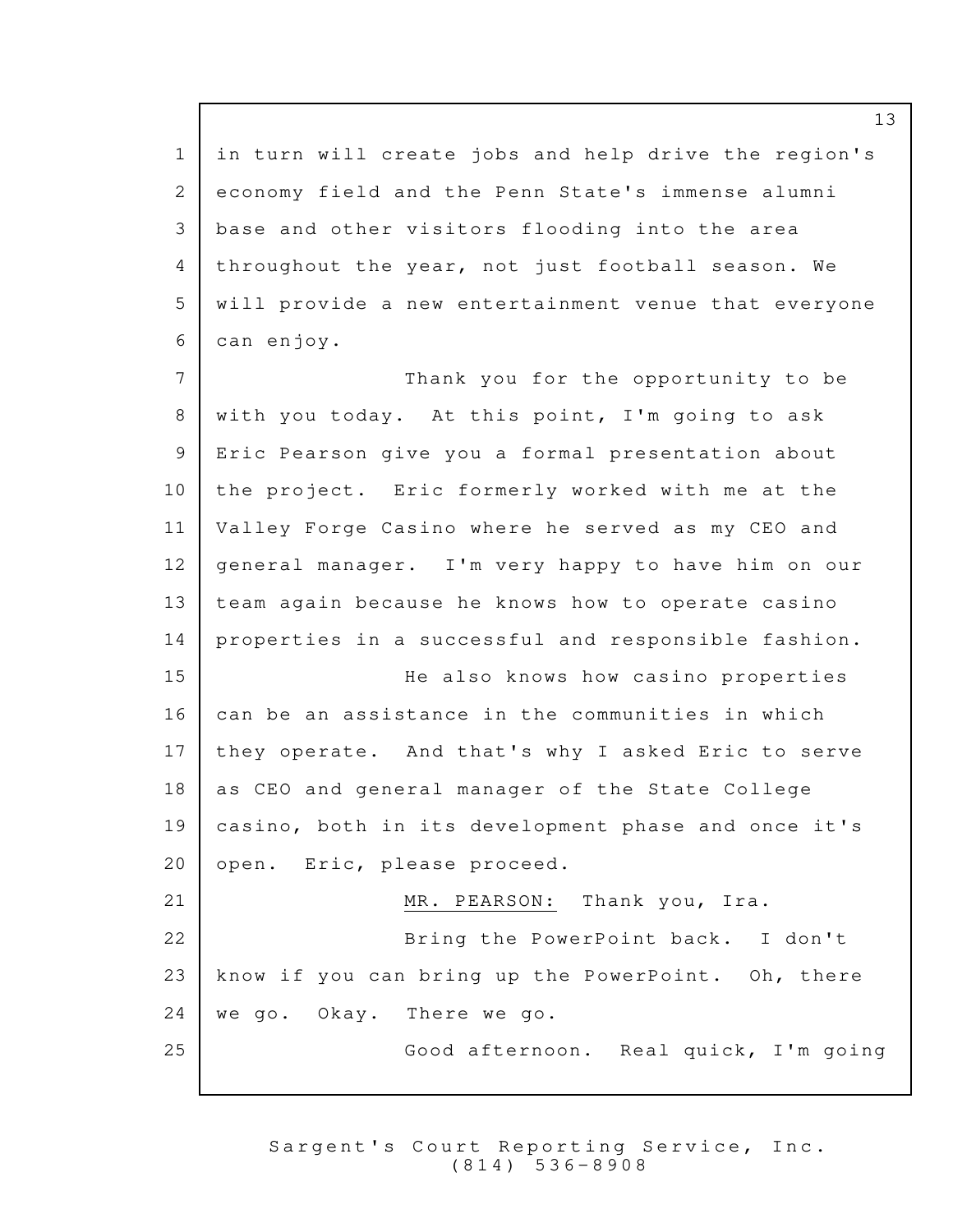| $\mathbf 1$  | to run through the timeline of our - of our          |
|--------------|------------------------------------------------------|
| $\mathbf{2}$ | application. Although Ira hit the broader points,    |
| 3            | I'll try and briefly run through that. So as Ira     |
| 4            | said, on September 2nd, Mr. Lubert won the Cat 4     |
| 5            | license auction for \$10,000,101 with a center point |
| 6            | radius identified in the Unionville Borough in       |
| 7            | Centre County. Ira then formed three different       |
| 8            | LLC's entities to hold and hone that structure for   |
| 9            | the proposed casino. And then we identified the      |
| 10           | former Macy's department store within the Nittany    |
| 11           | Mall as our location in College Township, which      |
| 12           | brings us to today.                                  |
| 13           | Show you real quick. So this is a                    |
| 14           | quick overview of our proposed location at the       |
| 15           | Nittany Mall. So the Nittany Mall is an existing     |
| 16           | 550,000 square foot mall facility here in College    |
| 17           | Township. It has excellent visibility, parking, and  |
| 18           | access with really easy access to I-99, I-80, and    |
| 19           | U.S. State 22. You know, we really envision the      |
| 20           | casino being able to serve as a catalyst for         |
| 21           | revitalization within the Nittany Mall, which is     |
| 22           | currently at about 50 percent occupied.              |
| 23           | We are engaging in adaptive use of the               |
| 24           | basic ability. We're using the existing structure    |
| 25           | and that infrastructure with it, which is about      |

Sargent's Court Reporting Service, Inc. ( 8 1 4 ) 5 3 6 - 8 9 0 8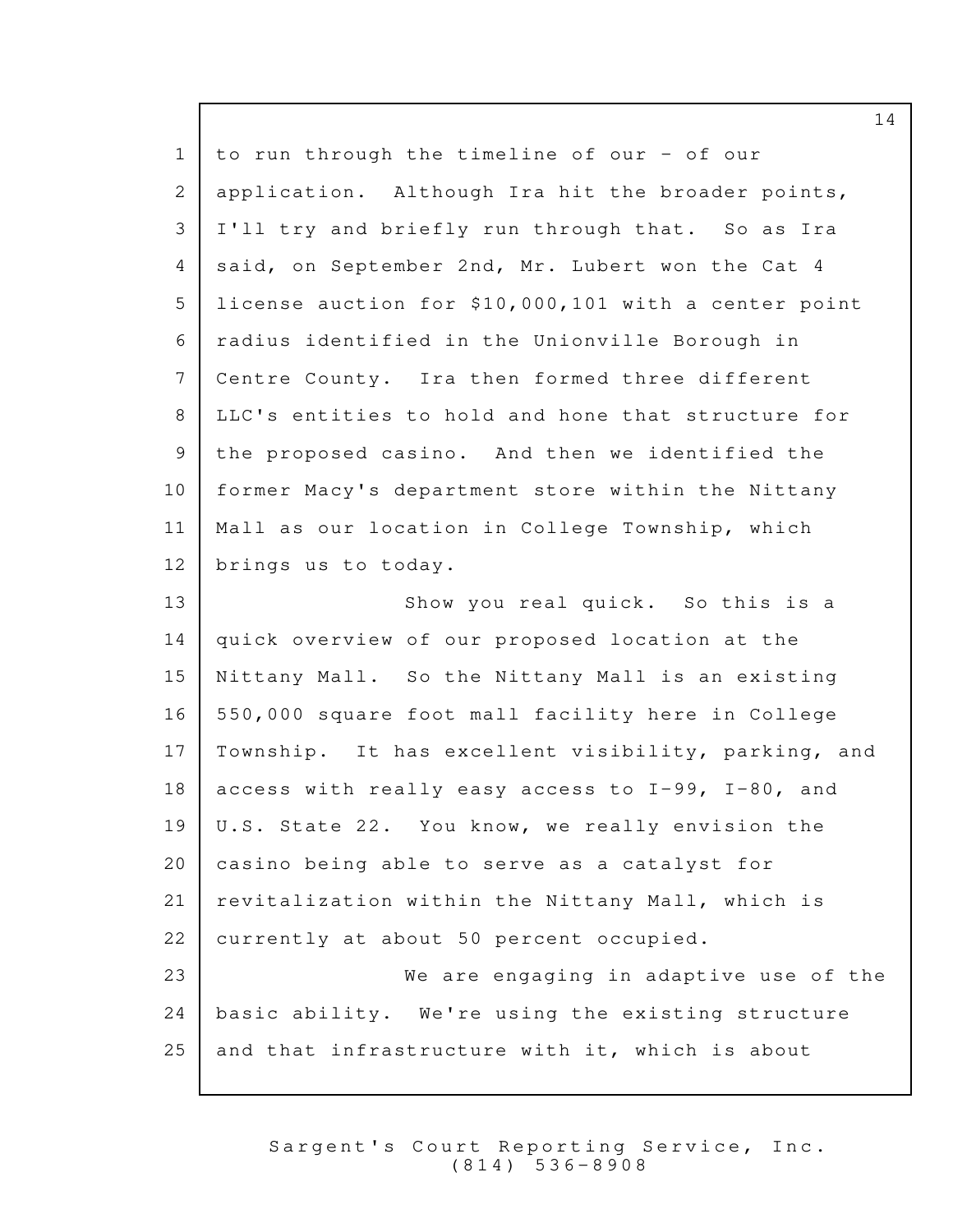1 | 94,000 square feet in size. And the Nittany Mall 2 | sits in a larger College Township commercial 3 district with excellent infrastructure and complimentary businesses with shopping, retail, and 4 5 dining outlets. 6 As part of our application process, we 7 did commission a traffic impact study to weigh the 8 impact of the casino development on the existing 9 | road infrastructure. As you can see on the slide 10 | here, there are six points of access into the casino 11 | sight, into the Nittany Mall development. Three of 12 | those points are stabilized, so they're traffic 13 | lights. And then three are by a stop sign. We 14 | require no point of entry access changes or road  $15$  infrastructure changes for the project. And even if  $16$  the, with the traffic the casino is proposed to 17 | bring in, and even if the mall were to regain 100  $18$  percent occupancy, we are still below any kind of 19 threshold that would cause any kind of concerns on 20 | the infrastructure because of  $-$  as it's been 21 designed and used for  $-$  for many decades. 22 **Also as part of our application**  $23$  process, we commissioned a firm called e-consult to  $24$  perform a local and economic impact study on the 25 | project.  $E$ -consult has been used by numerous

> Sargent's Court Reporting Service, Inc. ( 8 1 4 ) 5 3 6 - 8 9 0 8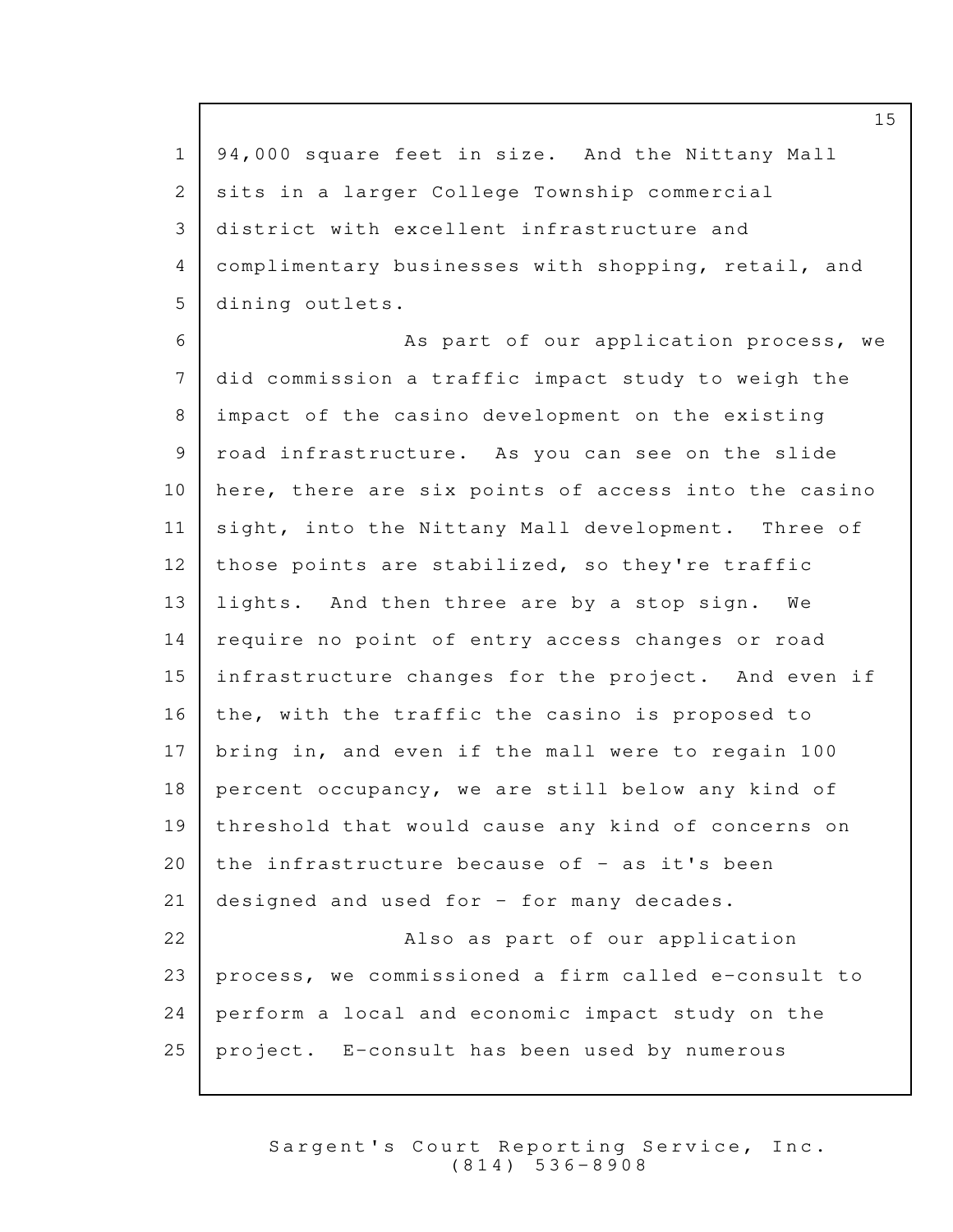| $\mathbf 1$    | casinos for the same purposes of licensing as we've    |
|----------------|--------------------------------------------------------|
| 2              | gone through the process. So one of the elements       |
| 3              | that e-consult worked with department heads of         |
| $\overline{4}$ | several different organizations and municipalities     |
| 5              | within the municipalities that serve this area,        |
| 6              | including street maintenance, sanitation, water and    |
| $7\phantom{.}$ | sewer, the police department, fire, emergency          |
| 8              | medical services, the local ambulance company. And     |
| 9              | in every single aspect here, the impact on these       |
| 10             | services and infrastructure is negligible at best.     |
| 11             | There's no material issue that adding a casino back    |
| 12             | into where the Macy's used to occupy is going to       |
| 13             | create any kind of strain on the existing              |
| 14             | infrastructure that we have locally here.              |
| 15             | In addition to the valley way, the                     |
| 16             | different departments and infrastructure, E-Consult    |
| 17             | also evaluated the potential possible positive         |
| 18             | impacts on tourism and in visitation to the area.      |
| 19             | And some key points from that report are in regional   |
| 20             | draw of the casino into the market, you know, it       |
| 21             | would really help both in increasing traffic from      |
| 22             | local folks that come within range, but also to tap    |
| 23             | into that larger, the drivers that Penn State is       |
| 24             | bringing in, visitors from outside of the area.<br>And |
| 25             | we see the casino as definitely having an aspect of    |

Sargent's Court Reporting Service, Inc. ( 8 1 4 ) 5 3 6 - 8 9 0 8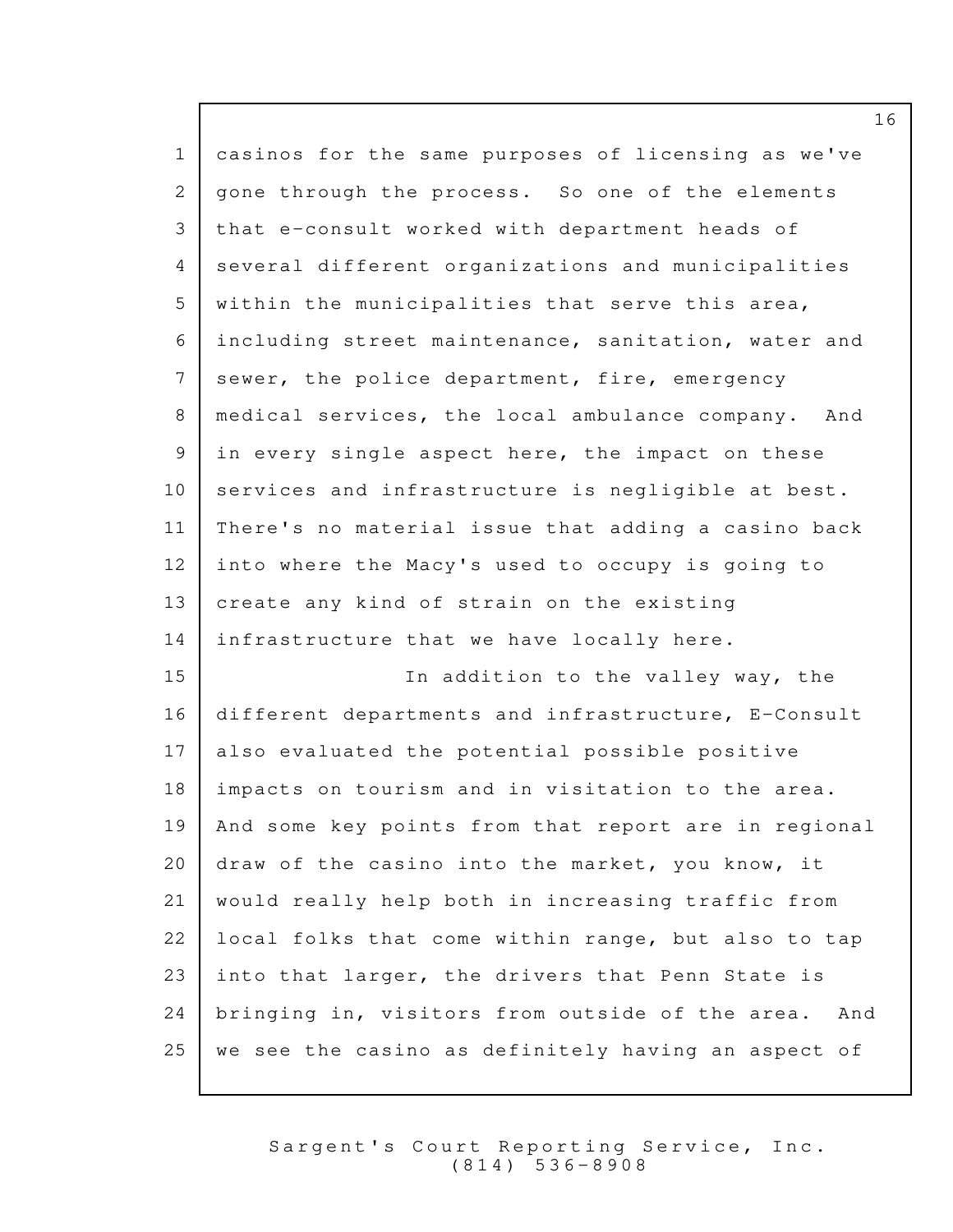1 being - creating a much more stickier draw so that 2 when folks do come in and visit, whether that be for 3 | events or for other things associated with Penn  $4$  State, that we can - the local area can retain those  $5$   $\overline{\phantom{a}}$  tourism and that visitation - those visitation dollars. 6 7 **In addition to that, casino** 8 development is expected to have negligible impact on 9 | capital improvements needed for College Township.  $10$  However, the tax revenues that would be generated 11 | from our local share for College Township and for 12 | the County will be very significant. 13 In addition to evaluating our market 14 | impact, E-consult also put efforts into 15 understanding what our - what the casino project's  $16$  impact would be in the short term during our 17 development and construction phase. We're looking 18 | at a roughly 350 direct FTE's, full-time - FTE 19 | stands for full-time equivalencies, so positions. 20 And in addition, about 170 indirect FTE's just for 21 the construction phase of the project alone. With  $22$  total positive impacts of the economy, adding up 23 direct, indirect, and induced measures of being over  $24$  | \$73,000,000 to the Commonwealth supporting over 500  $25$  jobs.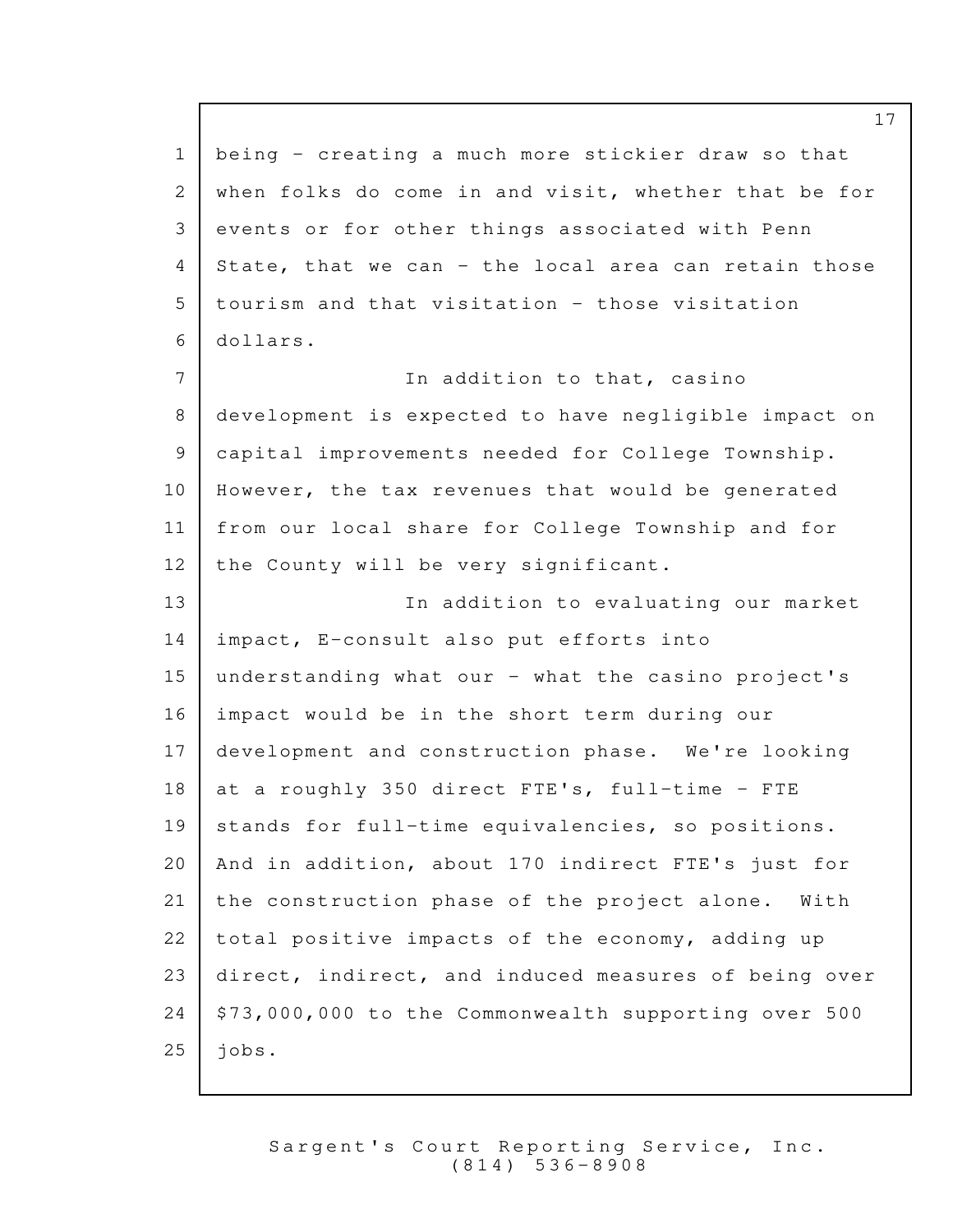1 and from an income sales and business  $2$  tax perspective just for the construction period, we're looking at estimates of over \$1,000,000 in tax 3 4 | revenues just for the construction, so before we 5 even open.

6 Next, I have just a quick overview of 7 the project. We have  $$123,000,000$  budget for the 8 | project. \$40,000,000 of that is directly for 9 Pennsylvania Gaming Licensees and the associated 10 | auction. The project itself will be 70 or 90, 11 | excuse me,  $94,000$  square feet, which will be  $12$  completed all within a single phase. We're 13 currently looking to use our full complement of 750 14 slot machines and 30 table games, live tables. 15 We're including a Sportsbook and sports restaurant 16 and bar, which will have a live entertainment  $17$  element to it, and separate quick serve F&B multi- $18$  outlet area as well. Construction is anticipated to  $19$  take no longer than 12 months once we are able to begin building. 20 21 Next, I have a few renderings that I'd

 like to share. You know, only disclaimer caveat I'll give is, you know, we are very much actively in 24 the design and development process now and anything that I do show, you know, we may tweak or change as

> Sargent's Court Reporting Service, Inc. ( 8 1 4 ) 5 3 6 - 8 9 0 8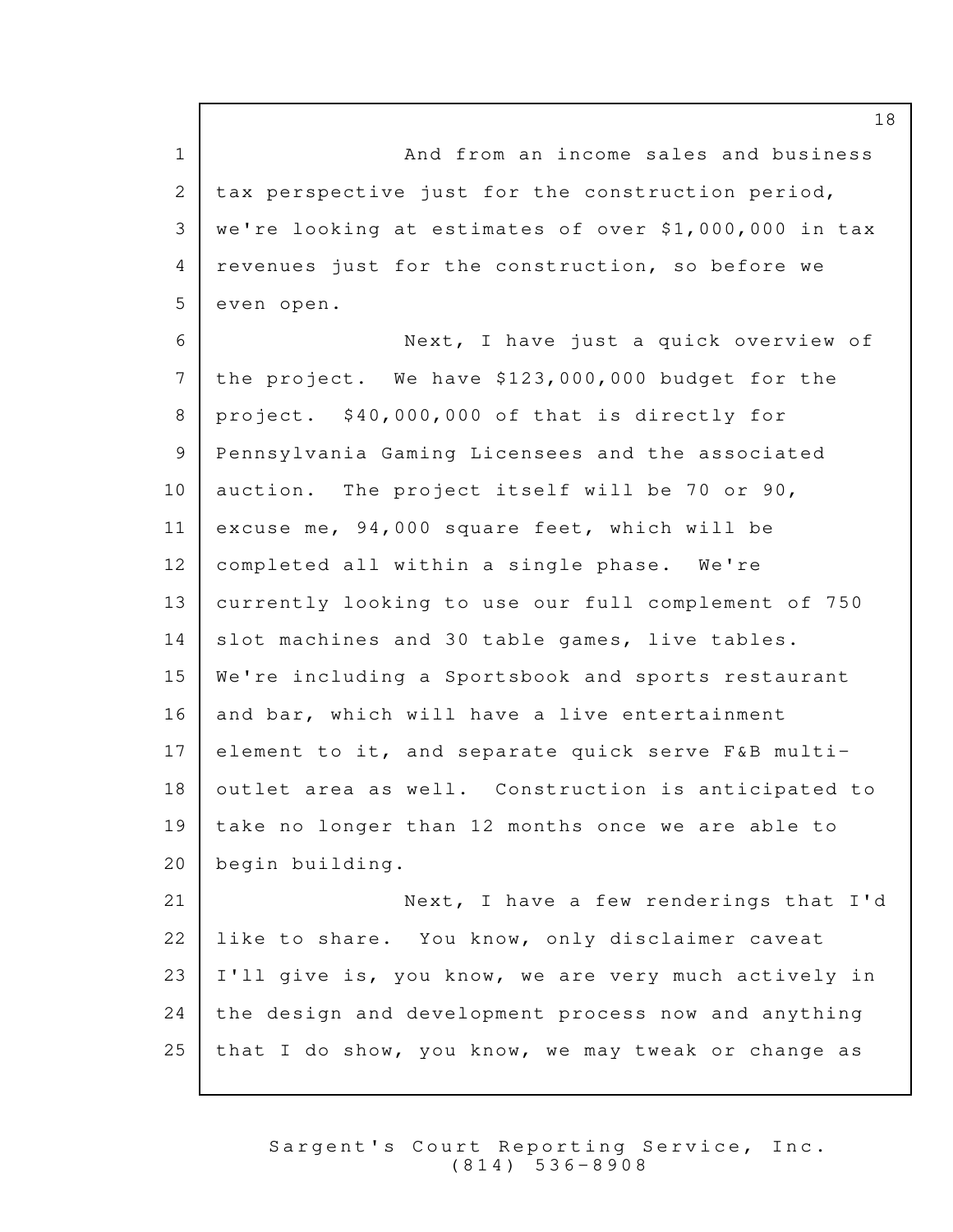$1$  we go along and become a little more refined and get 2 | feedback from PBCB staff as well. 3 But this is our, the front entrance of 4 cover drive looking into the casino. Next is a 5 diagram layout of sort of the top ground view of the  $6$  entire casino facility. The areas shaded in red and pink are gaming focused areas. Green are restrooms 7 8 in blue is our F&B focused areas. And the grey 9 areas are back of house support, administrative 10 | spaces. 11 This rendering here is of our main 12 | casino pit. It's also not a trick of eye. There's 13 | not a lot of color, yet on these. Our finishes are 14 | yet to be refined so some of it is still black and 15 | white. We do know that the tabletops will be green,  $16$  so we've colorized those. But this is our main  $17$  | table game pit. Next slide. This is our slot area.  $18$  | This is the casino bar. So this is the bar that 19 | will kind of come out a little bit into our general 20  $\vert$  casino space, but it also is adjacent to our sports 21 | bar restaurant and entertainment facility. 22 Moving on to the next slide here. So 23 this is the rendering of the interior of the sports  $24$  bar restaurant. From this angle, it's a little bit  $25$  hard to see, but we do have a set-up to have live

> Sargent's Court Reporting Service, Inc. ( 8 1 4 ) 5 3 6 - 8 9 0 8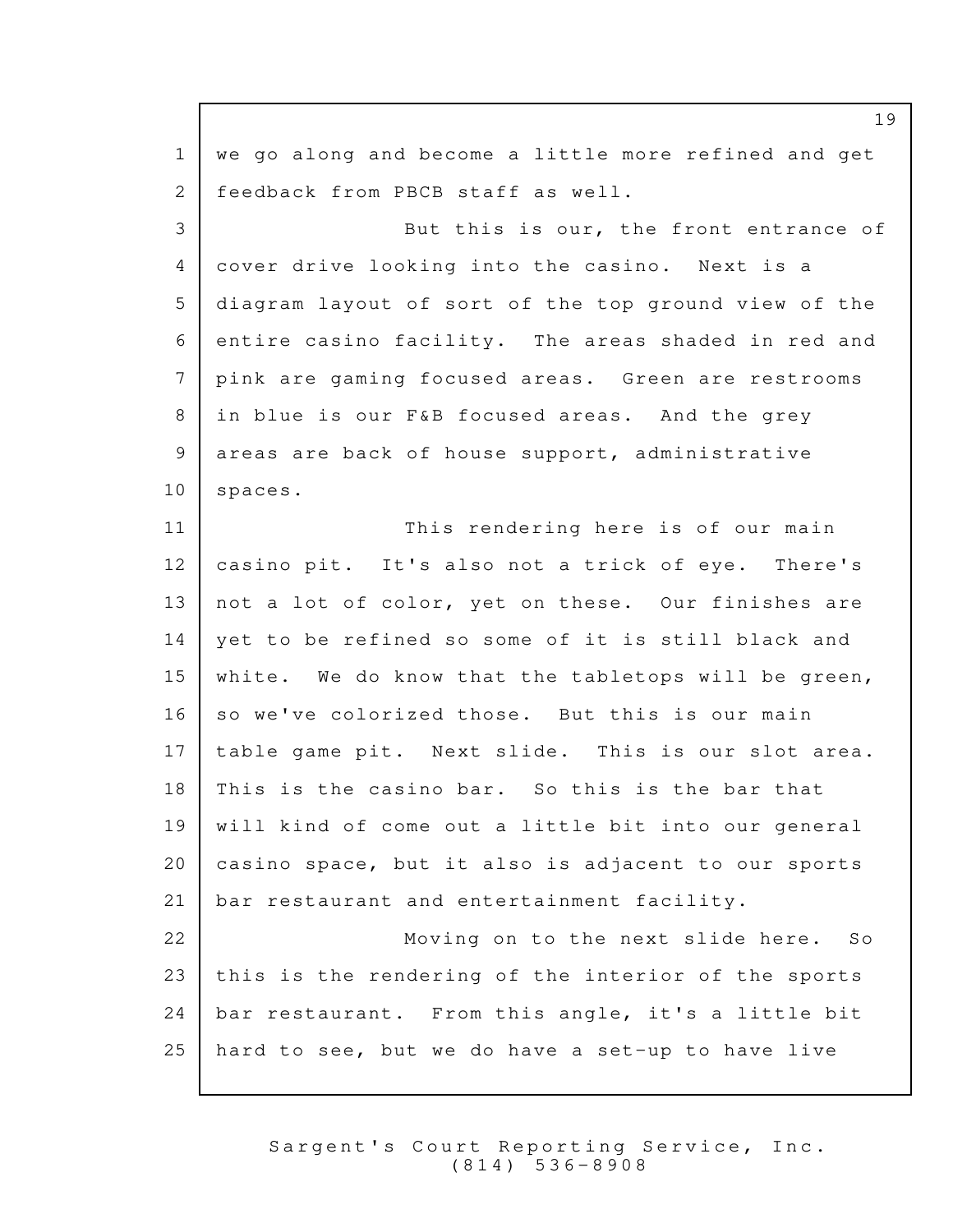1 entertainment and DJs. We can do stand-up. You 2 know, smaller acts. It's not a massive facility. 3 | We're a little over 5,000 square feet. So it's not  $4$  a major concert hall, but we want to do what we can 5 to be able to provide live entertainment.

6 Which leads me to the rough summary of 7 our employment opportunities we're looking forward 8 to offering. We'll have between 350, probably 9 | closer to 400 FTE's once the project gets up and 10 | running and stabilized. We're, you know, definitely  $11$  | looking to be an employer of choice in the area. We  $12$  want to offer a very competitive compensation and 13 | benefits package, paid time off,  $401K$ , medical, 14 dental, vision. This next point, dynamic career 15 growth opportunities. I know it's a point and you  $16$  see a lot of this. For me personally, this is a  $17$  huge area for me. I started in this business. I'm  $18$  a second generation casino employee. My mother was  $19$  a cocktail waitress for about 25 years and my dad 20 | was a hospitality manager. I grew up in this 21 business. I started bussing tables in a casino  $22$  restaurant when I was 16 and have been in this 23 industry ever since. And one of the things I really 24 love about this business and am excited, we did a  $25$  lot of this at Valley Forge and I'm very excited to

> Sargent's Court Reporting Service, Inc. ( 8 1 4 ) 5 3 6 - 8 9 0 8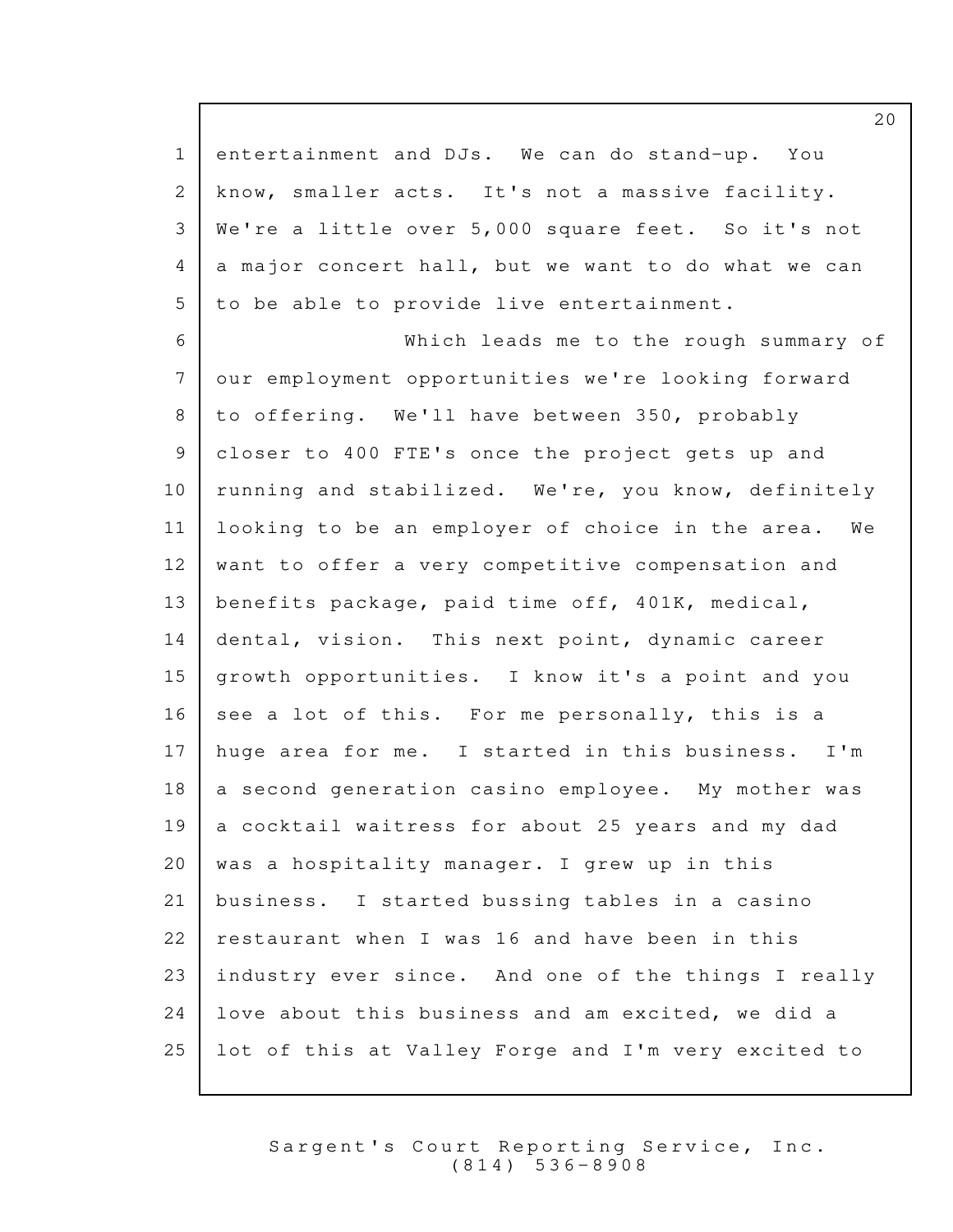$1$  - to do and engage with this casino opportunity here 2 is the casino entertainment business offers so many 3 great opportunities that you can come in at an 4 entry-level, line level position and you can work 5 | your way up. And I think it's one of those 6 industries which may become more and more rare these 7 days, but there's real opportunity and I'm not a 8 | rare exception to this. There are many other 9 executives like myself that came in and started 10 | working line level positions. 11 Because I took that path personally, 12 it definitely has a very - it's very strongly 13 influenced how I manage and how I lead, and how I 14 | run casino properties. You know, I've always been a 15 strong believer that our greatest resource is the  $16$  staff we have on hand and growing and developing  $17$  that, and giving them the opportunity to succeed is  $18$  a major thing to talk about in every new hire 19 organization that we do. So it's a line on here,  $20$  but it's a line that I really wanted to emphasize 21 about how we approach running this business. 22 We can go to the next. Diversity 23 inclusion, this also is something that is very near  $24$  and dear to me and have seen a lot of success 25 through really focusing on these areas. These are

> Sargent's Court Reporting Service, Inc. ( 8 1 4 ) 5 3 6 - 8 9 0 8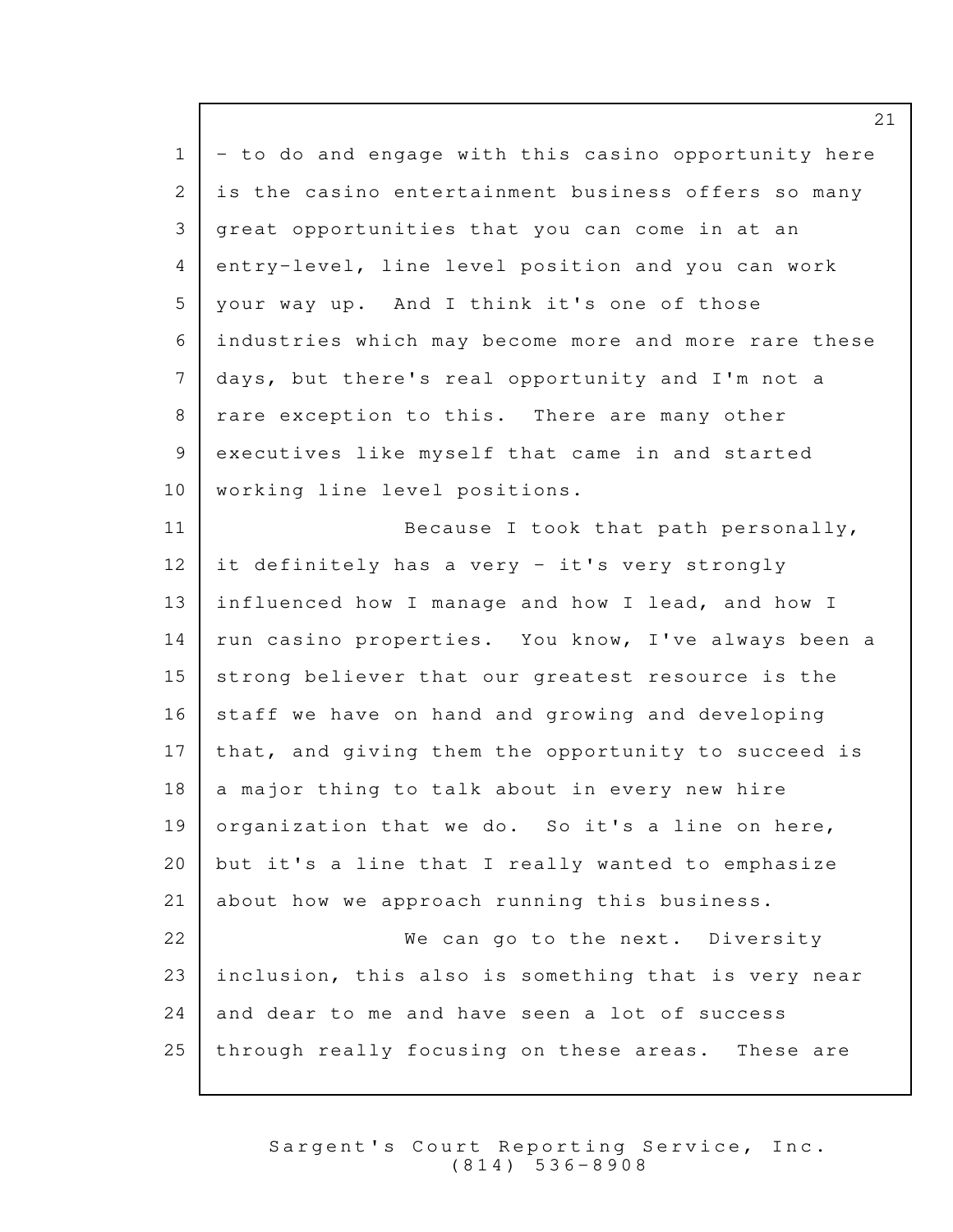1 our statements which, you know, were very indicative of how we operate in Valley Forge and definitely is 2 3 the way that we approach this project. Embracing 4 and establishing a diverse work force. And that's  $5$  both with the teams that we build at the property 6 and also who we work with in the community. And we 7 really work hard to reflect the surrounding 8 community to make sure that we have a very good 9 diverse mix, not just of backgrounds, but outlets 10 and point of views. 11 **I** found that it's far more successful 12 having many different voices, offering those 13 counterpoints than having something very homogenous. 14 | I've seen both in action and diverse approach is by 15 | far - not only is it the right thing to do as a 16 | member of the community, from a business standpoint  $17$  by far is the most effective way to run an operation 18 | like this. And definitely diversity inclusion is at  $19$  the core of what we do. 20 Responsible gaming. I can speak for 21 | myself personally. I've worked in many different 22 jurisdictions all across the country. I've worked 23 in tribal jurisdictions in Arizona, Idaho, 24 | Washington State and Connecticut. I've worked  $25$  commercially on the Las Vegas Strip in Nevada, in

> Sargent's Court Reporting Service, Inc. ( 8 1 4 ) 5 3 6 - 8 9 0 8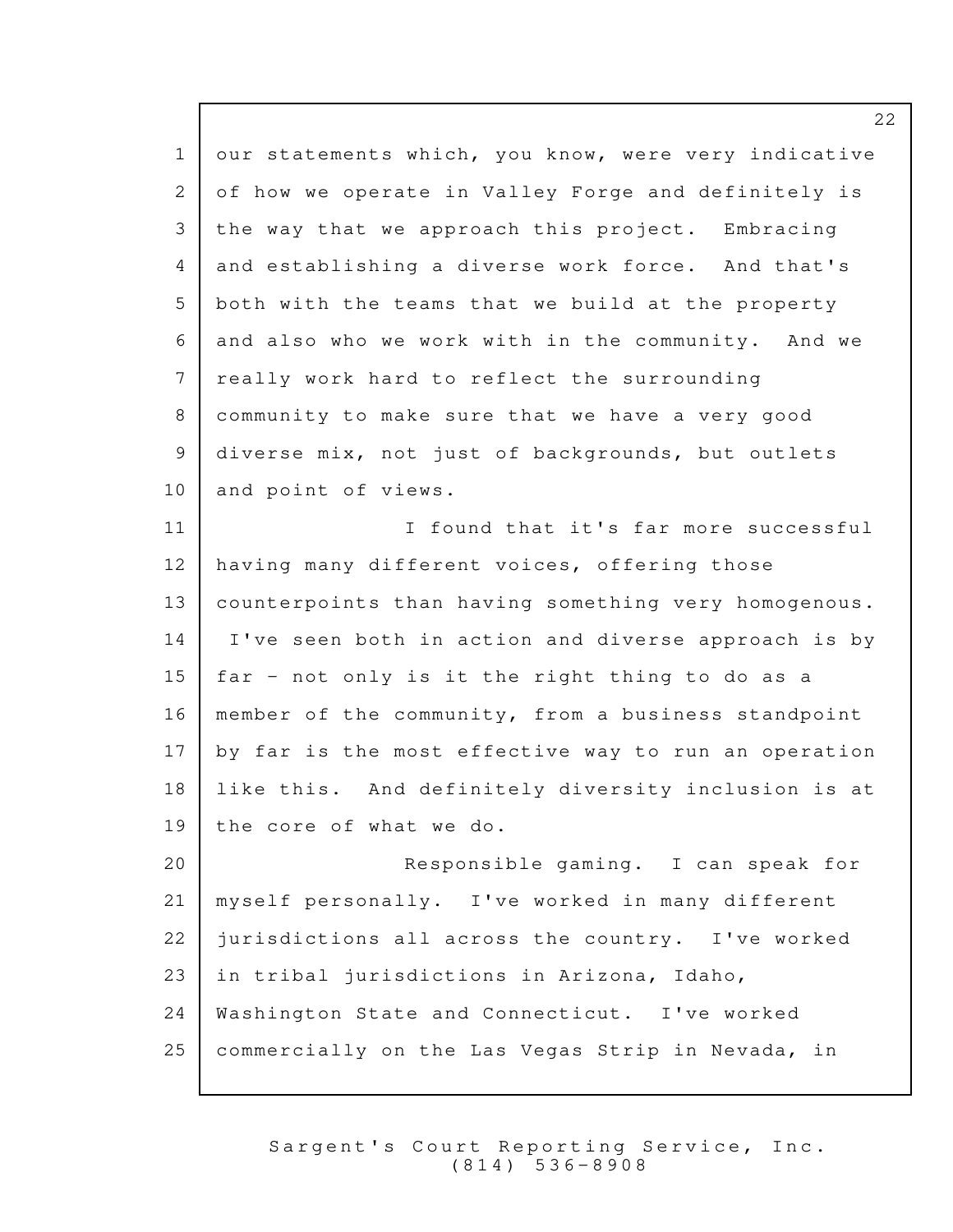1 Pennsylvania, and in Illinois. And I can tell you  $2$  from personal experience, there is - of all the 3 jurisdictions that I've named and others, no one 4 does it better than Pennsylvania. I think the 5 confluence of our requiators, the Council on 6 Compulsive Gambling of Pennsylvania and the 7 operators in this state take this extraordinarily 8 seriously above and beyond any other - not to say -9 | I don't want to disparage any other state where I've 10 | operated, but we definitely, how we view and how we  $11$  operate in the normal course as it relates to 12 | responsible gaming in Pennsylvania I think is  $-$  is a  $13$  standout. I think that's a credit to everyone 14 | that's here today. 15 But of course, all of our employees  $16$  are required to receive training on every single 17 | piece of collateral that goes externally. There is 18 | the  $1-800-GAMBLER$  message. We have - will have 19 extensive literature available and support for folks 20 | that do identify that they may have a problem. The 21 | teams have always been very reactive at Valley Forge  $22$  and will definitely be here in handling any sort of 23 | responsible gaming issues that do come up. But  $24$  training is first and foremost and that is 25 definitely - training in a culture of compliance is

> Sargent's Court Reporting Service, Inc. ( 8 1 4 ) 5 3 6 - 8 9 0 8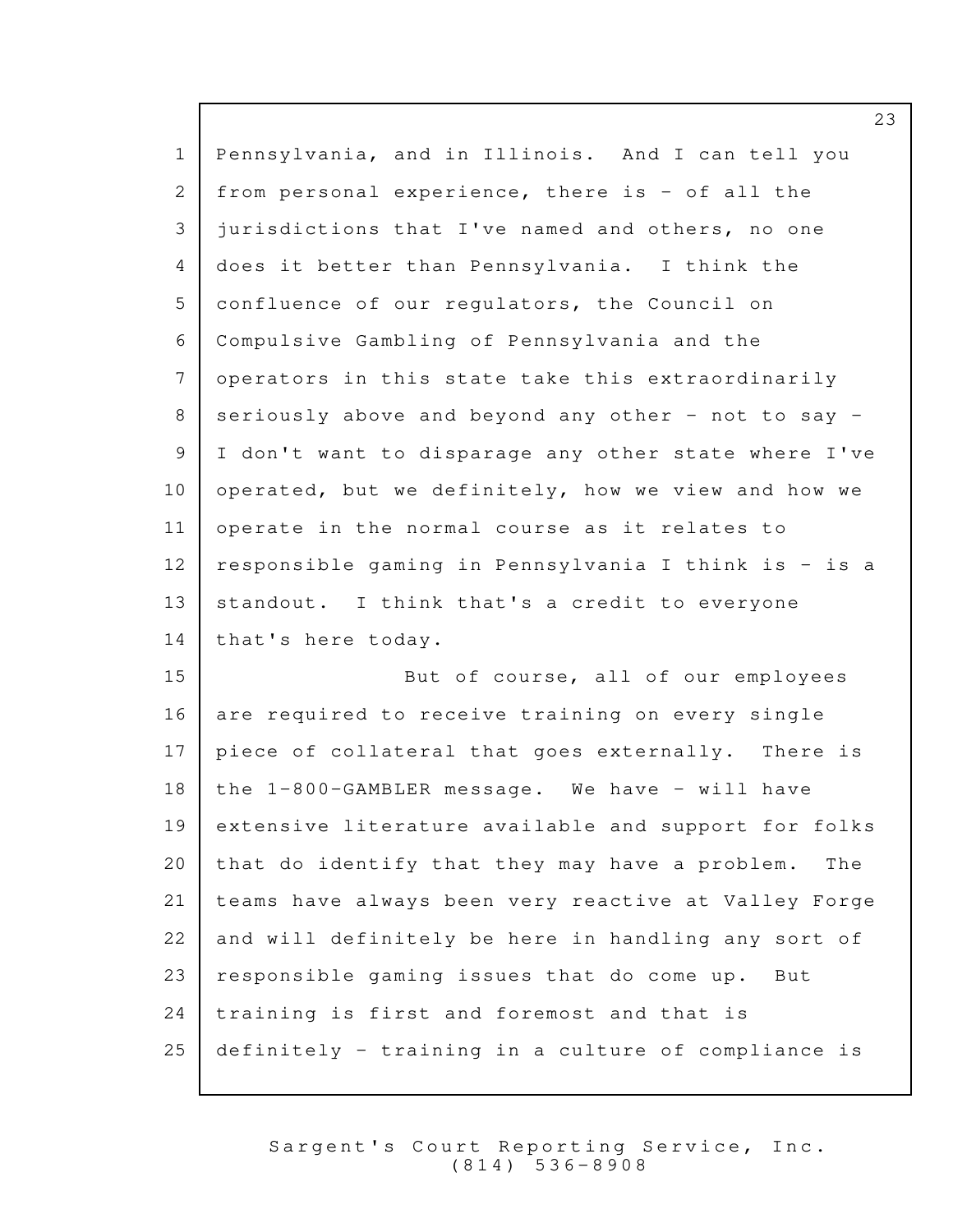| $\mathbf{1}$ | something is definitely at the core of what we do.   |
|--------------|------------------------------------------------------|
| 2            | And that is, that's my field.                        |
| 3            | Personally, I am extraordinarily excited to be here  |
| 4            | working in bringing this project to life. I've       |
| 5            | moved here myself. I bought a house in Bellefonte    |
| 6            | just down the road. So I know I'm a transplant, but  |
| 7            | I definitely - you know, I consider State College my |
| 8            | home and I think the potential of what we can bring  |
| 9            | to the area, to the Nittany Mall, and to the         |
| 10           | community is just fantastic. And I get very excited  |
| 11           | talking about it, so I'll stop now. But thank you    |
| 12           | very much.                                           |
| 13           | ATTORNEY KING: Thank you, Eric.                      |
| 14           | As I said, we wanted to be efficient                 |
| 15           | and keep it short and sweet and we're at about 25    |
| 16           | minutes. I assure you that we're working very hard   |
| 17           | on the project. The schematics that you see are      |
| 18           | preliminary. We are monitoring the market very       |
| 19           | closely not only in Pennsylvania, but in other       |
| 20           | jurisdictions. We've already now have two Category   |
| 21           | 4 facilities that are open in mall properties, and   |
| 22           | certainly we're going to take lessons from those and |
| 23           | match what they're doing in terms of look and feel.  |
| 24           | And I know that those properties have been very      |
| 25           | successful to date and we believe we are going to    |

Sargent's Court Reporting Service, Inc. ( 8 1 4 ) 5 3 6 - 8 9 0 8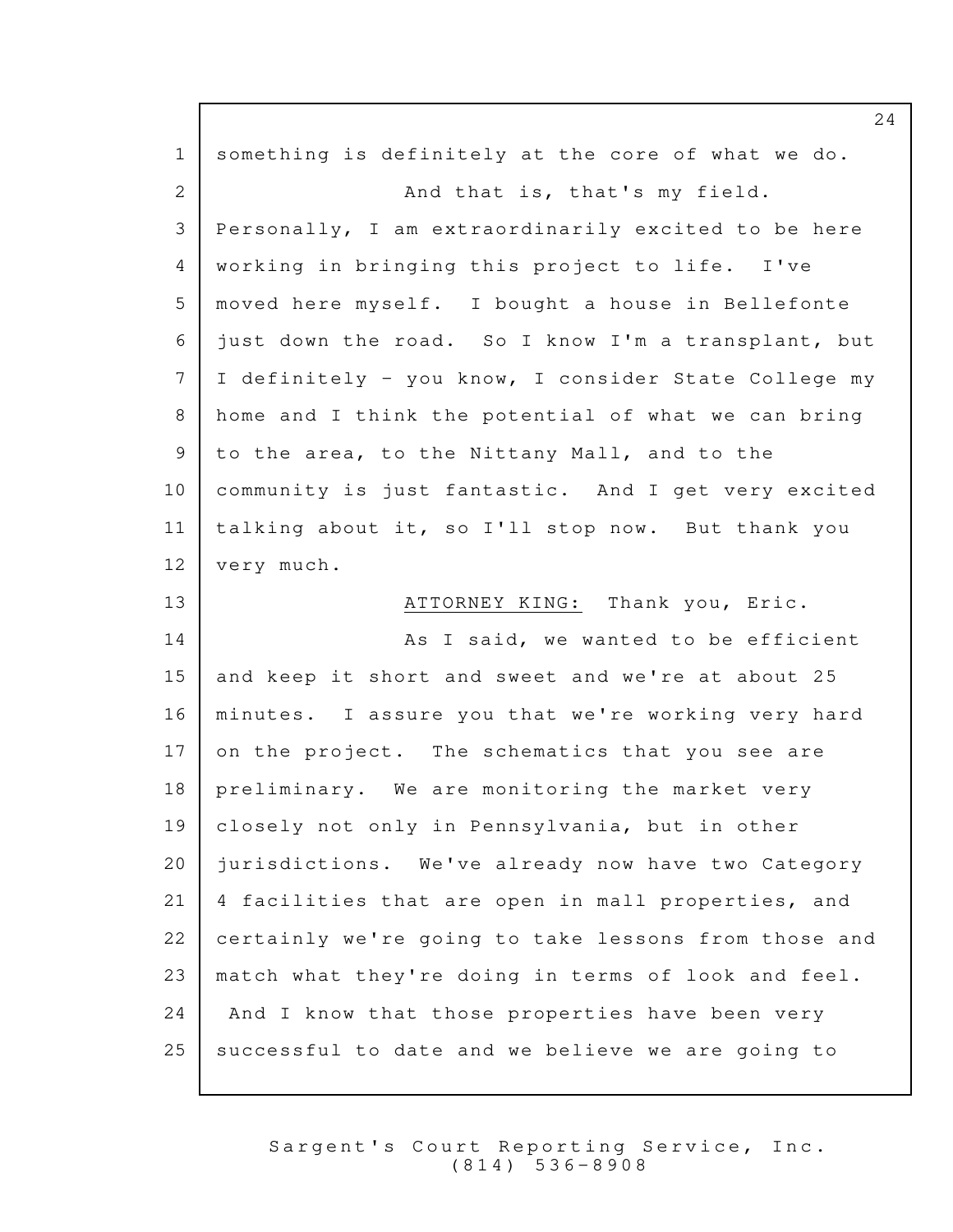1 have the same level of success more so here in this 2 what I would describe is a very dynamic place in the 3 Commonwealth. And as Ira has taught me, on certain 4 Saturdays in the fall is the third largest city in  $5$  the Commonwealth. So there's a lot of excitement 6 that we have around that as well. 7 So with that, I'm going to close our 8 presentation, Madame Chair and we - thanks for the 9 opportunity. I look forward to hearing from the  $10$  community, the elected officials. We will listen  $11$  carefully to what they have to say. I'd like to 12 | move our PowerPoint into evidence. If you have any  $13$  questions for us, naturally we're here to answer 14 those as well. 15 PRESIDING OFFICER: Okay. 16 **We'll mark your PowerPoint as SC** 17 Gaming Exhibit 1 and enter that into the record.  $18$   $---$ 19 | (Whereupon, SC Gaming Exhibit 1, PowerPoint 20 Presentation, was marked for identification and 21 admitted.)  $22$   $-$ 23 **PRESIDING OFFICER:** And it will be - a  $24$  copy will also be posted to the Board's website 25 | along with today's video presentation.

> Sargent's Court Reporting Service, Inc. ( 8 1 4 ) 5 3 6 - 8 9 0 8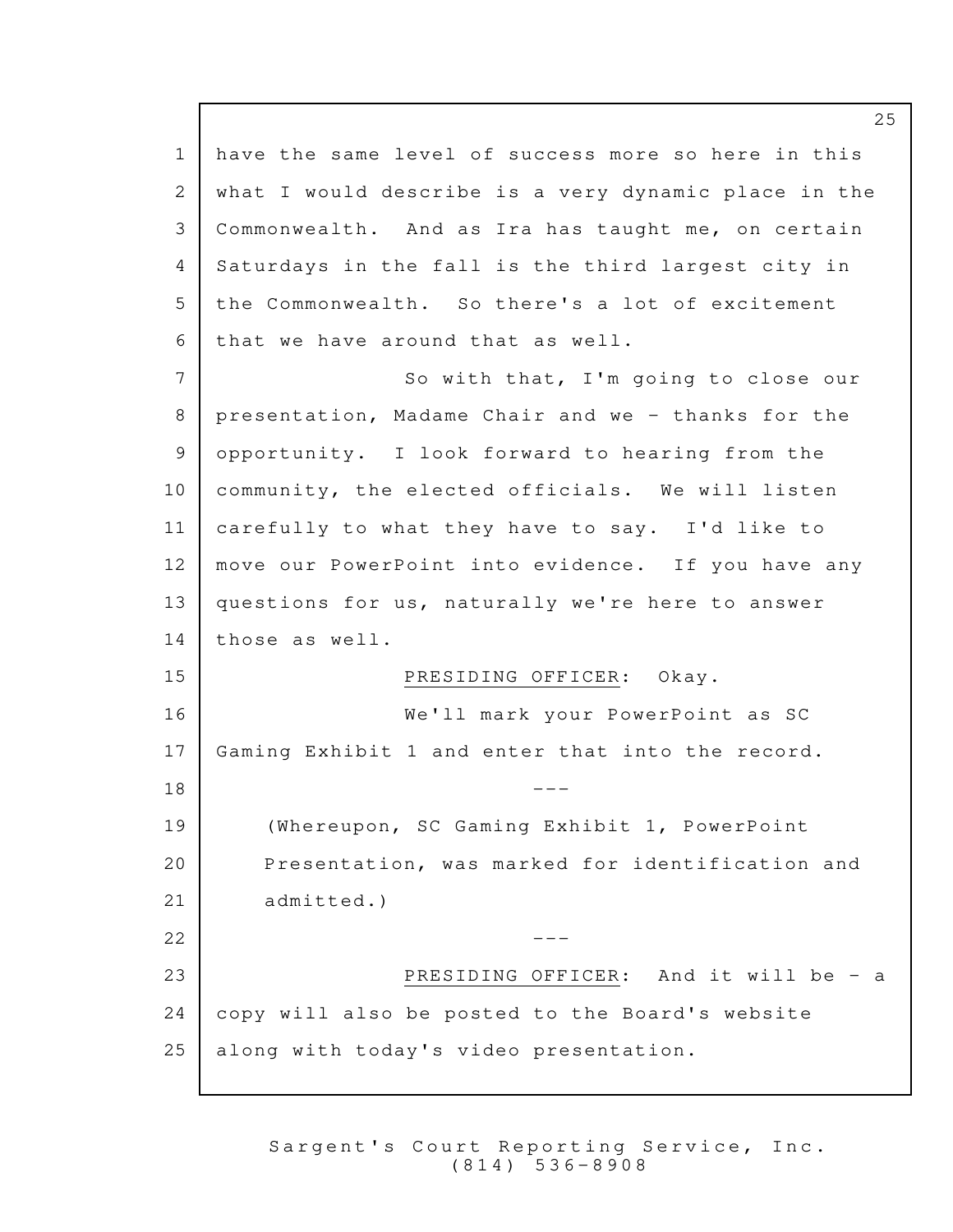1 So we'll turn to Board members, if 2 they have any questions for our presenters. I'll 3 start to my left with our chairwoman. 4 MS. SMYLER: Thank you. Just one 5 clarification. The traffic impact study and local impact studies, have they been completed or are they 6  $7$  one color or  $-?$ 8 ATTORNEY KING: Those have been 9 completed as part of the application process. There 10 are full reports that have been prepared. They've 11 | been submitted with our application materials. 12 | They've also been provided to  $-$  I know the traffic 13  $\vert$  study had, I believe the - the impact study has also 14 to College Township. So all that is complete and 15 submitted. 16 MS. SMYLER: And I just - as a 17 cautionary note, when Penn State becomes the third  $18$  largest populated city, I just hope you realize a 19 lot of those people in attendance will be underage 20 and will not be permitted into your casino, and 21 hopefully you'll have the proper security in place 22 to make sure that some of those tailgaters are not 23  $\sqrt{23}$  getting in who should not be there. 24 | ATTORNEY KING: I think I speak for 25 | both Ira and Eric. Obviously having had experience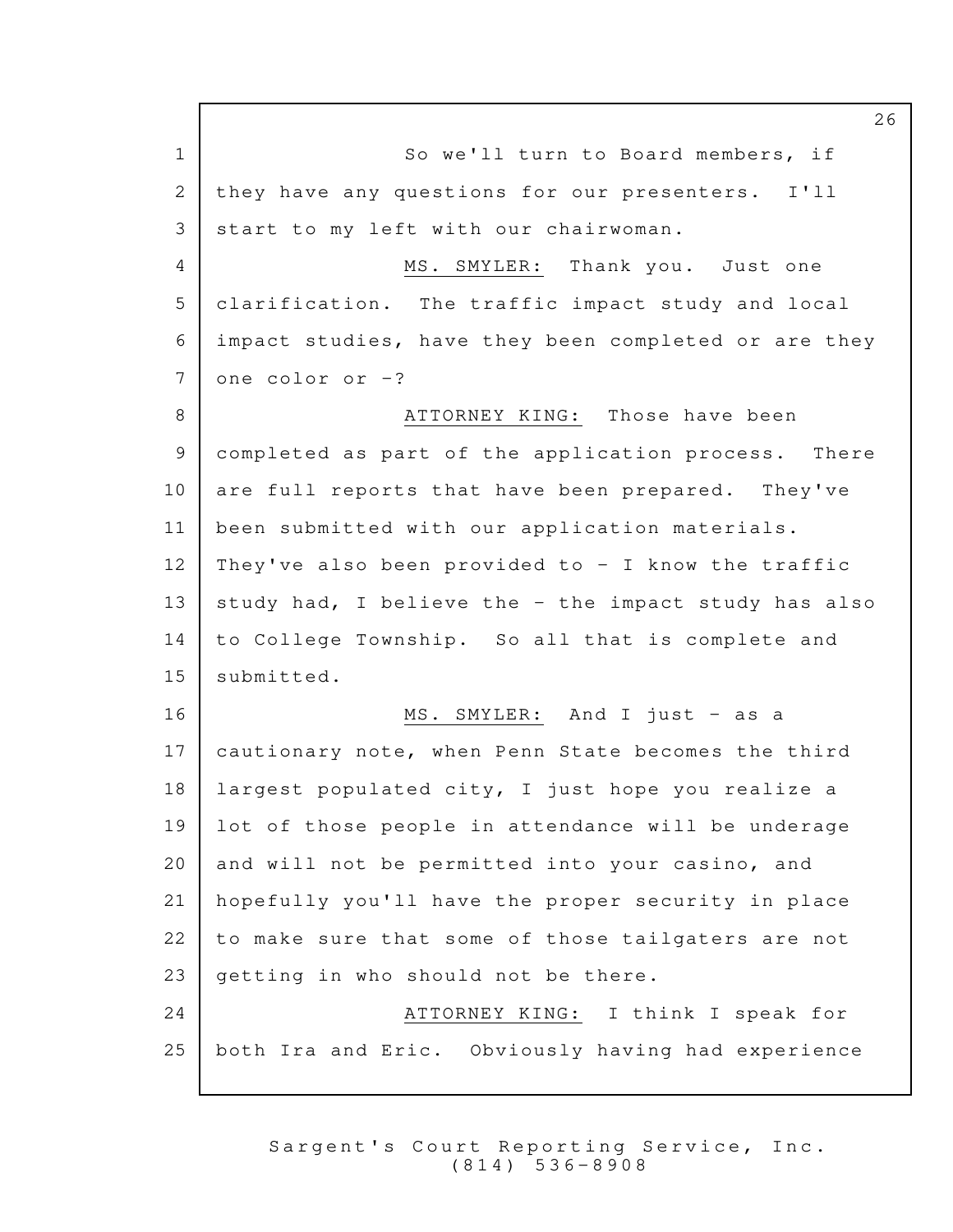1 | with developing and running very successfully Valley 2 | Forge Casino, they're very familiar with underage 3 | gaming issues and we will be tackling that issue as 4 | we always have in the past and will in the future 5 | with obviously great enthusiasm and everything we 6 need to do because the last thing we want to do is  $7$  appear in front of you and be in a bad place. 8 | MS. SMYLER: Thank you. 9 PRESIDING OFFICER: Commissioner 10 Dermody? 11 MR. DERMODY: I don't have any 12 questions. 13 PRESIDING OFFICER: Commissioner 14 | Logan? 15 MR. LOGAN: Thank you. 16 Welcome. Thanks for the presentation. 17 | As you're not new to the area, Mr. Lubert, we  $18$  certainly will be in your casino right here and part 19 of what I've tried to do on the Board in the last 20 five years is make sure that you - make sure that 21 the community benefits from it. So I appreciate the  $22$  slide that you have with the construction  $23$  expenditures. Any plan to reach out to local 24 | vendors, suppliers, Chambers of Commerce to make 25 sure they participate in not only the construction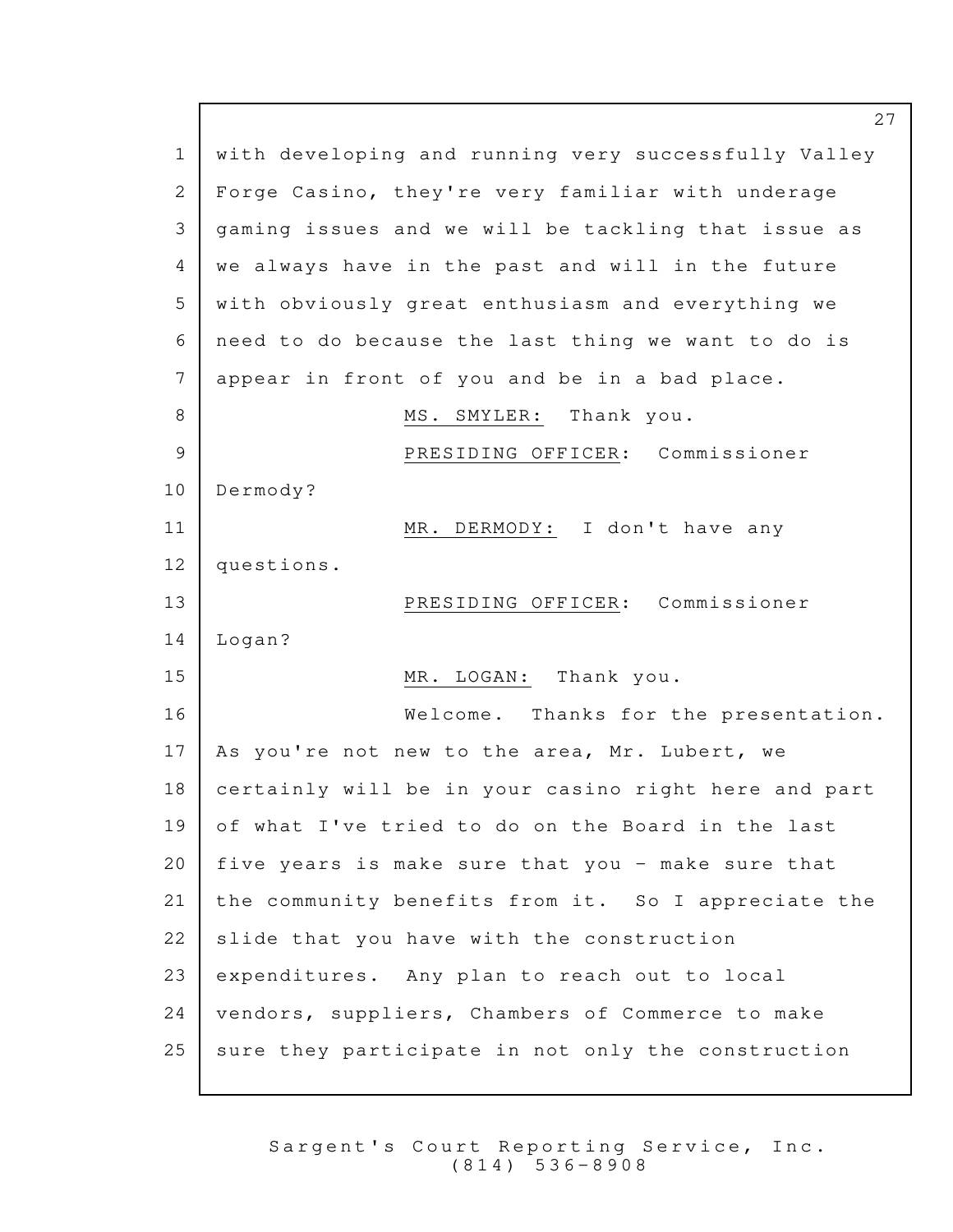1 | portion but ongoing services for the facility? 2 MR. LUBERT: Thank you. That's a very 3 | good question. Not only will the casino be built 4 locally by a local contracting firm, but we will 5 | give emphasis to local vendors both in hiring and 6 ongoing services and supply. We did that at Valley  $7$  Forge. We plan to do it here as well. 8 MR. LOGAN: Okay. 9 and in the same vein, your 10 construction of your full-time jobs, any job fairs 11 | to make sure that locals can participate, again, 12 | working with COGS or Chambers or  $-?$ 13 MR. LUBERT: We plan on having job 14 | fairs, both for the construction phase as well as 15 the permanent employment of the people. 16 MR. LOGAN: Okay. 17 and I've been on the Board for five 18 | years and Mr. Lubert and Mr. Pearson, you're going 19 to inherit the problem that for the life of me, I 20 can't understand how we as a Board can't solve. I  $21$  think this past year, we had seen all the interested  $22$  parties starting to row in the same direction. 23 | Meaning the Board or Enforcement, the casinos, the  $24$  | Pennsylvania State Police, the local police. But we 25 have a problem of individuals leaving kids in cars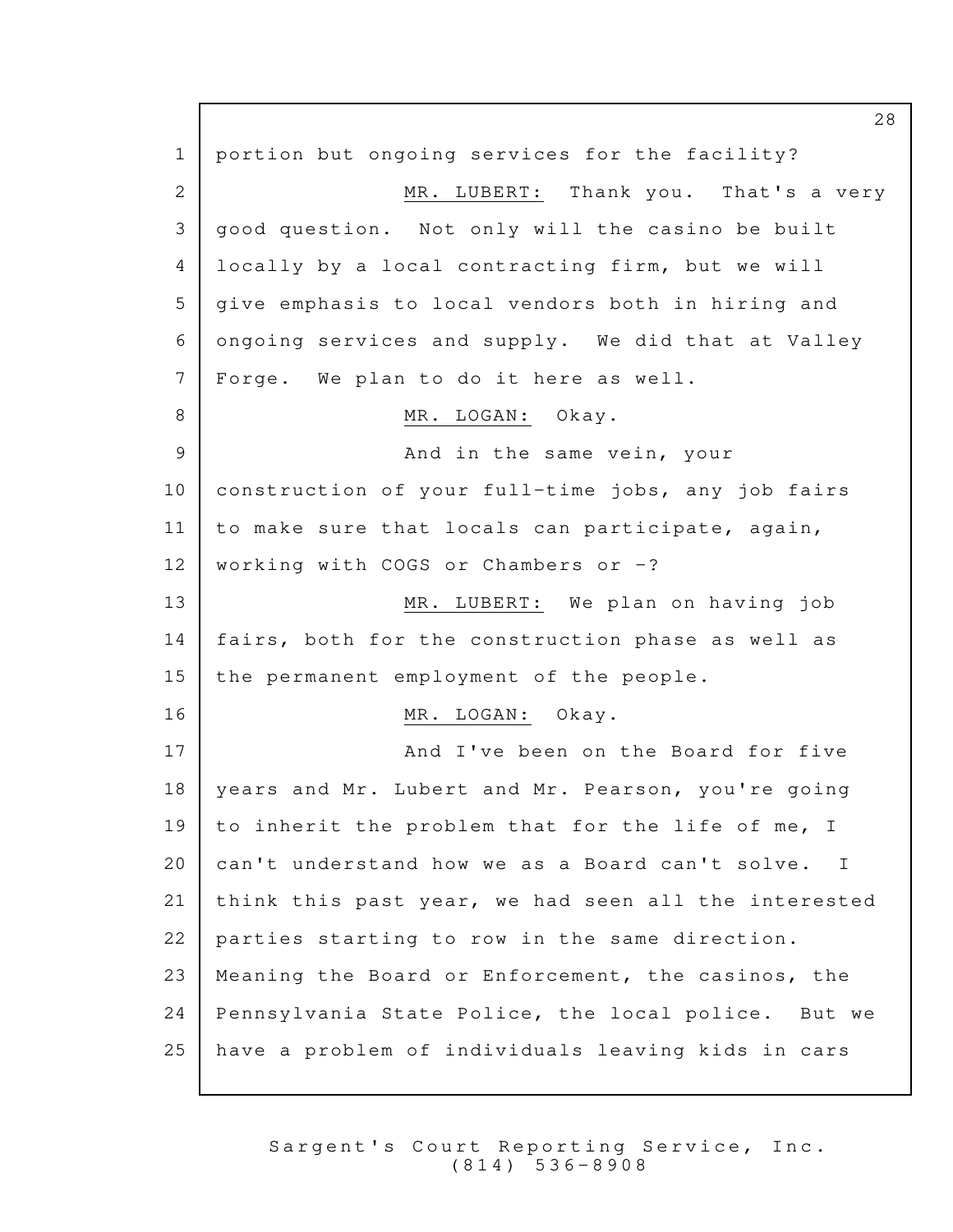$1$  at casinos. It's a huge problem. And by the grace 2 of God, a kid hasn't died yet. Every day I think 3 | we're going to get a call to tell us something 4 happened to a child and it's a problem that I just 5 | for the life of me can't understand. 6 | Recouple years ago, I blamed it on the  $7$  casinos saying that, you know, they must not have 8 enough enforcement or when somebody walks into one 9 of the facilities or even before they walk into a 10 facility, they get a text here's \$20 free gaming. 11 | Make sure you use it by  $4:00$  tomorrow night. I was  $12$  thinking that was the problem and it wasn't the 13 | problem. They weren't doing that. 14 But we seem to have this problem 15 that's - in the last week, I think we've had 12 or 16 so kids left in cars. We had somebody come before  $17$  us in the last meeting that left the child in the 18 hotel. It was a four-year-old. At 3:00 a.m., the 19 child wandered off, started trying to open up doors 20 in the hotel room. I mean, just the problems that 21 could occur with that. 22 **I'm not asking for an answer, but you**  $23$  need to think about how you're going to combat that. 24 | And if you don't have an answer, again, I'm not 25 asking for it. You need to think about it. Kevin

> Sargent's Court Reporting Service, Inc. ( 8 1 4 ) 5 3 6 - 8 9 0 8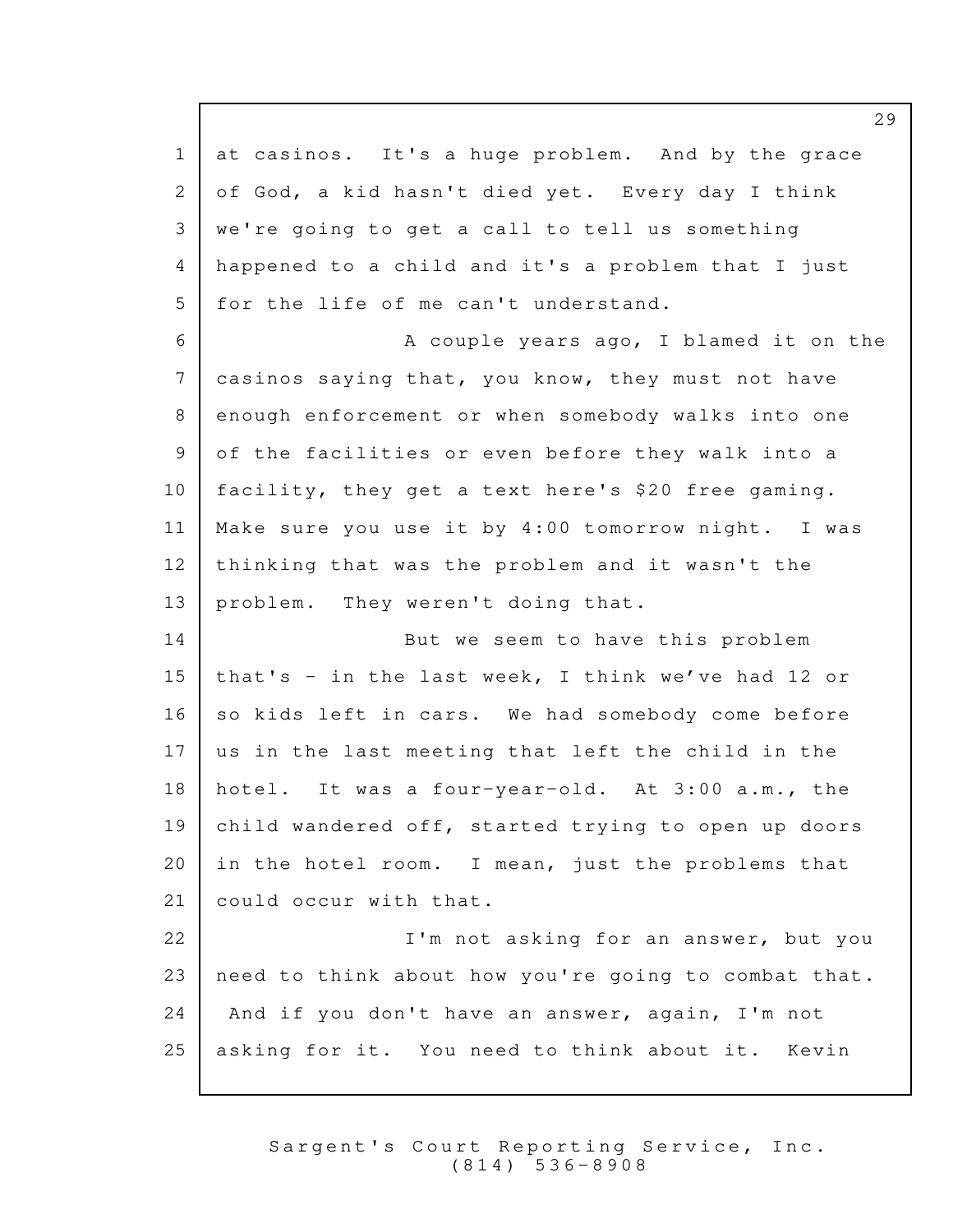| $\mathbf{1}$ | is here. Kevin, he's an expert on it. We have all    |
|--------------|------------------------------------------------------|
| 2            | been dedicated to try and resolve this problem.      |
| 3            | Like I said, I think we seem to be rowing in the     |
| 4            | same direction. I can't tell from, you know, third   |
| 5            | and fourth slide where you show the parking.<br>It   |
| 6            | looks like it could have a very concentrated parking |
| 7            | lot. So that may be easier to look for the kids in   |
| 8            | cars when they come in. But it's a difficult         |
| 9            | problem to solve because sometimes it's 2:000 in the |
| 10           | morning and the three-year-old's laying on the back  |
| 11           | seat sleeping. Or the parents bring them into the    |
| 12           | hotel and the kids sleep in the room and the kid     |
| 13           | gets out.                                            |
| 14           | So I just implore you just to think                  |
| 15           | about that. Adrian has seen us and we're getting at  |
| 16           | again the end of the line here. Our patience has     |
| 17           | kind of run out on this issue. So please think       |
| 18           | about it.                                            |
| 19           | MR. PEARSON: Yeah. I mean, it's                      |
| 20           | definitely something that we share those exact same  |
| 21           | concerns. I know for us and for this development     |
| 22           | specifically, you know, we have a flat lot, a flat   |
| 23           | level we patrol constantly 24 hours a day. We will   |
| 24           | always have external security presence. We'll have   |
| 25           | surveillance presence on that lot. Because of that,  |
|              |                                                      |

Sargent's Court Reporting Service, Inc. ( 8 1 4 ) 5 3 6 - 8 9 0 8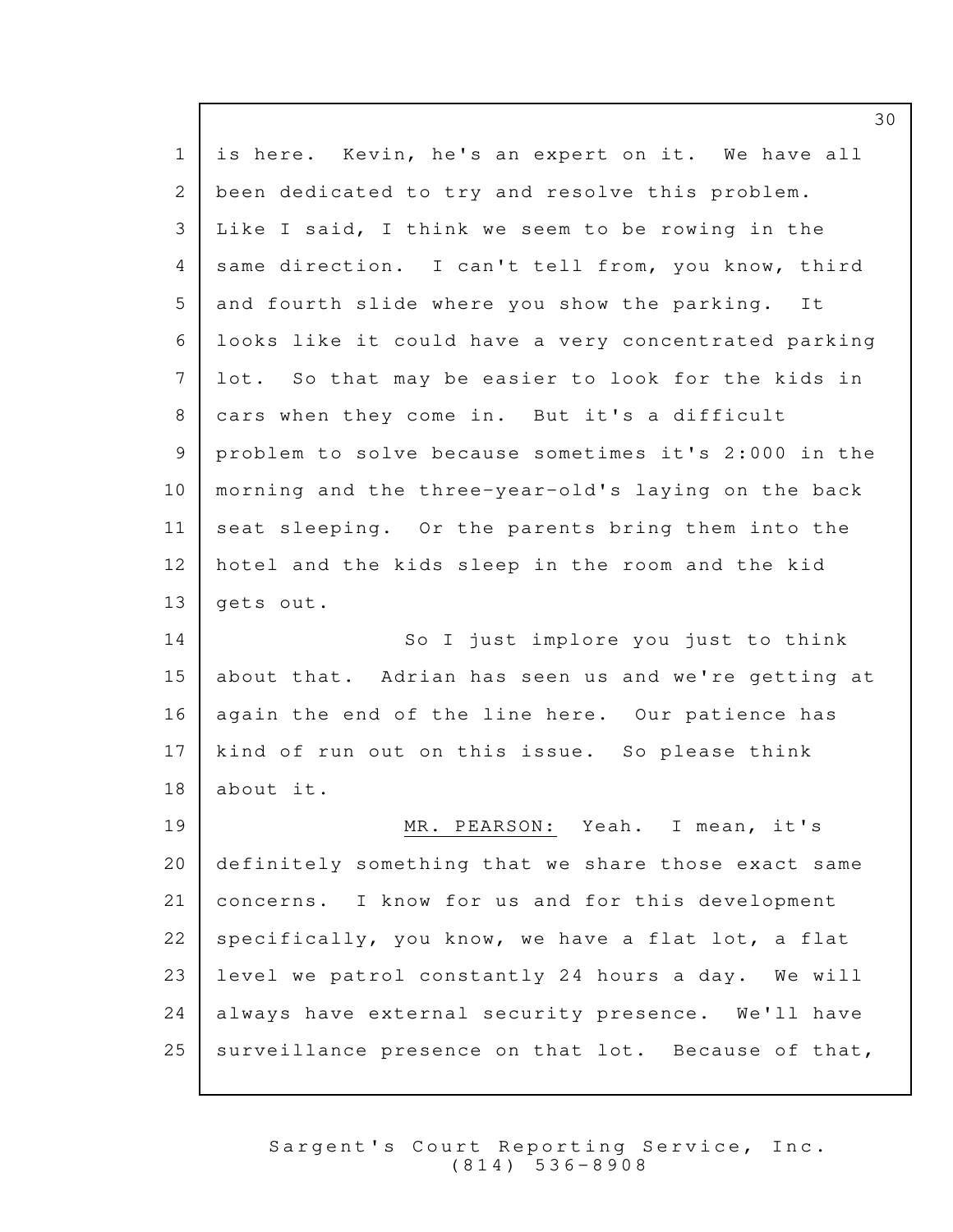1 | the nature of it, we should be able to keep a very 2 | good eye on what's happening out there. But we 3 share those exact same concerns. I mean, trust me, 4 as an operator and as a father myself, I'm right 5 there with you making sure that everyone is safe. 6 It's a very important course of how we operate. 7 MR. LOGAN: That's it. 8 PRESIDING OFFICER: I will turn to my 9 | right. Commissioner Mustio? 10 MR. MUSTIO: I have no questions at  $11$  | this time, but I will have some follow-up questions 12 some you have a more thorough presentation regarding 13 the issues that Commissioner Logan has presented to 14 you today. Thank you. 15 PRESIDING OFFICER: Commissioner 16 | Regan? 17 MS. REGAN: I have no questions. 18 | Thank you. 19 PRESIDING OFFICER: And our newest 20 | commissioner, Commissioner Ralston? 21 MS. RALSTON: Just one question. 22 | Commissioner Logan actually touched on my initial 23 question about the  $-$ . 24 | MR. PEARSON: I can't hear. 25 MS. RALSTON: Can you hear me now?

> Sargent's Court Reporting Service, Inc. ( 8 1 4 ) 5 3 6 - 8 9 0 8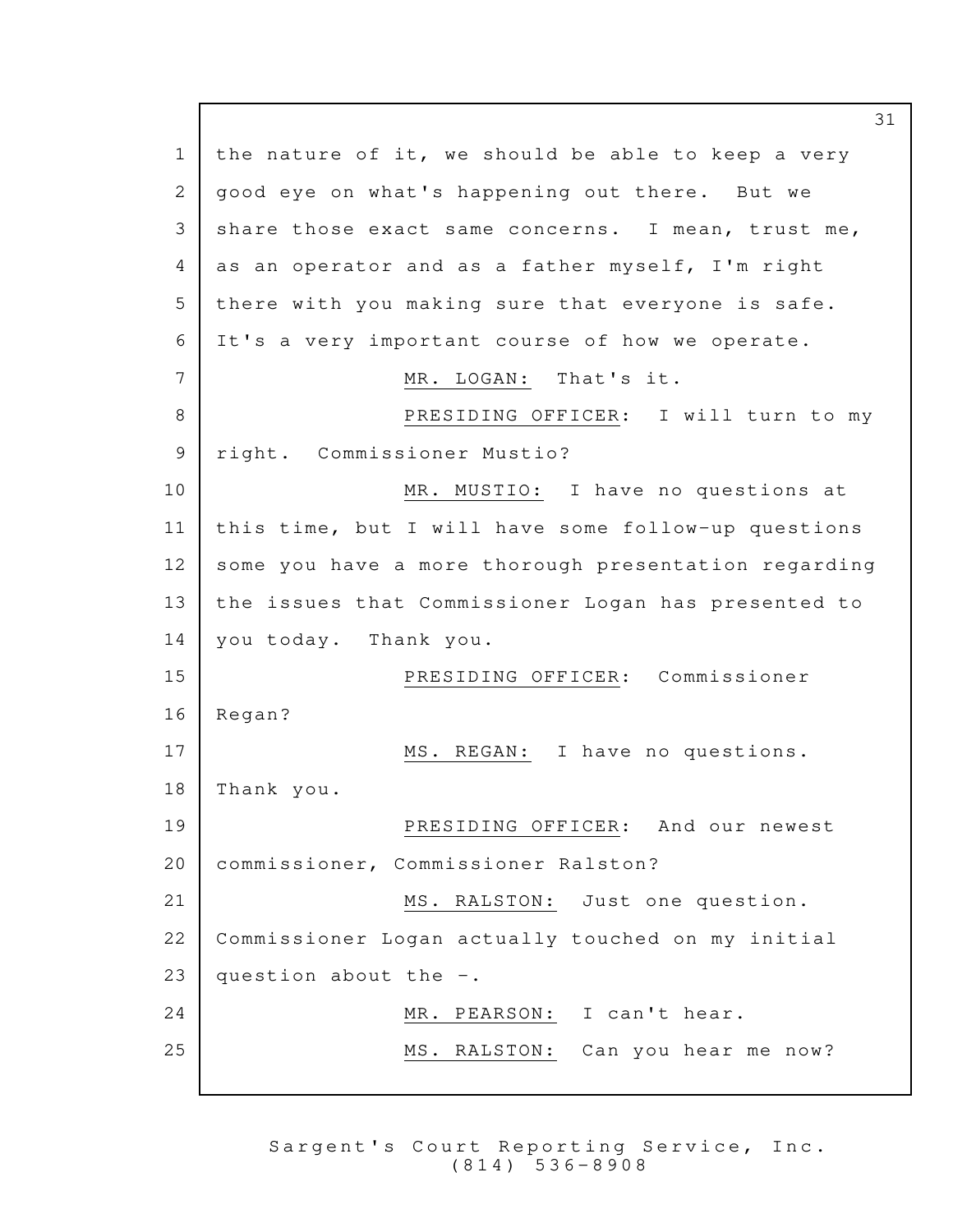|                       | 32                                                   |
|-----------------------|------------------------------------------------------|
| $\mathbf{1}$          | Yes.<br>MR. PEARSON:                                 |
| $\mathbf{2}^{\prime}$ | MS. RALSTON: I was saying just one                   |
| 3                     | question. Commission Logan spoke on my initial       |
| 4                     | question about community outreach. So thank you for  |
| 5                     | addressing that. But Eric, you spoke on some of the  |
| 6                     | other casinos that you had managed. And as it        |
| 7                     | pertains to diversity and inclusion, what is         |
| 8                     | successful for you or what has it looked like for    |
| 9                     | you in those spaces and how are you looking to       |
| 10                    | address that at this one when it's open?             |
| 11                    | MR. PEARSON: That's a great question.                |
| 12 <sub>2</sub>       | So success for me, a lot of it when - I think we've  |
| 13                    | been doing a good job at that. A lot of it - I view  |
| 14                    | it through engagement. So you know, the way in how   |
| 15                    | we - you know, what our recruiting processes are and |
| 16                    | onboarding and things like that, but really in how   |
| 17                    | our team engages with me and the other members of    |
| 18                    | the management team.                                 |
| 19                    | And I've worked in situations where                  |
| 20                    | that wasn't so great and you can feel it. Like you   |
| 21                    | know walking through, talking to employees, talking  |
| 22                    | to the line staff in situations where it's not so    |
| 23                    | great, you get a lot of people look at the ground,   |
| 24                    | afraid to engage and ask questions. And so for me,   |
| 25                    | the easiest way to tell is just how do those         |
|                       |                                                      |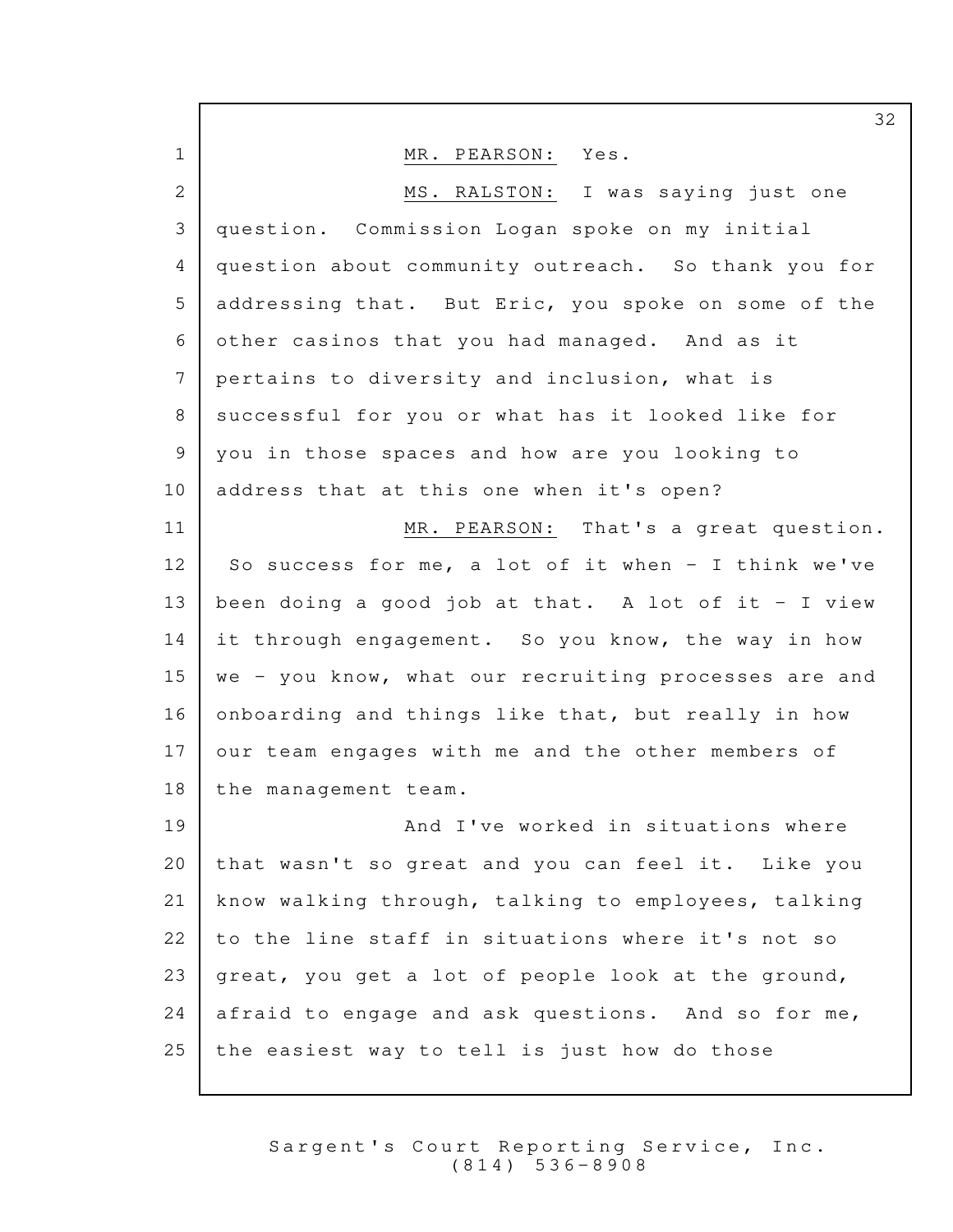1 everyday interactions go. Are people comfortable? 2 | Are they comfortable telling you not only was it 3 | going well, but where are our issues? And that's 4 for the whole team. 5 That is, for me, the easiest way to 6 engage in a live, tangible manner. We do a lot of 7 | things behind the scenes, you know, checking 8 ourselves on, you know, what are out diversity stats 9 versus the community that we're in and things like 10 that to make sure that we are in line. But for me  $11$  personally, the engagement is that biggest tangible 12 | measure that I've found. 13 MS. RALSTON: Thank you. 14 PRESIDING OFFICER: And Commissioner 15 | Kernoble via Zoom, do you have any questions? 16 MS. KERNOBLE: No, I'm okay right now. 17 | Thank you. 18 PRESIDING OFFICER: Okay. 19 Well, then that ends the formal  $20$  presentation part and we will move on to the public 21 comment portion of the hearing. I would like to  $22$  remind all the speakers that they have five minutes  $23$  to make their comment. And to assist you all and to  $24$  assure you you all have your five minute timeframe,  $25$  we have a stoplight with us today that I will start

> Sargent's Court Reporting Service, Inc. ( 8 1 4 ) 5 3 6 - 8 9 0 8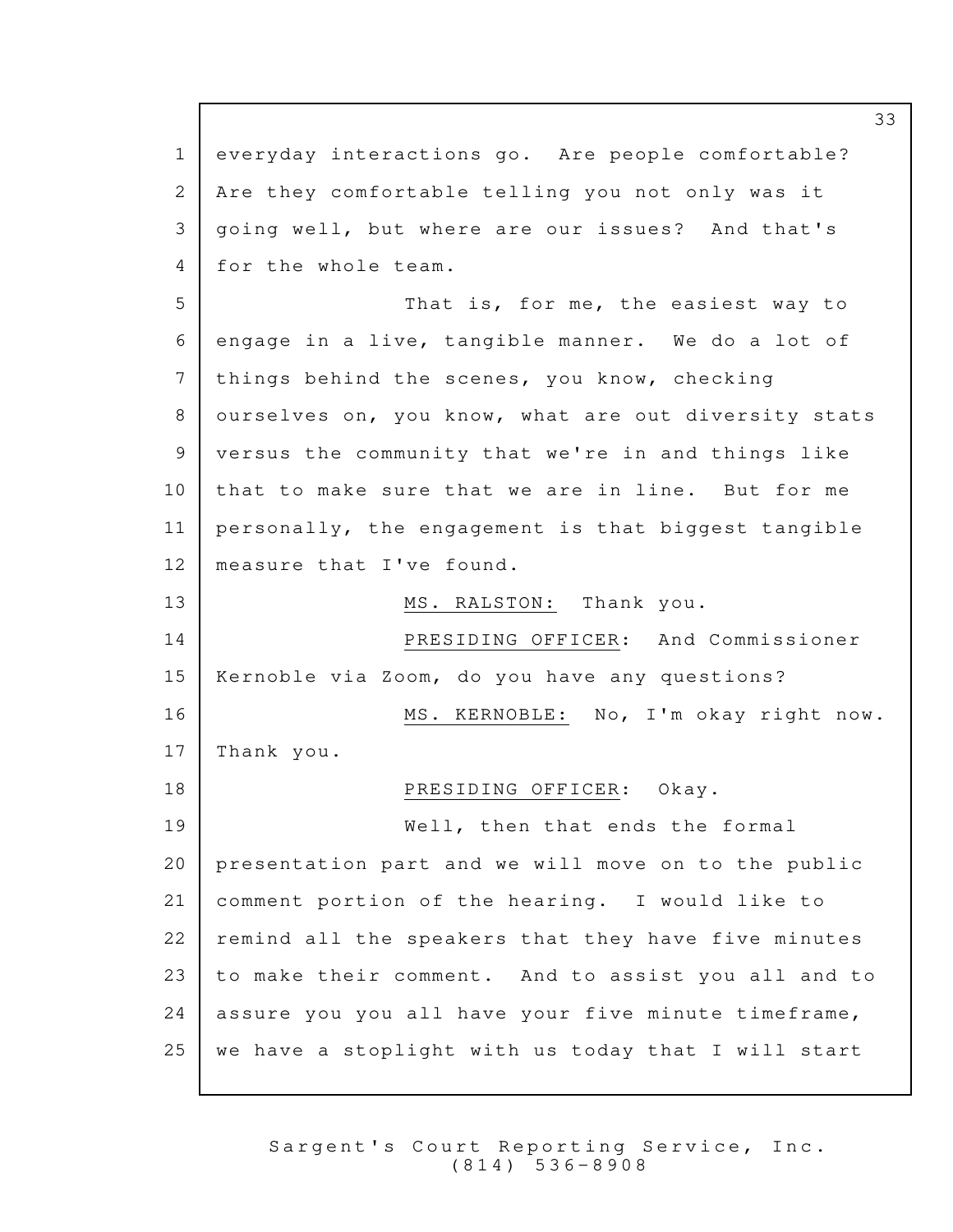1 after you introduce yourself. The light will show 2 green when I start it, yellow when you have 45 3 seconds left, and it will turn red and start to 4 screech loudly when your time is up. 5 So I will ask you if you get to the  $6$  end of your five minutes and the light turns red, 7 that you wrap up your comments so we can move to the 8 next person. And if for some reason you don't 9 | finish your comments before the end of your five 10 | minutes, you certainly can submit any remaining 11 comments you might have through the Board clerk 12 email, which I'll give you at the end of the 13 hearing. 14 So I'd like each speaker to begin 15 their remarks by stating their name, their township, 16 | the municipality where they live, if they're here on  $17$  behalf of a community group, who that is. I will 18 call two names. I'll call the person who is going  $19$  to speak and the next person on the list so that 20 they're ready to come up to the podium here in the 21 | middle after the person before them has  $-$  when 22 they're finished. 23 We're going to swear in by group. So 24 | my first group is government representatives. I 25 have Senator Jake Corman, Mark Long is a district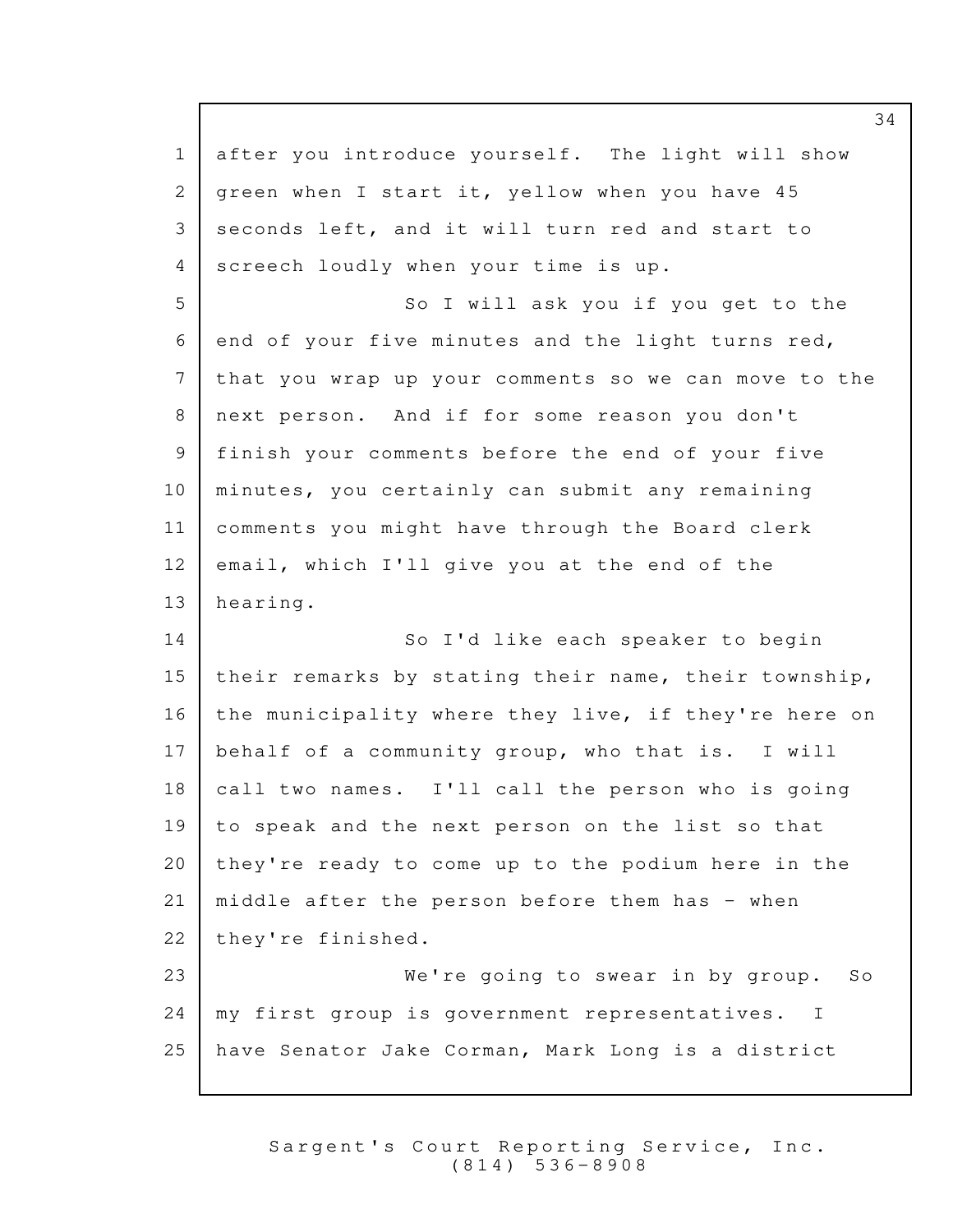1 | manager for Representative Benninghoff; and I have 2 Eric Bernier from College Township. If the three of 3 | you are here, can you stand to be sworn?  $4$   $---$ 5 NUTRESSES SWORN EN MASSE --- 6 7 COURT REPORTER: Thank you very much. 8 PRESIDING OFFICER: And we'll first 9 hear from Senator Jake Corman and on deck will be 10 | Mark Long.  $\overline{11}$   $\overline{1}$   $\overline{1}$   $\overline{1}$   $\overline{1}$   $\overline{1}$   $\overline{1}$   $\overline{1}$   $\overline{1}$   $\overline{1}$   $\overline{1}$   $\overline{1}$   $\overline{1}$   $\overline{1}$   $\overline{1}$   $\overline{1}$   $\overline{1}$   $\overline{1}$   $\overline{1}$   $\overline{1}$   $\overline{1}$   $\overline{1}$   $\overline{1}$   $\overline{1}$   $\overline$ 12 SENATOR JAKE CORMAN, 13 | CALLED AS A WITNESS IN THE FOLLOWING PROCEEDING, AND 14 | HAVING FIRST BEEN DULY SWORN, TESTIFIED AND SAID AS 15 | FOLLOWS:  $16$   $---$ 17 SENATOR CORMAN: As the former Senate 18 Appropriations Chairman, I have the same timer set 19 | up, too. So I understand the need for brevity. I 20 | am Senator Jake Corman. I represent the 34th Senate 21 | District, which includes all of Centre County, in 22 | particular College Township. I reside in Benner  $23$  Township, a neighboring municipality. 24 My own views have changed over the 25 | years and my feelings towards gaming. In 2003, I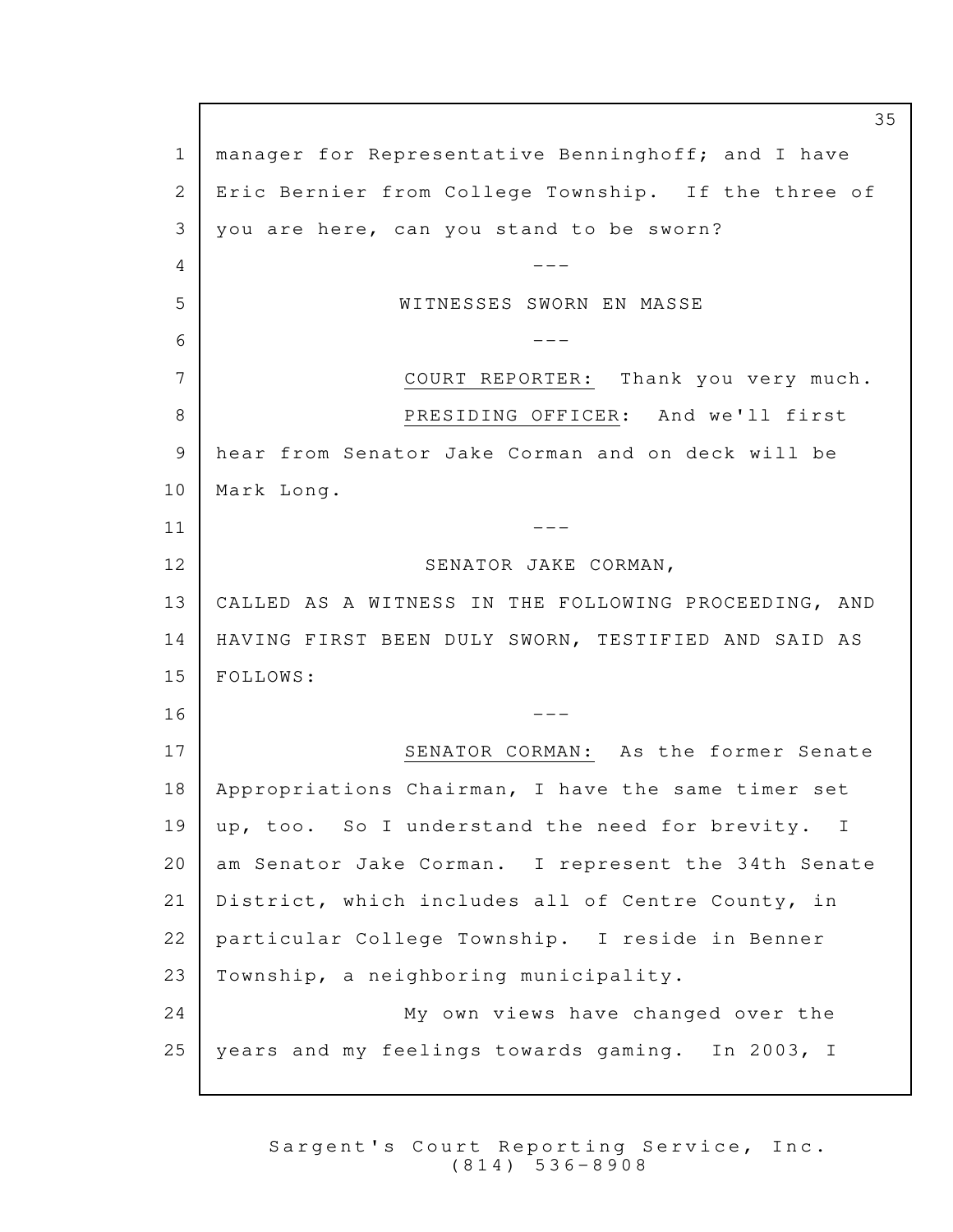| $\mathbf{1}$    | was a member of the general assembly when we passed  |
|-----------------|------------------------------------------------------|
| $\mathbf{2}$    | the Gaming Law and I was a no vote. In those days,   |
| 3               | it was probably - and I know some of the Board       |
| 4               | members were in the general assembly at that time.   |
| 5               | There were more divisive issues that we tackled in   |
| 6               | Harrisburg. And the Commonwealth as a whole was      |
| $7\phantom{.0}$ | mobilized and there was a lot of rallies and so      |
| 8               | forth on both sides of the issue. We eventually did  |
| 9               | pass. That was a no vote. But as this as gone on,    |
| 10 <sub>o</sub> | it's hard to imagine we can call it anything but a   |
| 11              | success story. You know, in 2008, I quess the best   |
| 12              | comparison, when we extended the gaming for the      |
| 13              | first time from slots to table games, there was not  |
| 14              | a peep. There was really hardly any action compared  |
| 15              | to what we lived in 2003 and that's because it was a |
| 16              | success story.                                       |
| 17              | And a lot of the success is because of               |
| 18              | you and your predecessors. The fact that we have a   |
| 19              | highly regulated, highly intact gaming industry in   |
| 20              | Pennsylvania, a lot of things that I was stickler on |
| 21              | in 2003 whether it be increase in crime, whether it  |
| 22              | be increase in people losing their homes, divorces,  |
| 23              | things of that nature, all the things that we were   |
| 24              | concerned about socially in 2003 didn't materialize. |
| 25              | And again, a lot of that is thanks to you for the    |

Sargent's Court Reporting Service, Inc. ( 8 1 4 ) 5 3 6 - 8 9 0 8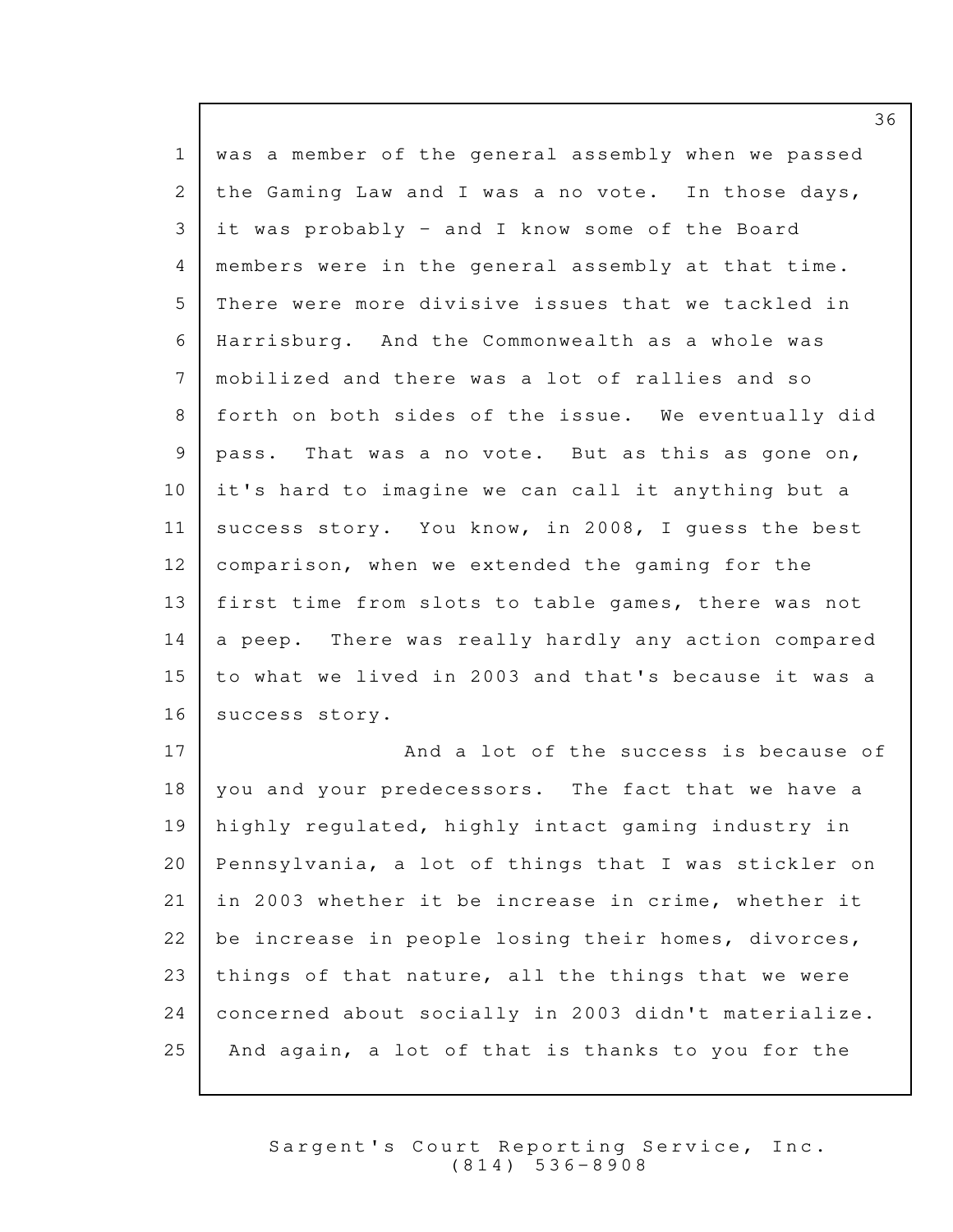1 | great work you've done and your predecessors have 2 been highly regulated in investigating all the 3 applicants that will be involved in this industry. 4 | And so this has been a success. 5 And the broader success is that it's 6 | spread out throughout the Commonwealth. It's not 7 | just located in Atlantic City or Las Vegas. It's 8 all over the Commonwealth and there are little  $9$  pockets. And so now when we - I was now majority 10 leader negotiating the Category 4 legislation was  $11$  how can we move these out to other places in 12 Pennsylvania who might be interested. And one of  $13$  the caveats that I put in that legislature that I  $14$  insisted upon was that a municipality could opt out. 15 If they didn't want a casino in their area, they had 16 the ability to opt out and not be considered. 17 | College Township did not. College Township, the 18 Nittany Mall have seen its better days and decided 19 that they wanted to entertain this industry. And  $20$  so, you know, they decided to opt in and then 21 ultimately, Mr. Lubert and his team have chosen 22 | College Township. 23 **But another component obviously of the** 24  $\vert$  Cat 4s was that we wanted to build on the success of  $25$  the Category 1 and Category two by using the same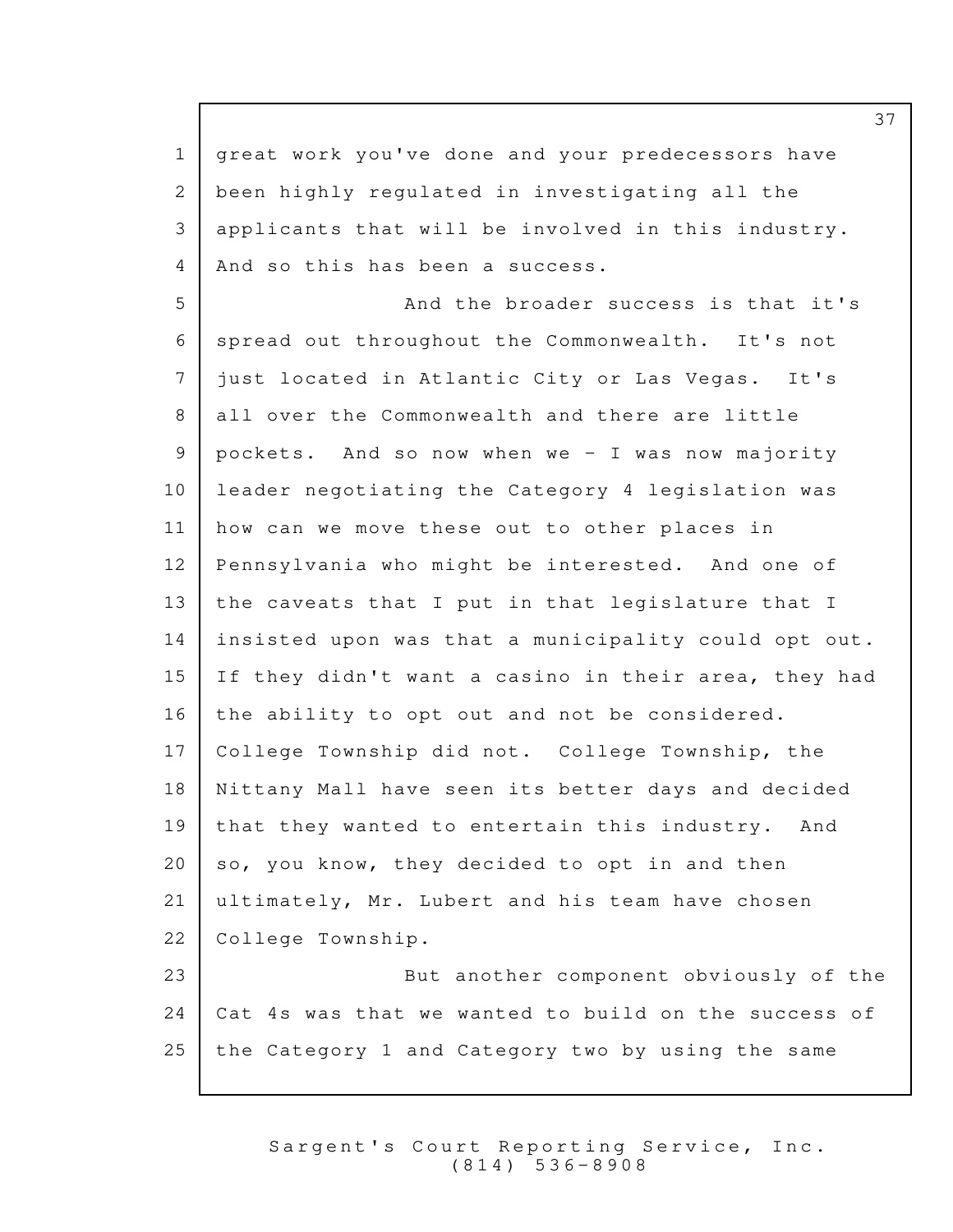1 individuals, by using the people who were licensed 2 already because they already had something at stake 3 in the Commonwealth and therefore, they can move out 4 into other areas. They would bring the same energy  $5$  to the industry, knowledge to the area, but also 6 | would have their own casinos at stake as well. And 7 so therefore, they would be good corporate citizens 8 for these communities. And we started out by just 9 having qualified bidders from people who own, owners 10 of Category 1 and Category two. 11 | And at the time, we thought we would 12 | make as many as ten licenses to bid out, but we've  $13$  only received five at this point. But then we  $14$  expanded it to minority owners, not just minority -15 not minority in ethnicity, but minority in shares,  $16$  ownership shares to allow them to bid in this  $17$  process as well. And that's where obviously Mr.  $18$  | Lubert is the winning bidder of this gaming. 19 So it's been a strange evolving over 20 | the years, but it's been a successful one and that's 21 | why I'm here to lend my support to College Township 22 and their wish to have this casino located here to 23 | support Mr. Lubert and his team. I think this team,  $24$  the fact that they're locals is important because

> Sargent's Court Reporting Service, Inc. ( 8 1 4 ) 5 3 6 - 8 9 0 8

 $25$  you want - when you're local, you live here. You're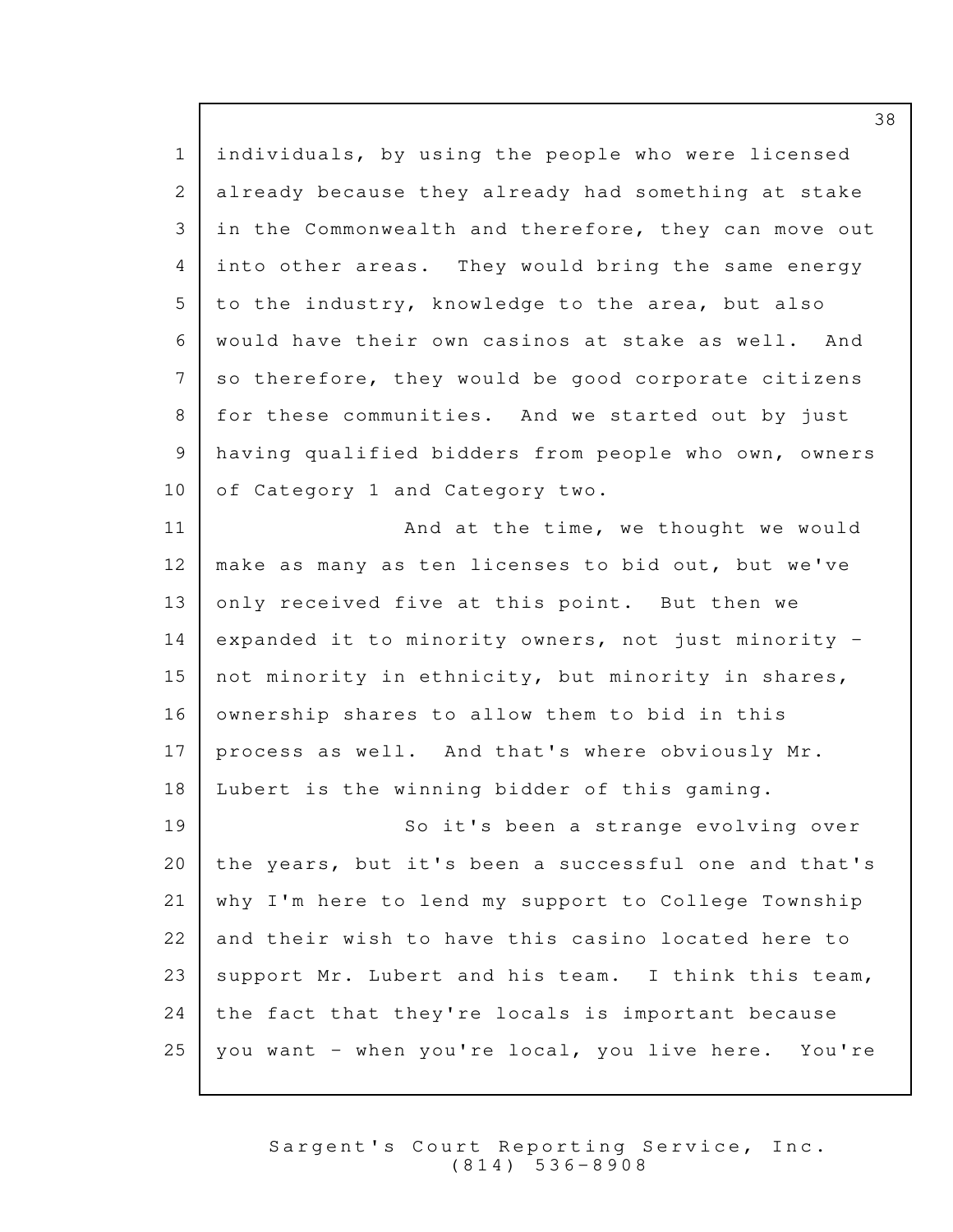1 | raising your families here. You want something nice 2 here. You're not going want this to be sort of a corporate citizen who's just going to build 3 4 Something, leave, and not take care of how it 5 | operates. They'll have a tremendous amount of care 6 in how this operates and that's good for our 7 | community to have that local team as part of it. So 8 | we're very excited for the team that he's put 9 | together. Again, I'm here to support College 10 | Township with their endeavor. And I thank you all 11 | for your time. 12 PRESIDING OFFICER: Next, we have Mark  $13$  Long, the district manager for Representative 14 | Benninghoff, and coming up is Eric Bernier.  $15$   $---$ MARK LONG, 16 17 | CALLED AS A WITNESS IN THE FOLLOWING PROCEEDING, AND 18 | HAVING FIRST BEEN DULY SWORN, TESTIFIED AND SAID AS FOLLOWS: 19  $20$   $-$ 21 MR. LONG: Good evening. My name is 22 | Mark Long. I am the district manager for 23 | Representative Kerry Benninghoff who does apologize  $24$  for not being able to be here to deliver these 25 | remarks in person. Representative Benninghoff does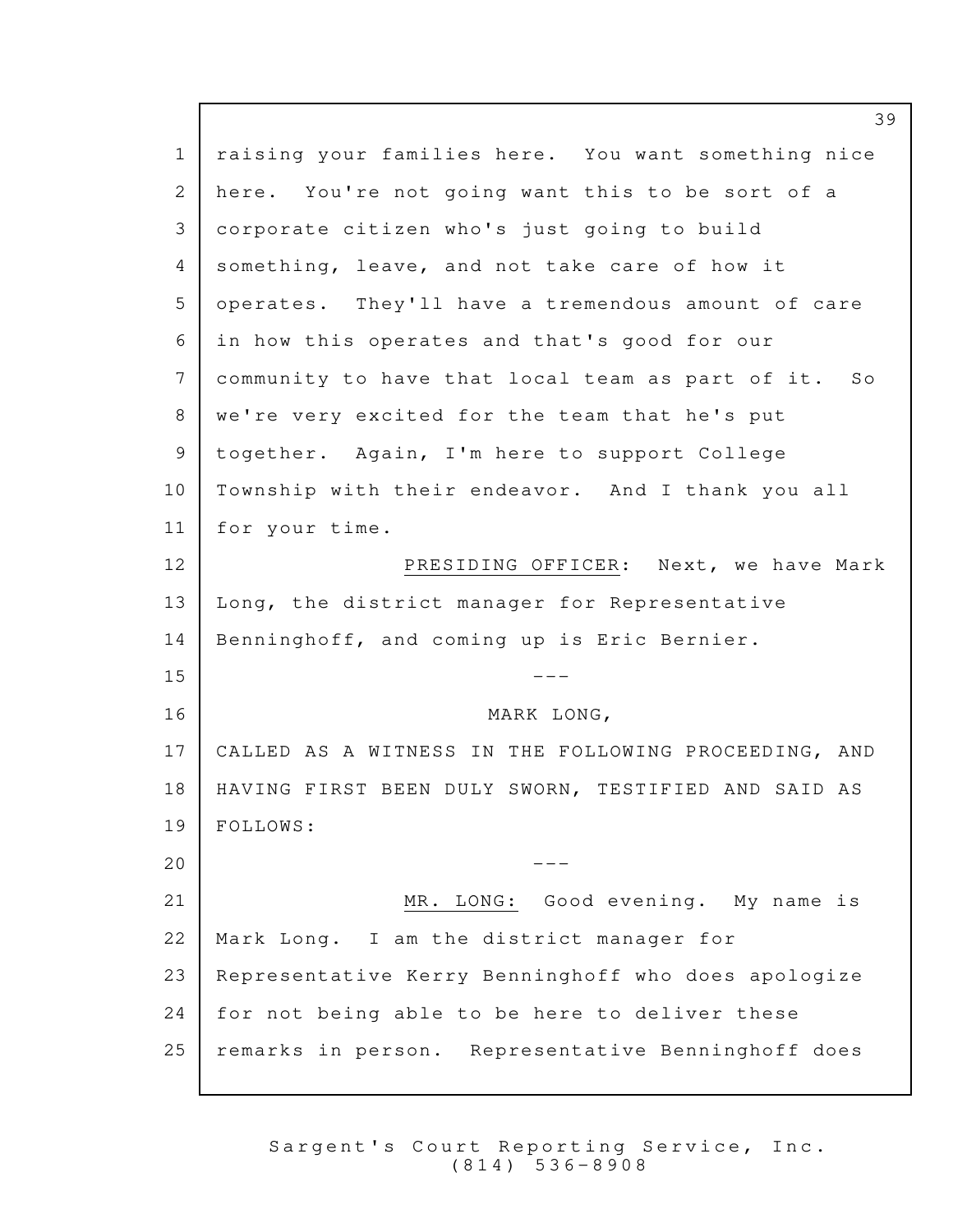1 represent the 171st legislative district, which is 2 | part of Centre County and Mifflin County and 3 | represents College Township. 4 That said, he is fully supportive of 5 this initiative. I also want to, on behalf of the  $6$  of the Representative, echo the comments offered 7 from Senator Corman on the history and the intent of 8 | the Gaming Act and subsequent provisions. 9 Representative Benninghoff is on a number of general  $10$  assemblies in the inception of gaming in 11 | Pennsylvania and subsequent updates and expansions. 12 | The It's always believed that the Gaming  $13$  Act was meant to provide the community investment 14 and free enterprise as part of a regulated industry 15 | that was meant to help Pennsylvania on a state level  $16$  down to the very neighborhoods in which these 17 entities operate. 18 | Reserve to the most recent to the most recent 19 | updates to the Gaming Act, including the purpose for 20 | which we are gathered this evening, there was never 21 any intent by lawmakers to hinder existing or 22 | prospective licensees from utilizing all appropriate 23 business tools develop a great community project.  $24$  That includes things like debt equity financing,  $25$  corporate structuring, community partnerships and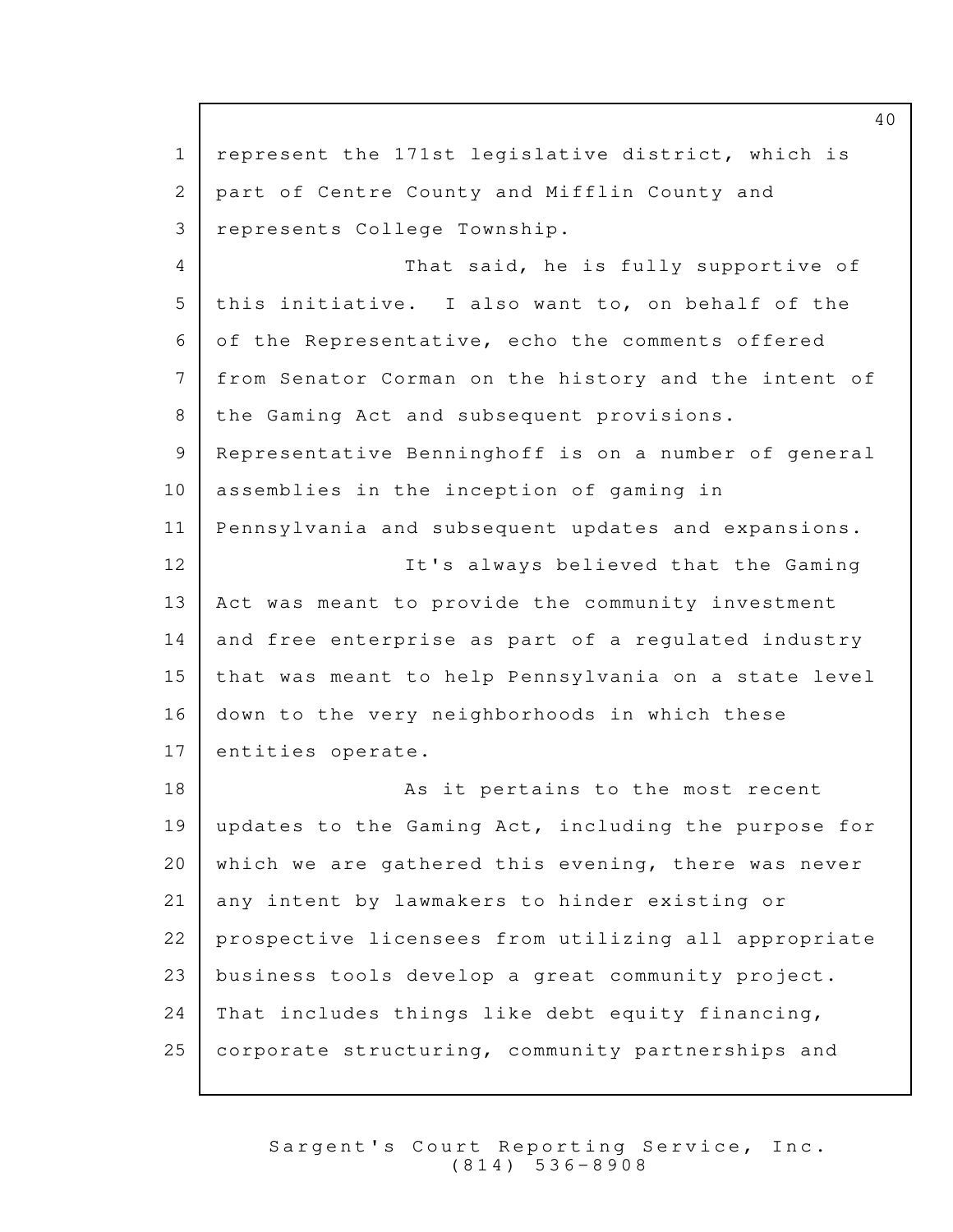$1$  any other existing tools. As you are well aware, 2 the Nittany Mall just down the road from our present 3 location has become more and more vacant as 4 businesses there have made a mass exit. This  $5$  facility, once a community asset, is no longer 6 drawing people from outside the area. 7 | With that end, Representative 8 Benninghoff applauds the effort to repurpose this 9 | space and make it more vibrant while finding ways to 10 keep local people employed and our economy moving 11 ahead. The developers of this project have also 12 | been very conscientious of designing this new 13 | facility and how it will be incorporated into the 14 existing structure. 15 Ultimately, the gaming industry for 16 facilities like this invest in local projects and 17 | initiatives and they're supportive of economic 18 | growth and development as they themselves make every  $19$  effort to be good community partners.  $20$  Representative Benninghoff believes they can have 21 | that same positive effect right here in Centre 22 County. 23 These facilities provide good family-24 sustaining jobs that benefits the opportunity for  $25$  advancement and job training which then can be

> Sargent's Court Reporting Service, Inc. ( 8 1 4 ) 5 3 6 - 8 9 0 8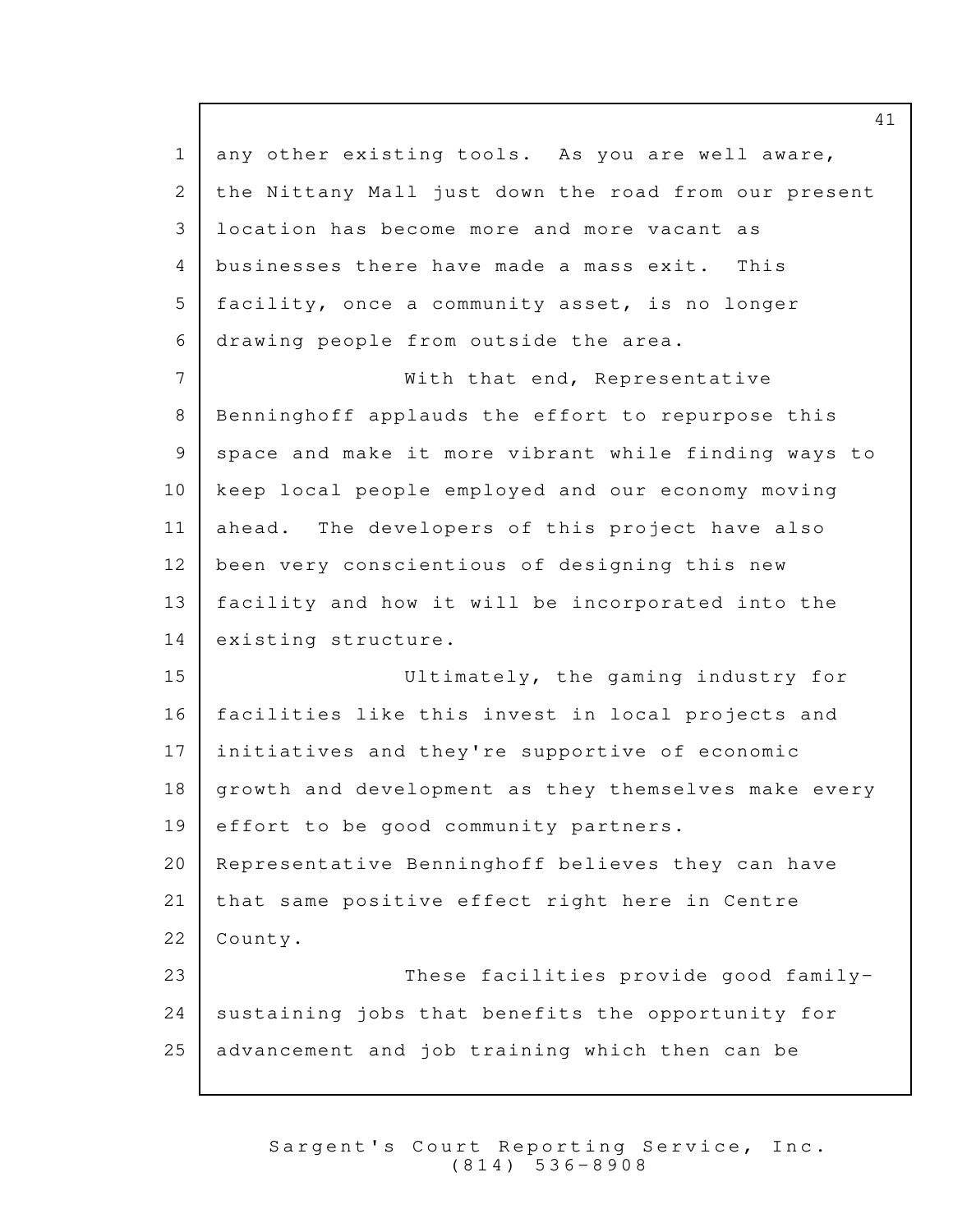1 utilized in other potential future enterprises. On 2 top of that, there is investment that comes from 3 additional hospitality businesses and other 4 downstream service economy sector jobs which only 5 help grow our local economy and ensure that jobs 6 remain and continue to grow in number. A thriving community needs a diverse economy with multiple 7 8 types of opportunities.

9 | The Closing, this major investment by  $10$  the developer will create a strong anchor tenant for 11 | this facility, which would in turn, serve as a  $12$  significant catalyst for economic growth as this 13 | mall transforms its purpose. Instead of having this 14 space be vacant and turning into an unused blight,  $15$  the route that so many such shopping centers have 16 | taken in Pennsylvania and even across the country,  $17$  Representative Benninghoff is glad to see that this  $18$  community is looking to change that narrative by 19 | rallying around this project. Our local officials  $20$  are continuing making the effort to seek 21 opportunities which create new jobs and promote  $22$  growth, not just one business at a time, but by  $23$  investing in an industry that can be an asset for 24 many of our local businesses, business owners, and 25 bringing more people back to Centre County to stay

> Sargent's Court Reporting Service, Inc. ( 8 1 4 ) 5 3 6 - 8 9 0 8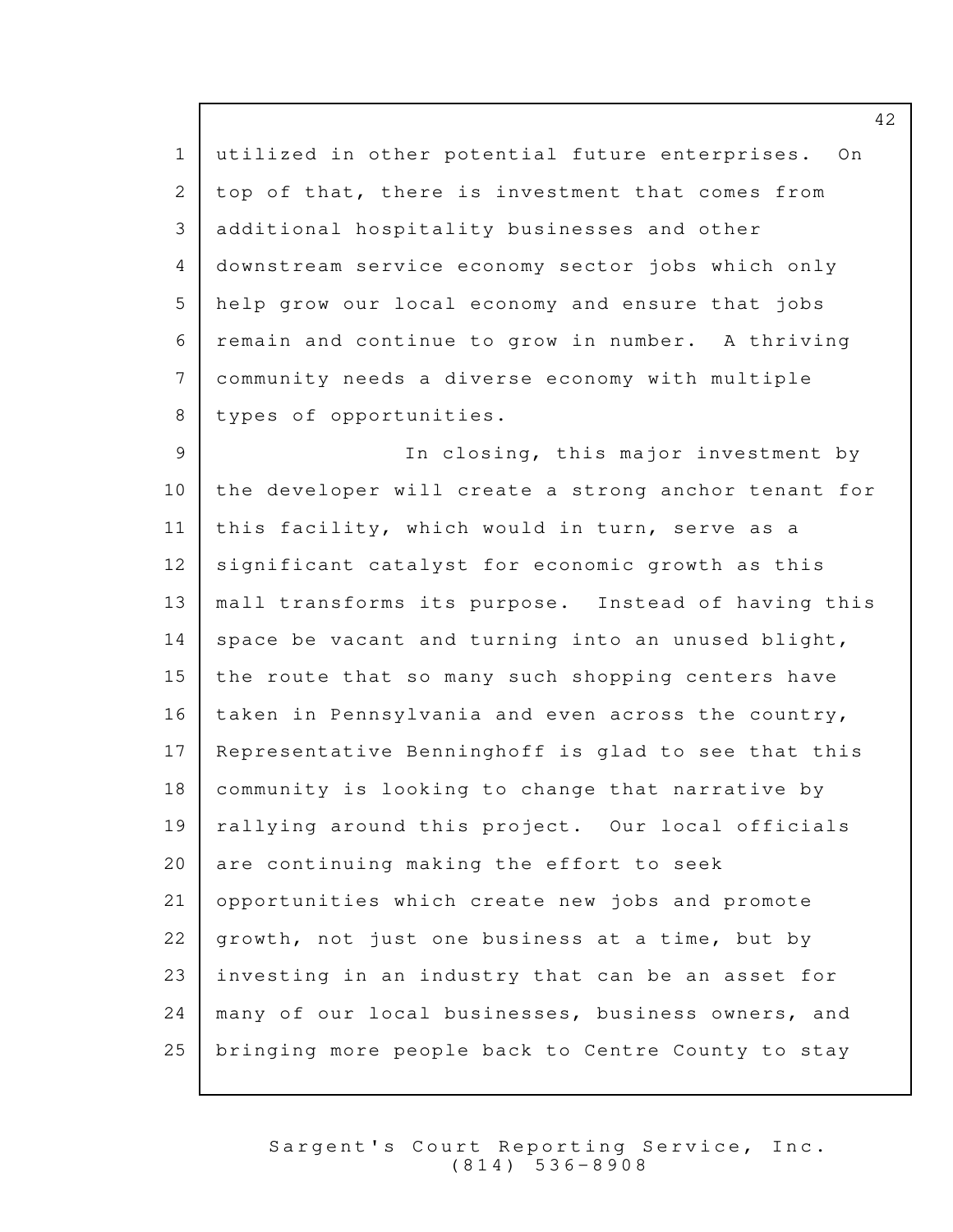1 in our hotels, eat in our restaurants, and shop in 2 our stores. For all these reasons, Representative 3 Benninghoff supports this effort. And we thank you 4 for having us and allowing us to offer these 5 remarks. 6 PRESIDING OFFICER: L. Eric Bernier. --- 7 8 BRIC BERNIER, 9 | CALLED AS A WITNESS IN THE FOLLOWING PROCEEDING, AND 10 | HAVING FIRST BEEN DULY SWORN, TESTIFIED AND SAID AS FOLLOWS: 11  $12$   $---$ 13 MR. BERNIER: Yes. Good afternoon,  $14$  | Ms. Lloyd. I am borough manager of the College  $15$  Township Council. I'm here today to offer four 16 points for consideration you should evaluate this  $17$  application. But before I do that, I want to 18 | welcome you and the Board to College Township and 19 offer a little personal background. I grew up here 20 | in State College and I've lived in College Township 21 for the last 35 years where I raised my family and 22 | I'm currently retired here living three-quarters of  $23$  a mile from the proposed casino location. 24 **First point of background, a Category**  $25$  | 4 license application now being considered by the

> Sargent's Court Reporting Service, Inc. ( 8 1 4 ) 5 3 6 - 8 9 0 8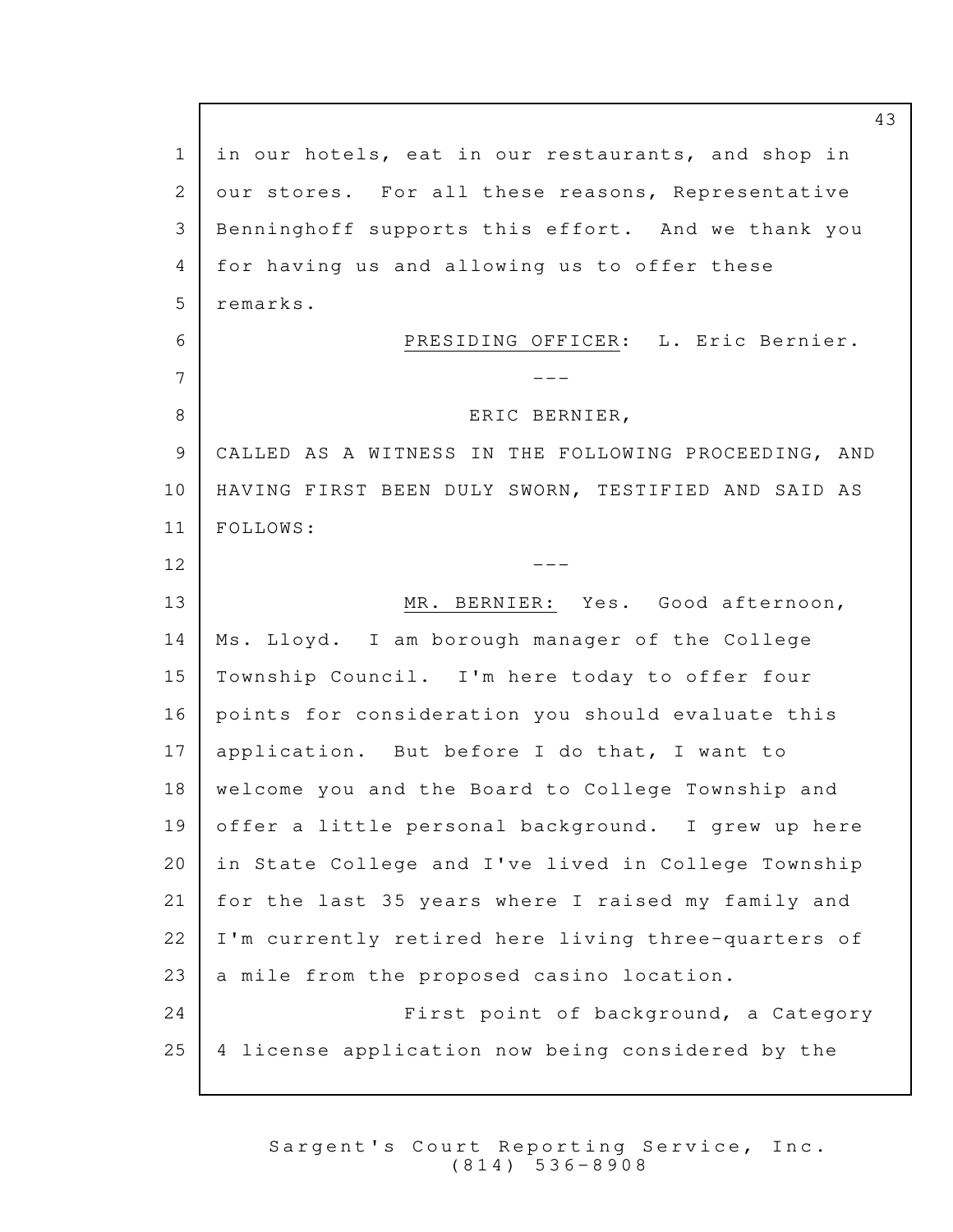| $\mathbf{1}$   | Gaming Commission Board has a deep history in this   |
|----------------|------------------------------------------------------|
| $\mathbf{2}$   | community, one which I have been personally involved |
| 3              | in first as a member of the College Township         |
| $\overline{4}$ | Planning Commission for 15 years and then as an      |
| 5              | elected township councilmember of the past ten       |
| 6              | years. In 2006, in response to the passage of Act    |
| 7              | 71, College Township needed to identify an           |
| 8              | appropriate location within our zoning districts in  |
| 9              | preparation for a potential gaming establishment.    |
| 10             | Therefore, we modified our existing commercial       |
| 11             | zoning ordinances to include several uses, one of    |
| 12             | which was gaming establishments.                     |
| 13             | The result was this theoretically viable             |
| 14             | use as a use by right to a small portion of the      |
| 15             | township's commercial zoning district, the area      |
| 16             | around the Nittany Mall. Fast-forward to 2017. Act   |
| 17             | 42 is passed in December of 2017. College Township   |
| 18             | Council was tasked with determining if the Township  |
| 19             | will remain an eligible location for the Category 4  |
| 20             | license or opt out, as Senator Corman referred to,   |
| 21             | as a location willing to accept a license.           |
| 22             | Second point, why didn't the Township                |
| 23             | not opt out in 2017. Since we already had gaming     |
| 24             | establishments as an allowance use in the Township   |
| 25             | and since the portion of the Township's commercial   |

Sargent's Court Reporting Service, Inc. ( 8 1 4 ) 5 3 6 - 8 9 0 8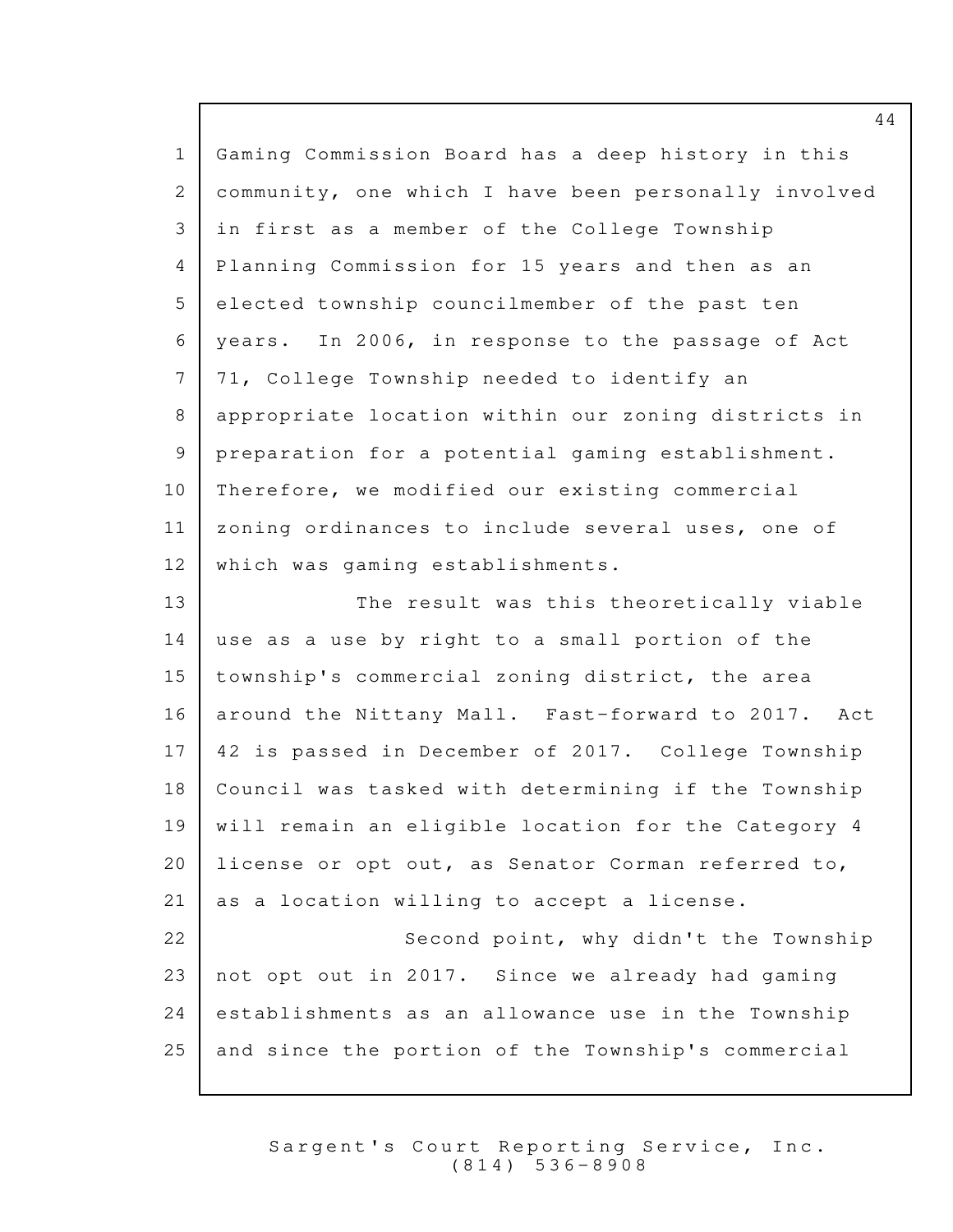1 | zoning district where it will be allowed was 2 restricted to the area of the Nittany Mall, the 3 | factors affecting our decision on the opt-out 4 opportunity were different than those playing into 5 the decisions by many of the other municipalities  $6$  around the state, including almost all of them in 7 this area. 8 | Southout gaming as an allowed use in  $9$  those municipalities with zoning, they couldn't have 10 allowed a casino anywhere within the municipality, 11 anywhere within their municipal boundaries. So the  $12$  opt out provisions carry a much different impact 13 than they do in College Township. 14 So looking at the 2006 action and the 15 context in 2017, what was saw was marry the Township 16 that was built to support dense retail commercial 17 development that was currently in decline. So since 18 the only place a casino could go was in that area,  $19$  Nittany Mall, Council saw this as a property 20 | specific opportunity for property specific 21 challenge. 22 **Accordingly then in 2017, the College** 23 | Township Council voted unanimously to not opt out.  $24$  If the Township did not have gaming as an allowed  $25$  use and they could go anywhere in the township, like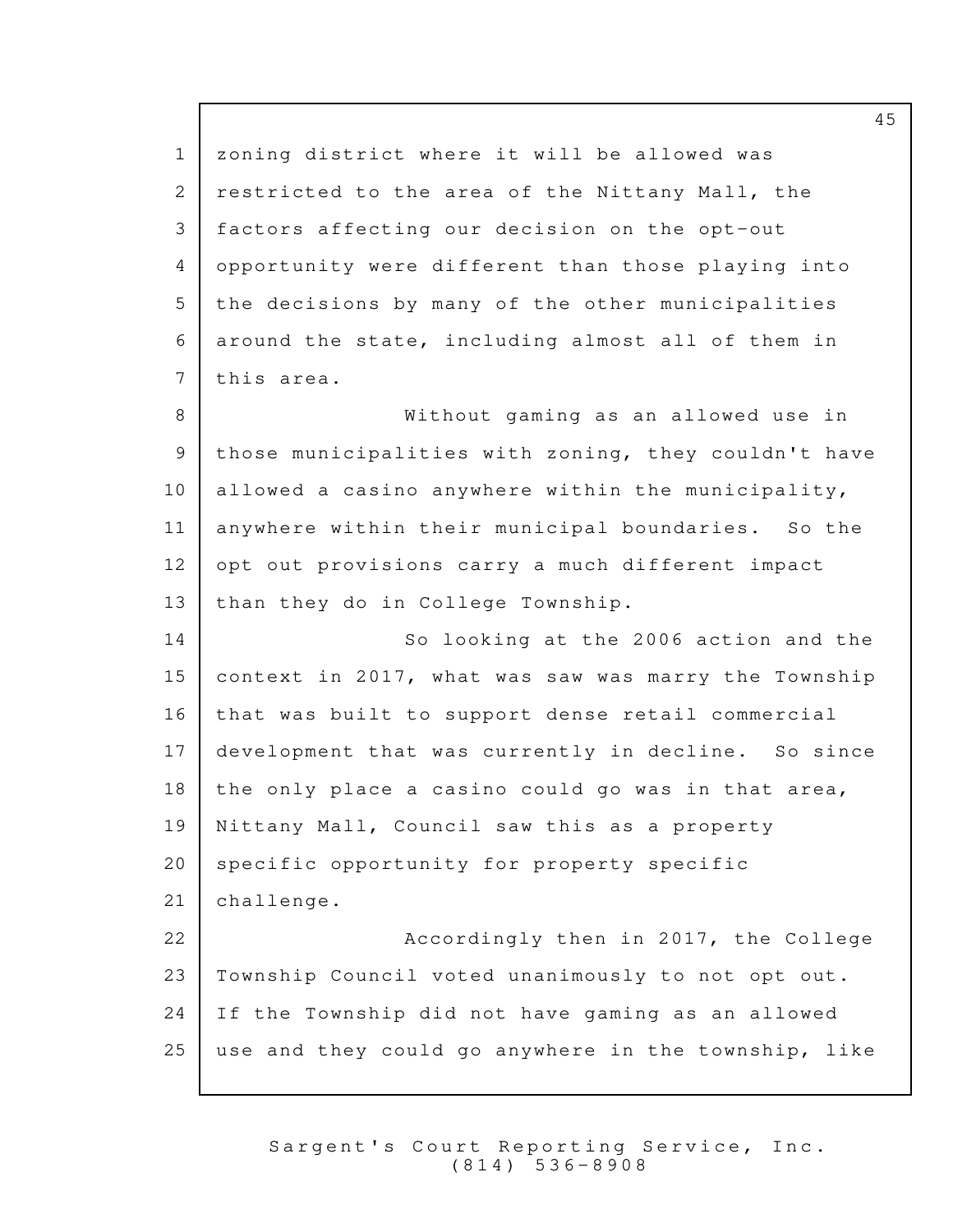$1$  most of the other local municipalities, we may have 2 had a different discussion. We may have had, made a 3 different decision. 4 The third point is this what the 5 Council learned recently, referenced impact reports clearly support the rationale that the 2017 council 6 7 used to not opt out. To better prepare for this 8 | hearing and potentially a land development plan for  $9$  a gaming establishment at the mall, the five current 10 | council members and key township staff visited 11 | Hempfield Township in March to gauge first-hand the 12 impact of a Category 4 casino recently opened in the 13 former BonTon Store in Greensburg Mall. There, we  $14$  talked to Hempfield Township staff, elected 15 officials, the Greensburg Mall manager and facility 16 staff, along with casino general manager while we  $17$  toured the mall and the - the casino facility. 18 Their shared experiences to date along with the 19 current vigorous regulations and state oversight  $20$  | that's been referred to here for these casinos they 21 | must operate under helped to serve as an example of 22 | the state of and local impact for a modern Category  $23$  | 4 casino. 24 | Lastly, in closing, I'd like everyone 25 here to know that College Township has not hitched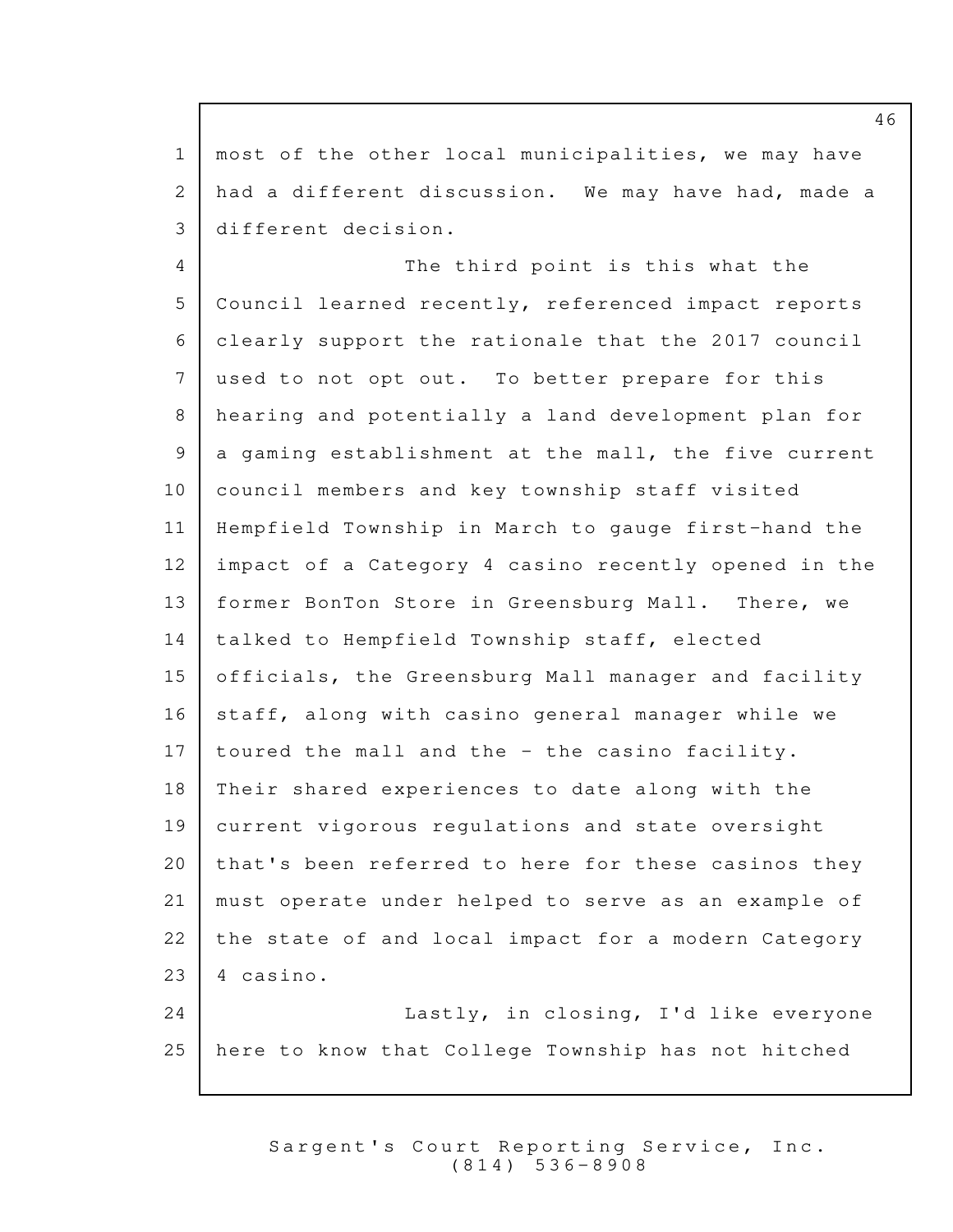1 | its wagon to this casino application. The Township  $2$  is in excellent financial shape and will be just fine with or without a casino. We've taken a multi-3 4 | faceted approach to redevelopment of the Nittany 5 | Mall corridor over the last 12 years. We've hired a 6 professional consultant to develop a comprehensive 7 area plan to help quide us while we updated current 8 | zoning regulations and allowed uses and setback  $9$  requirements in that area to encourage healthy,  $10$  sustainable redevelopment through the entire 11 | quarter.  $12$   $\sim$  As the mall anchor - as you can see, 13 much of that effort is beginning to pay off as the  $14$  mall - as we have new tenants in some mall anchor  $15$  stores and in some of the empty store fronts in the 16 | immediate area. Additionally, Aldi has broken 17 | ground for a new supermarket next to the mall and we 18 just approved conditional use and land development 19 | plan for the former Centre Daily Times building. 20 | The Closing, just as we - having said  $21$  all that, just as the economic impact study has 22 documented, this gaming use is easily accommodated  $23$  into the Township's existing infrastructure in that 24 area and based on what we learned in Greensburg,  $25$  could serve us well as a complimentary piece to the

> Sargent's Court Reporting Service, Inc. ( 8 1 4 ) 5 3 6 - 8 9 0 8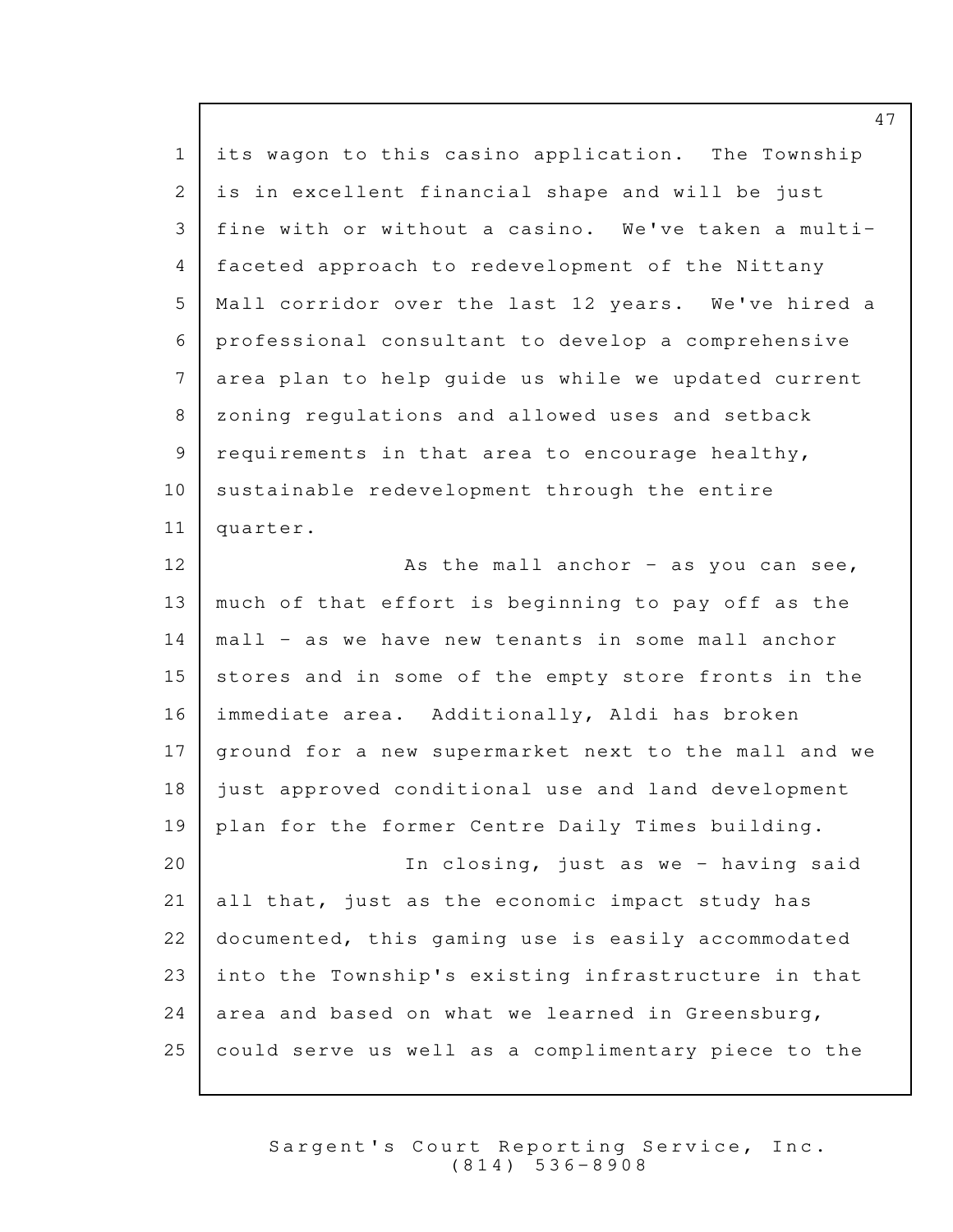48  $1$  efforts that are already underway in the area. 2 Thank you for your time. 3 PRESIDING OFFICER: That is all of the 4 | government representatives I have registered today. 5 Is there any government representative here that he or she registered and I did not call your name? 6 7 | Raise your hands. Seeing none, we'll move on to our 8 | community groups, Wade Baumgardner, Holly Welch, 9 | Vern Squire, and David Curtis. If you are here, 10 can you stand and be sworn by the Court Reporter? 11 | COURT REPORTER: All right. 12 Could you all raise your right hands?  $13$   $---$ 14 WITNESSES SWORN EN MASSE  $15$   $---$ 16 | COURT REPORTER: All right. Thank you 17 very much. 18 PRESIDING OFFICER: And first up is 19 | Wade Baumgardner followed by Holly Welch.  $20$   $-$ 21 WADE BAUMGARDNER, 22 | CALLED AS A WITNESS IN THE FOLLOWING PROCEEDING, AND 23 | HAVING FIRST BEEN DULY SWORN, TESTIFIED AND SAID AS 24 | FOLLOWS:  $25$   $-$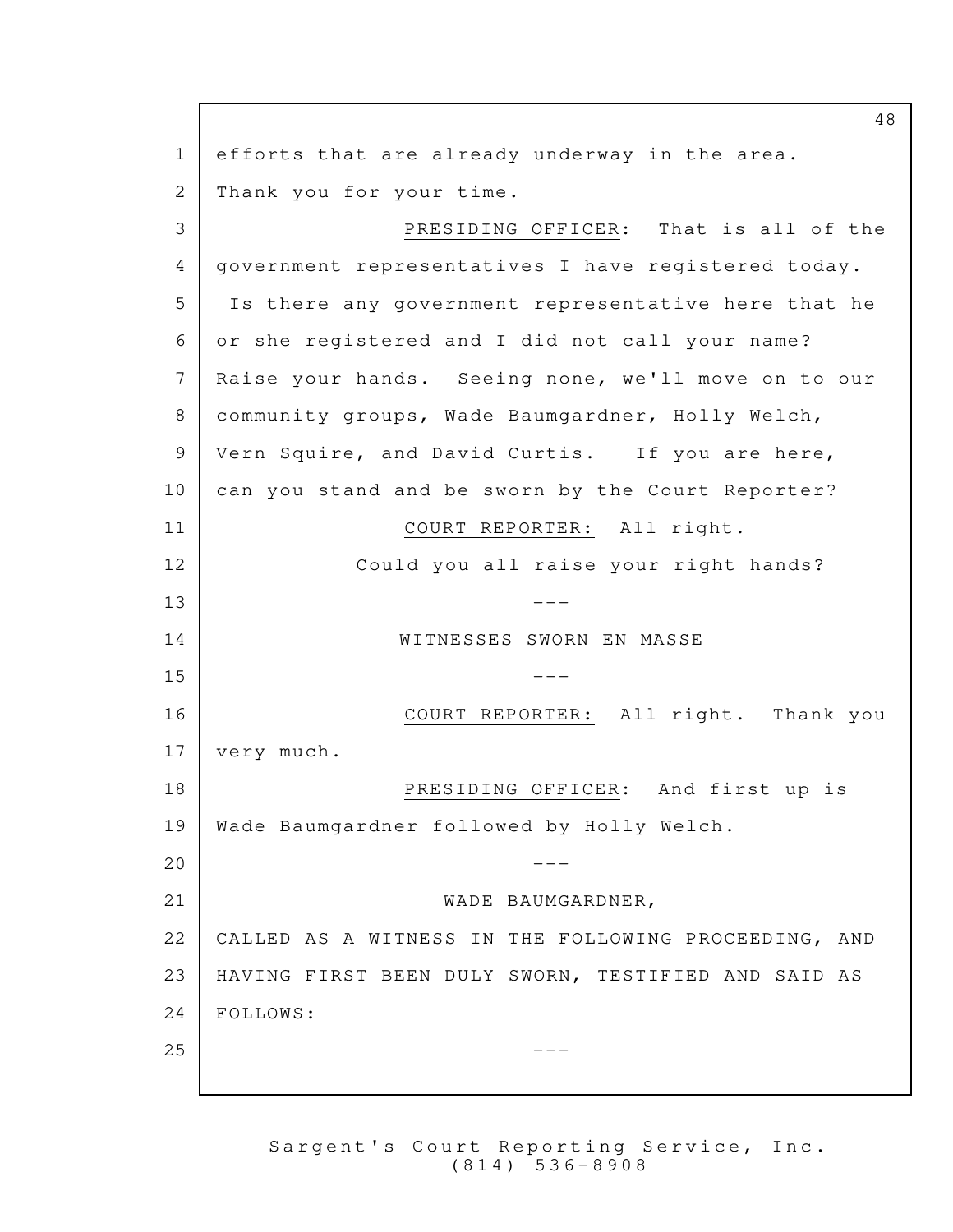1 MR. BAUMGARDNER: Good afternoon. But 2 I'd first like to say congratulations on the award 3 | for the bid for this area. I think it's a 4 tremendous opportunity for the area of State 5 | College. Centre County is a busy area. We're here  $6$  - I stand here in front of you today to represent 7 well over 1,300 union carpenters that we represent 8 in this area. We do a ton of work in the Centre 9 County area. 10 So you know, going back I heard, I 11 | think it was 170 part-time FTE's and that's what I'm 12 here to represent. You know, with all the casino 13 | growth across the state of Pennsylvania, we have 14 | partake in literally every one of them. And I stand 15 here today and hope that that holds true with this 16  $|$  casino here locally. I know we have multiple 17 contractors that are certified and state regulated  $18$  to actually do the work at the casinos. Not only  $19$  that. 20 | T will say with the boom that's been  $21$  going on in the State College area or in Centre 22 | County as a whole, consistently tremendous obviously 23 | with downtown, with the borough, with everything  $24$  that Penn State does with their construction of 25 | things. There's been some acts put into place such

> Sargent's Court Reporting Service, Inc. ( 8 1 4 ) 5 3 6 - 8 9 0 8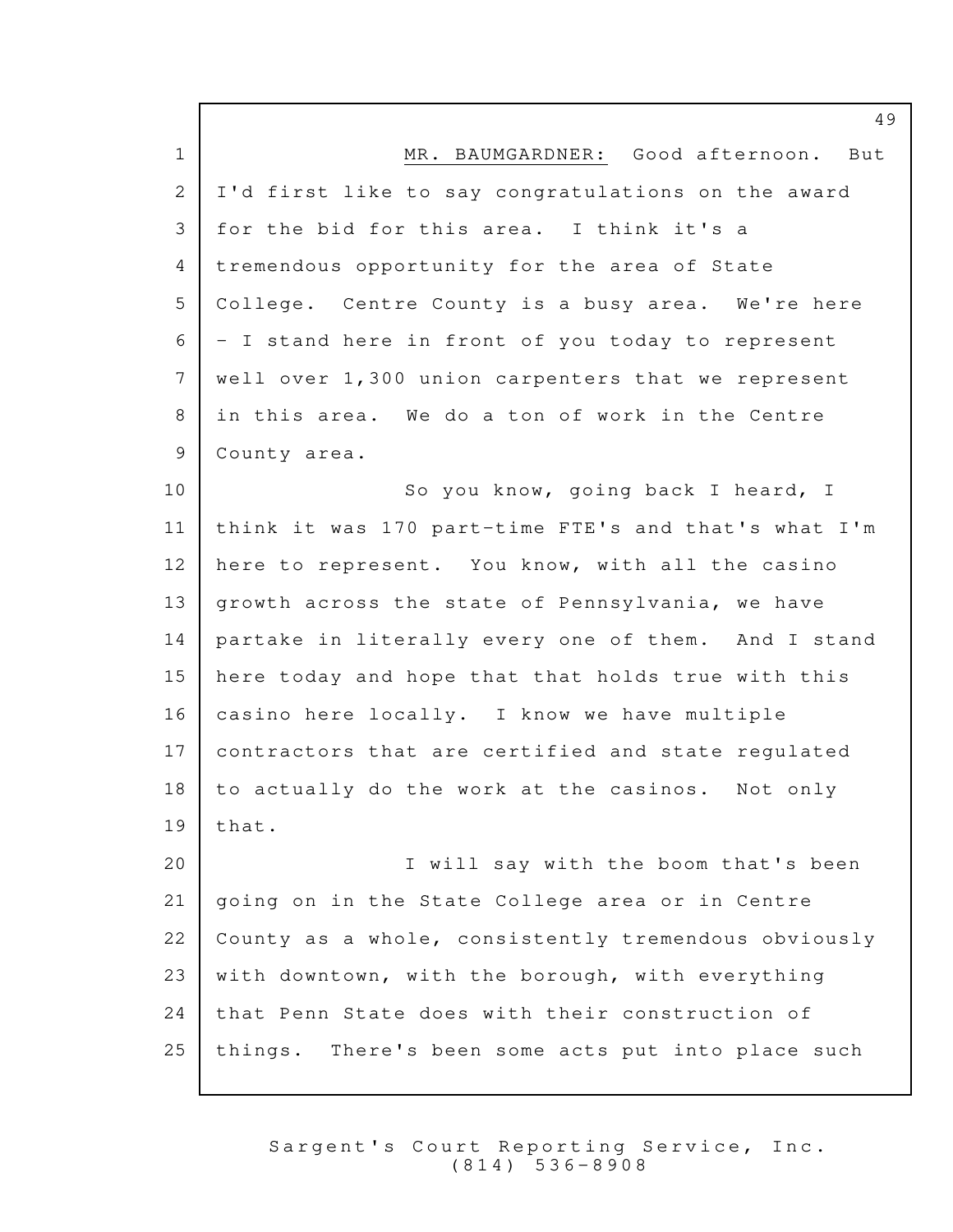1 as Act 72 and Act 75, which states, you know, to 2 ensure that the workers are legitimately not misclassified workers. And there's been a lot of 3 4 that going on in Center County. So contractors, 5 they're facing some hard times trying to catch up 6 | with those regulations and by utilizing our 7 contractors, that's not an issue. Like I said, we 8 have a lot of certified contractors for this type of  $9$  work that is expected here. 10 So, you know, and with saying that, 11 | you know, if there's anything you would need from  $12$  the carpenter's support, we gladly stand behind you 13 on this construction and gladly, you know, throw our  $14$  hand out for any - any future opportunities that you  $15$  may be looking for as far as construction-related. 16 Thank you. 17 PRESIDING OFFICER: Holly Welch is 18 | next with Vern Squire on deck.  $19$   $---$ 20 HOLLY WELCH, 21 | CALLED AS A WITNESS IN THE FOLLOWING PROCEEDING, AND 22 | HAVING FIRST BEEN DULY SWORN, TESTIFIED AND SAID AS 23 FOLLOWS:  $24$   $---$ 25 MS. WELCH: Good afternoon. As noted,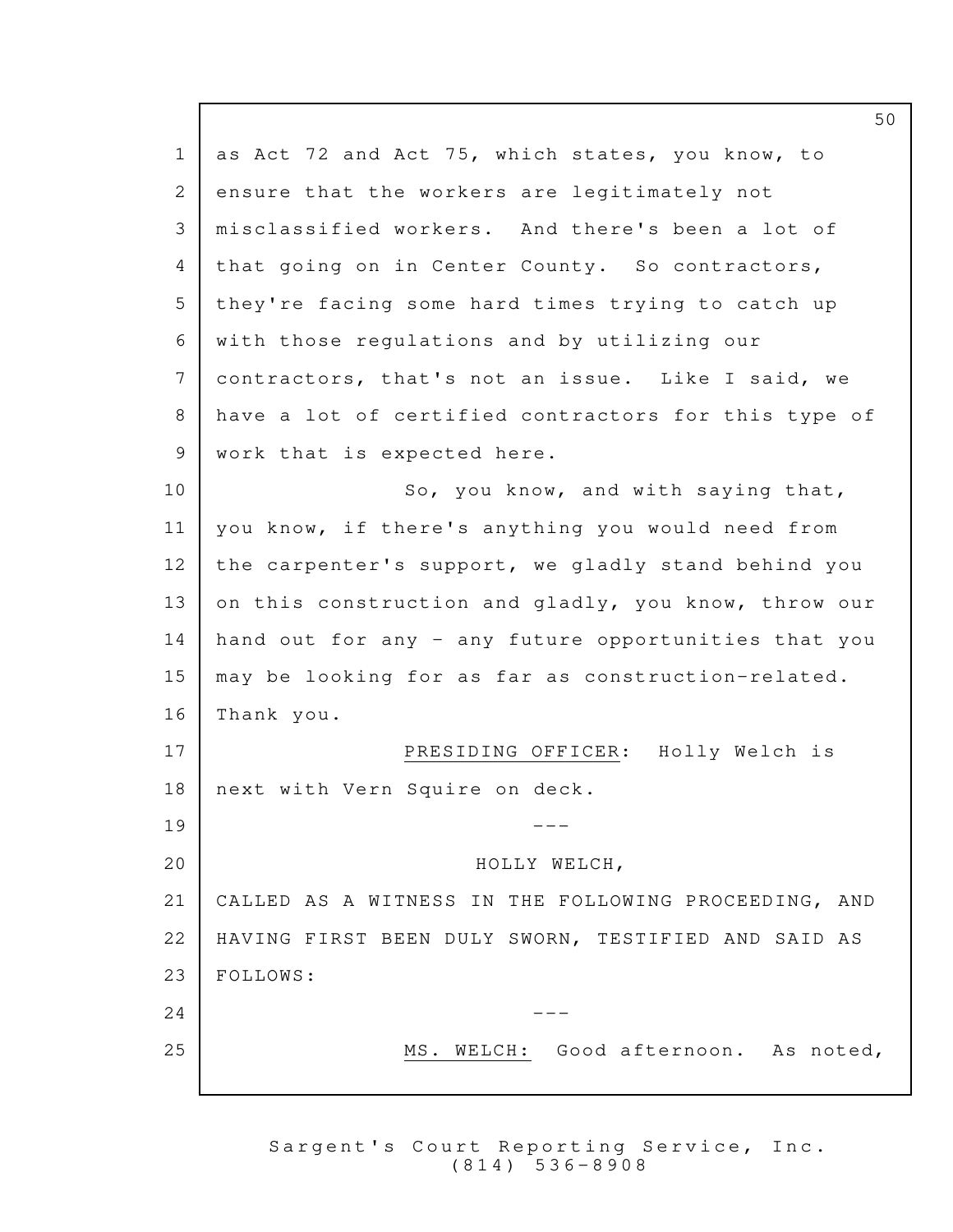1 | I'm a the general manager at the Nittany Mall. 2 Everything I'm going to talk about is basically just 3 the potential impact that the possibility of a 4 casino would have in just regards to the Nittany 5 | Mall. All of them are positive. As discussed by  $6$  numerous people, we've endured shifts in the 7 paradigm to an extreme. 8 Ten years ago, we were 100 percent 9 occupied. We couldn't have dreamed that something  $10$  like this would be possible. Now, you factor in  $11$  online shopping and then you have a pandemic, we've  $12$  lost a great deal of retailers. With all these 13 challenges, you have to think in other ways and 14 fortunately, the casino gives us an opportunity to  $15$  think in a different way. 16 One of the positives - there's 17 | multiple positives, but one of them being retail 18 opportunity, leasing opportunities. It would just 19 | be hope that something like this comes to play.  $20$  I've had numerous phone calls from people who are 21 interested in listing, albeit retail, restaurants, a 22 | multitude of different things. And this is just 23 | with an idea or a hope. So I can only imagine that  $24$  once it's up and running and everything is good that 25 | that will help revitalize the Nittany Mall. It also

> Sargent's Court Reporting Service, Inc. ( 8 1 4 ) 5 3 6 - 8 9 0 8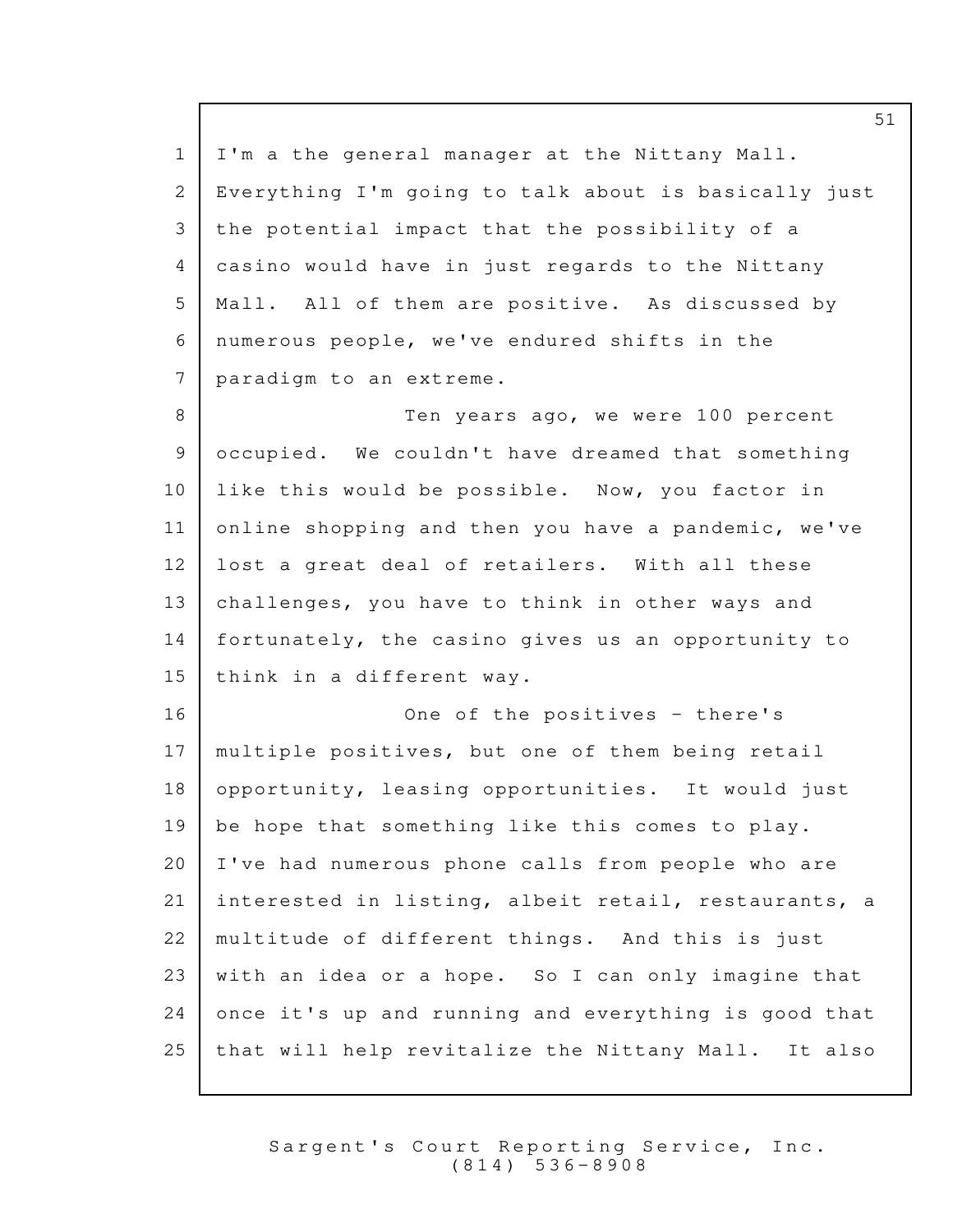1 could potentially help the demographic. 2 Right now those that typically shop at 3 | brick and mortar, they're ages are a little older. 4 We'll say 35 and older. The potential of something 5 Iike this occurring in close proximity would help 6 | that demographic lower to hopefully bring some more 7 of the students who are in their early to late 20's 8 to start shopping at a brick and mortar again. It 9 | would increase foot traffic. It will increase  $10$  vehicular traffic, all of which the Nittany Mall 11 | would definitely benefit from. The entire Dale 12 Summit area could benefit from something like this 13 | being in place. Basically, I'm in 100 percent 14 support as is the owner of the Nittany Mall and we 15 | look forward to the future. Thank you. 16 PRESIDING OFFICER: Vern Squire with 17 David or Dave Curtis on deck.  $18$   $---$ VERN SQUIRE, 19 20 | CALLED AS A WITNESS IN THE FOLLOWING PROCEEDING, AND 21 | HAVING FIRST BEEN DULY SWORN, TESTIFIED AND SAID AS 22 | FOLLOWS:  $23$   $---$ 24 MR. SQUIRE: Good afternoon. Thank 25 | you for allowing some comments. I'm Vern Squire,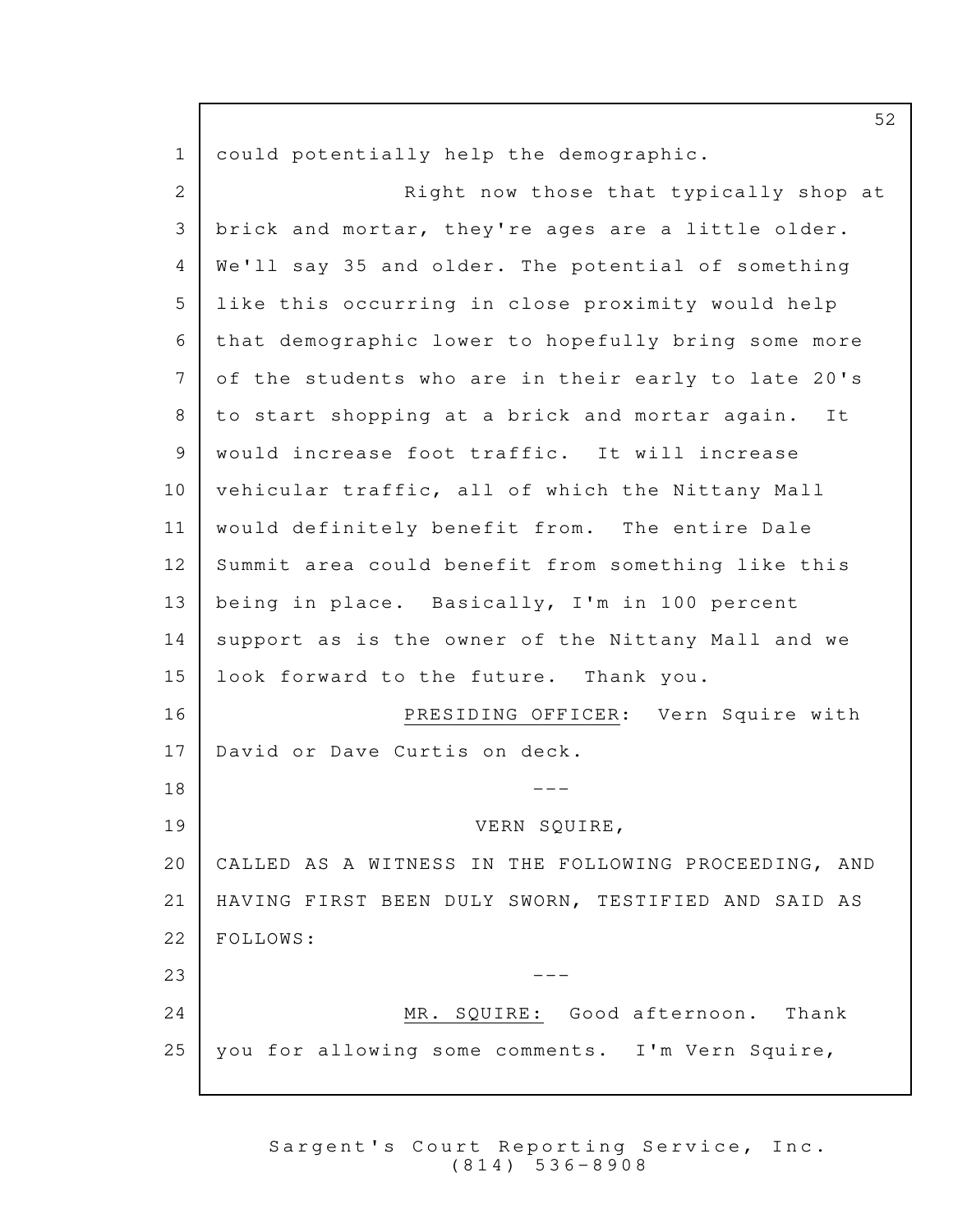1 | president and CEO of the CBICC, the Chamber of 2 Business and Industry of Centre County. Just make 3 some comments here. In short, many of the comments 4 that have been made are on point, so I don't want to 5 repeat too many of them. First of all, I'd like to 6 thank the Applicant for picking energy and having  $7$  the vision of a project like this. So thank you for 8 what you're doing. And a comment to the panel, to 9 | the Board, the Gaming Commission, we hope you  $10$  support the authorization in this case. 11 Property has been mentioned here today  $12$  and I think really it should be viewed not  $13$  | necessarily as a recovery of the property or a  $14$  higher and better use that can be said necessarily. 15 It's an evolutionary use of the property, even a  $16$  | revolutionary use of the property, because these 17 | facilities don't just appear anywhere. So we 18 | appreciate again the energy behind that. 19 **From a** jobs perspective, these jobs  $20$  would be high in number and in quality. That's one  $21$  thing in our conversations that we've had to be able  $22$  to stand here today and fairly say this. We've 23 | talked with Eric and with members of the group as to  $24$  what those job components would look like. So I  $25$  think that's an immeasurable thing, especially in

> Sargent's Court Reporting Service, Inc. ( 8 1 4 ) 5 3 6 - 8 9 0 8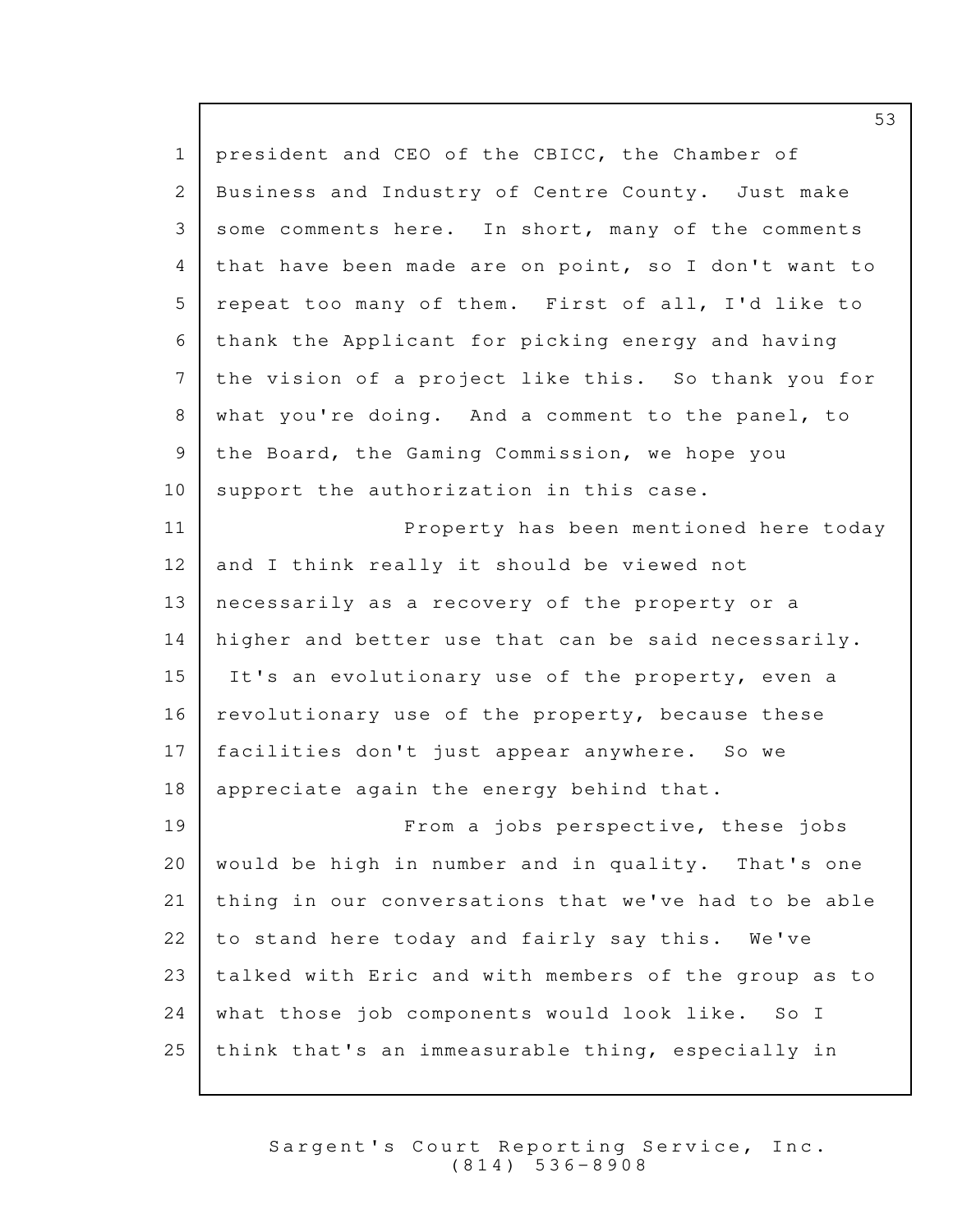1 the face of COVID. Still, unfortunately it's not 2 recovery on back side of COVID, but we still have to 3 be thoughtful about how we manipulate and positively 4 | manage our economy here. So these jobs are 5 | contributory to that.

6 **6 We hear people say something needs to**  $7$  be done to the property sometime. They also say 8 somebody needs to do something about it. Both of 9 | those things were happening before this record  $10$  | today. The area supporting, we talk about 11 supporting here, I do, in this context of food, and  $12$  gasoline, and retail options, and so forth, that  $13$  there is a positive economic energy around this 14 | location. So it's not isolated enough that it can't  $15$  work on its own. But in this case, we do have that 16 | kind of energy to support this facility. So I think  $17$  | this has to be evaluated as well.

18 The government of College Township is  $19$  sound. I do a lot of work with them, our group does 20 and they with us. And so in a collaborative way, we 21 can again stand here and firmly say this would be 22 the College Township structure is a good recipient  $23$  of this type of energy and authorization. This will  $24$  ioin other new investments in the area, in the  $25$  immediate area, Dale Summit area other new projects

> Sargent's Court Reporting Service, Inc. ( 8 1 4 ) 5 3 6 - 8 9 0 8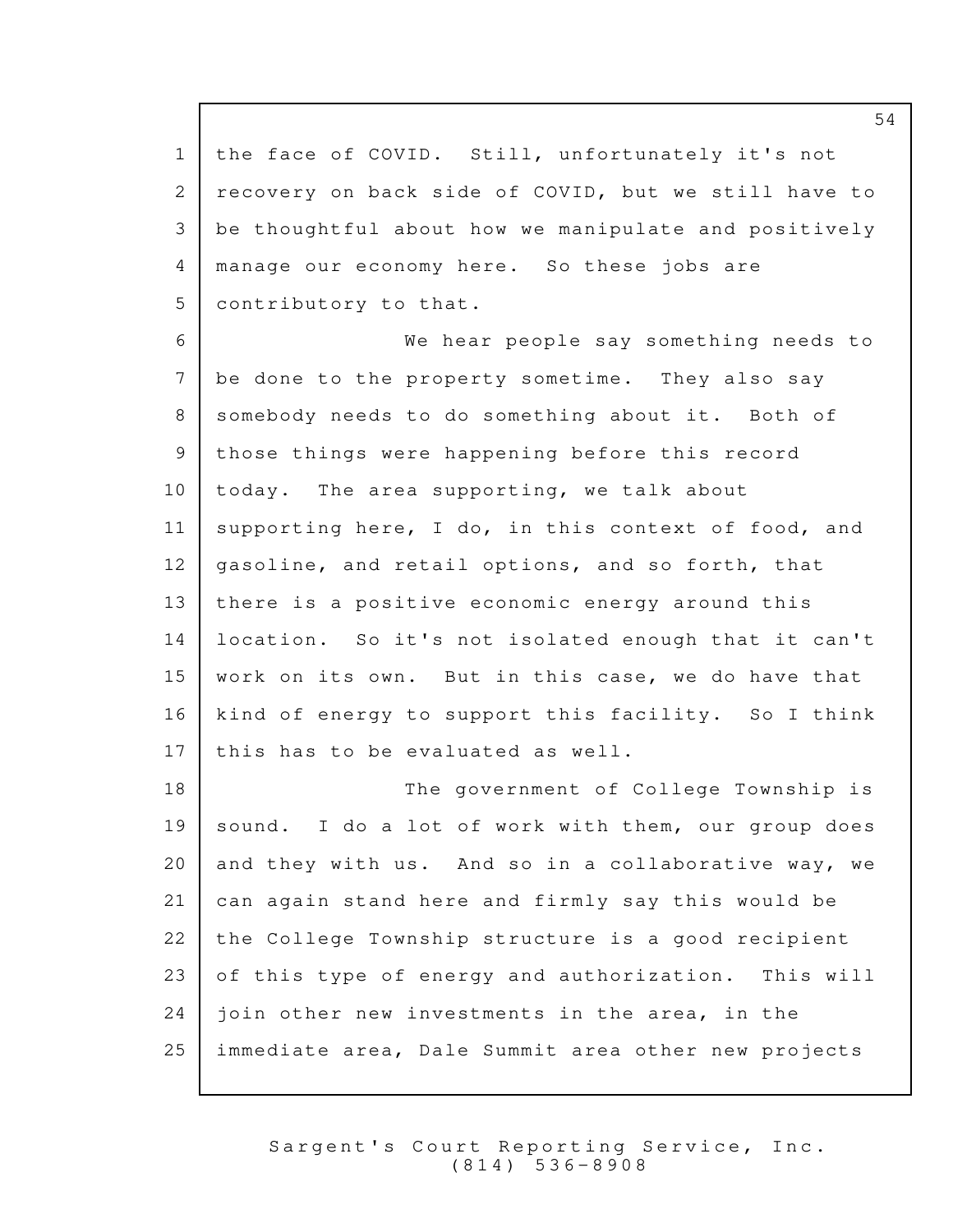1 occurring and new investment. And again from just 2 several years ago, this is quite the welcome change 3 and is implimatic (sic) for what can happen when a 4 | government unit units their put to making a way 5 | happen for change. 6 We want thank you to the group, the 7 community, to the chamber, the commissioner  $---$  I'm 8 sorry, about the chamber involvement for obvious 9 | reason. But we really do think we can bring  $10$  something to the table in discussions. So again,  $11$  | thank you. And again, we want to thank you all with 12 | the Gaming Commission for your positive  $13$  consideration in this matter. 14 PRESIDING OFFICER: And Dave Curtis. 15 | And if I mispronounce names, I apologize.  $16$   $---$ 17 DAVID CURTIS, 18 | CALLED AS A WITNESS IN THE FOLLOWING PROCEEDING, AND 19 | HAVING FIRST BEEN DULY SWORN, TESTIFIED AND SAID AS 20 | FOLLOWS:  $21$   $-$ 22 MR. CURTIS: That's okay. Dave  $23$  Curtis. Okay. I am a resident and an employee here 24 | in State College. I am the vice-president of sales 25 and marketing for the Happy Valley Venture Bureau,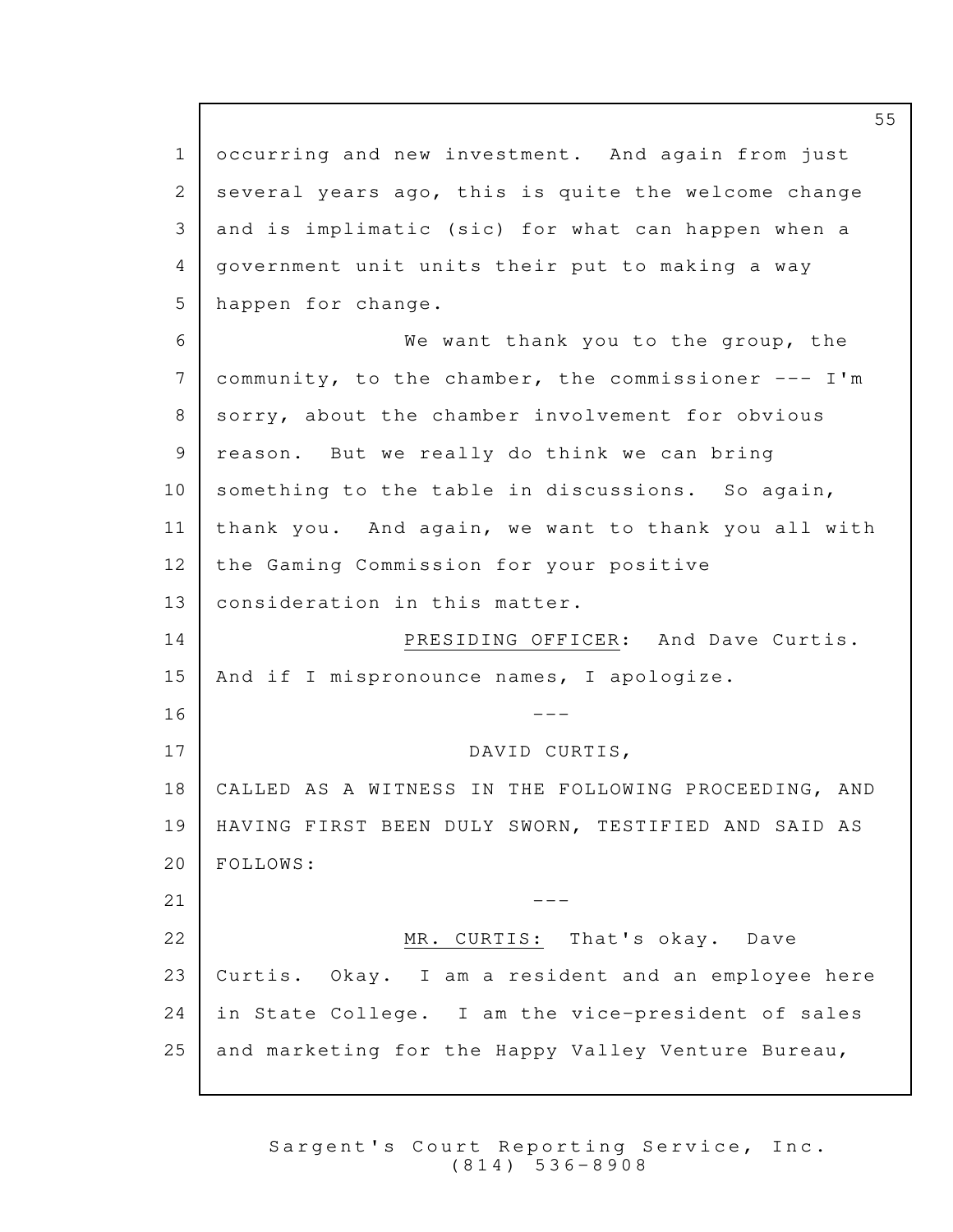1 which is the official tourism promotion agency for 2 Centre County. And on behalf of our president CEO 3 | Fred Smith and the HVAB Board of Directors, I'm here 4 to express support for the proposed Category 4 5 casino in the former Macy's site in College 6 Township, Centre County. 7 Speaking from a visitor perspective, 8 our travelers want options. A destination that 9 offers a variety of activities to engage in is 10 attractive to both leisure and business travelers,  $11$  as well as local residents. The addition of a mini  $12$  casino to our offerings with assist the HVAB in its  $13$  efforts to grow leisure traveler visitation, but it 14 also will help with our efforts to attract several 15 other segments, the group tour market, meeting 16 | signal, and the image or sports markets. 17 For the meeting segment, which usually  $18$  occurs mid-week, it gives the attendees an 19 | additional activity to engage in when the meeting is  $20$  over during break. When sports tournaments are 21 here, there's often downtime between games and  $22$  spending a few hours in the casino. There's a great  $23$  way to fill some of those hours. 24 We also are particularly happy to see  $25$  the introduction of the casino into our community

> Sargent's Court Reporting Service, Inc. ( 8 1 4 ) 5 3 6 - 8 9 0 8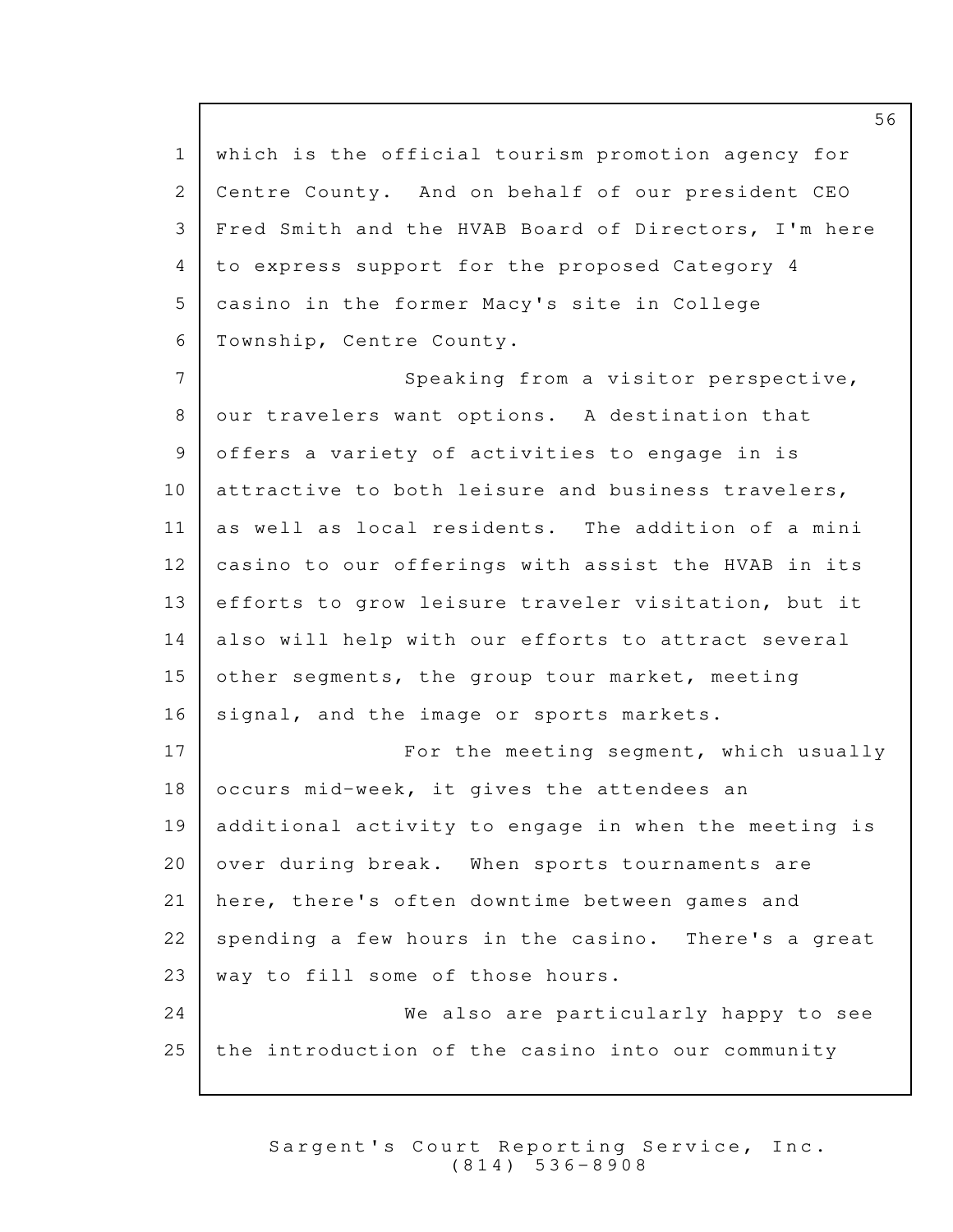1 because of the employment opportunities as already 2 described it will provide. The 350 full-time jobs 3 | that will be created, as well as the many jobs it 4 | will stimulate with suppliers in the spending, with  $5$  the spending these employees will do in the  $6$  community will be a tremendous economic stimulus for Centre County. 7 8 B Mospitality industry is one of the few 9 | where someone can start an entry-level position and  $10$  work their way into well-paying supervisory and 11 | managerial positions without a college degree. 12 Other casinos in the state are filled with stories 13 | of employees who started in supporting positions and 14 climbed the management ladder and now have good 5 family-sustaining jobs. This will happen here as 1  $16$  well. 17 The HVAB is a 350 member organization 18 of partner members in the hospitality community, the 19 | hotels, the restaurants, tourism attractions,  $20$  performing arts venues, marketing firms, etcetera  $21$  are enthusiastic about the opportunity to have 22 another exciting partner that they can work with to 23 combine special offers. Providing another reason 24 | for visitors to come to Happy Valley means their 25 stay will be longer and they will spend more money.

> Sargent's Court Reporting Service, Inc. ( 8 1 4 ) 5 3 6 - 8 9 0 8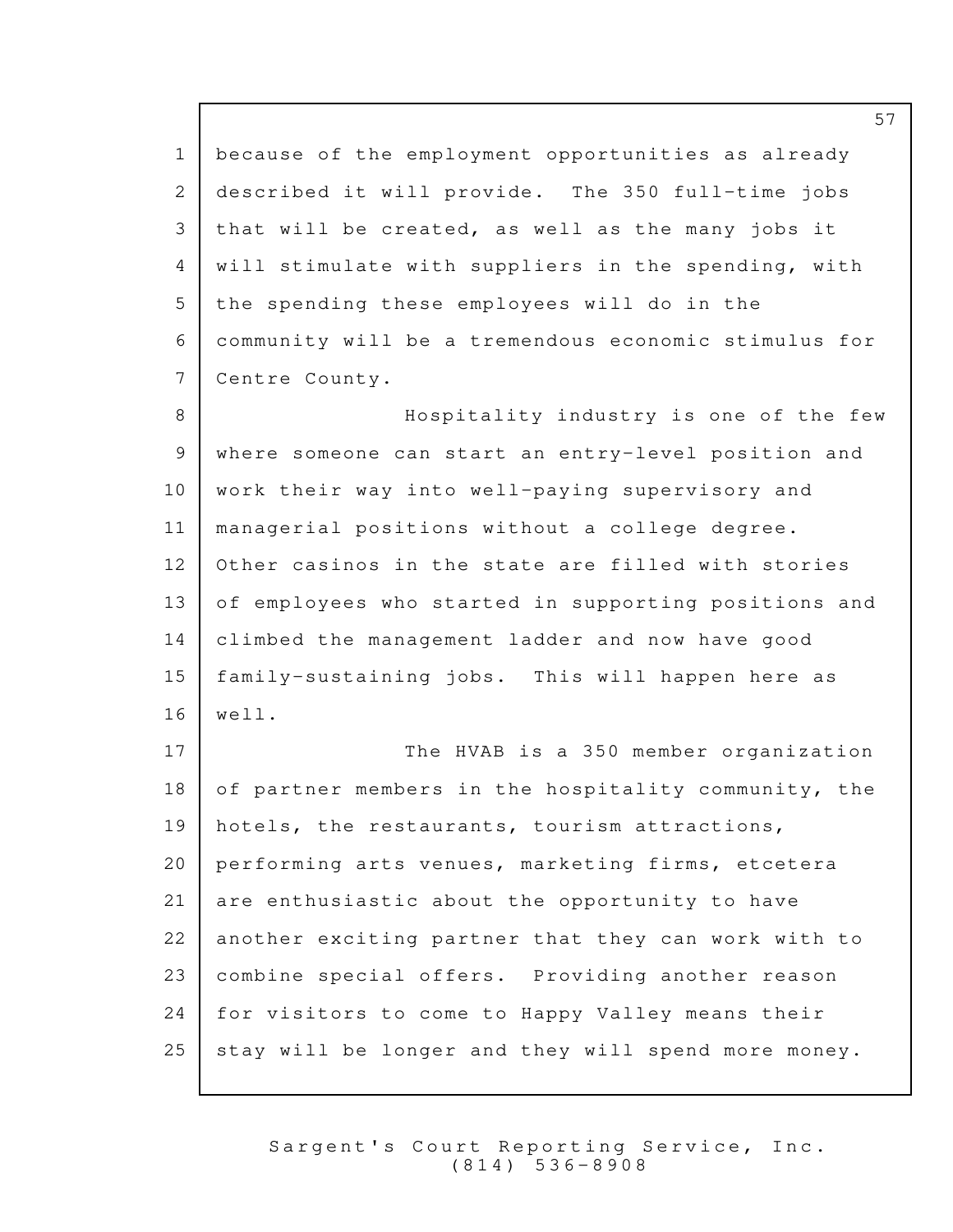1 | The result will be a more consistent level of 2 business of our existing hotels, restaurants, and 3 | retail shops and more. The proposed casino could 4 also be a catalyst for continued redevelopment of 5 | the mall property as we've already heard in the 6 surrounding area.

7 Earlier this year, the HVAB team had 8 the opportunity to meet with casino president and 9 | CEO, Eric Pearson who has considerable experience  $10$  and expertise in the gaming industry. The 11 discussion provided a better understanding of the 12 overall operation of and customer for the level of 13 | casino staff training requirements, including 14 | protocols for identifying and helping problem 15 | gamblers in an overall community to create a 16 positive inner-gaming experience with patrons and 17 employees. Those behind the casino project have  $18$  expressed desire to be a valuable part of this 19 community for years to come. The pledge reinforces 20 | expectations of a well-operated establishment and is  $21$  essential to the HVAB board support for this project 22 now and moving forward. 23 | The Happy Valley Adventure Bureau

24 | recognizes and appreciates that a casino will not  $25$  appeal to every resident. To that end, it will not

> Sargent's Court Reporting Service, Inc. ( 8 1 4 ) 5 3 6 - 8 9 0 8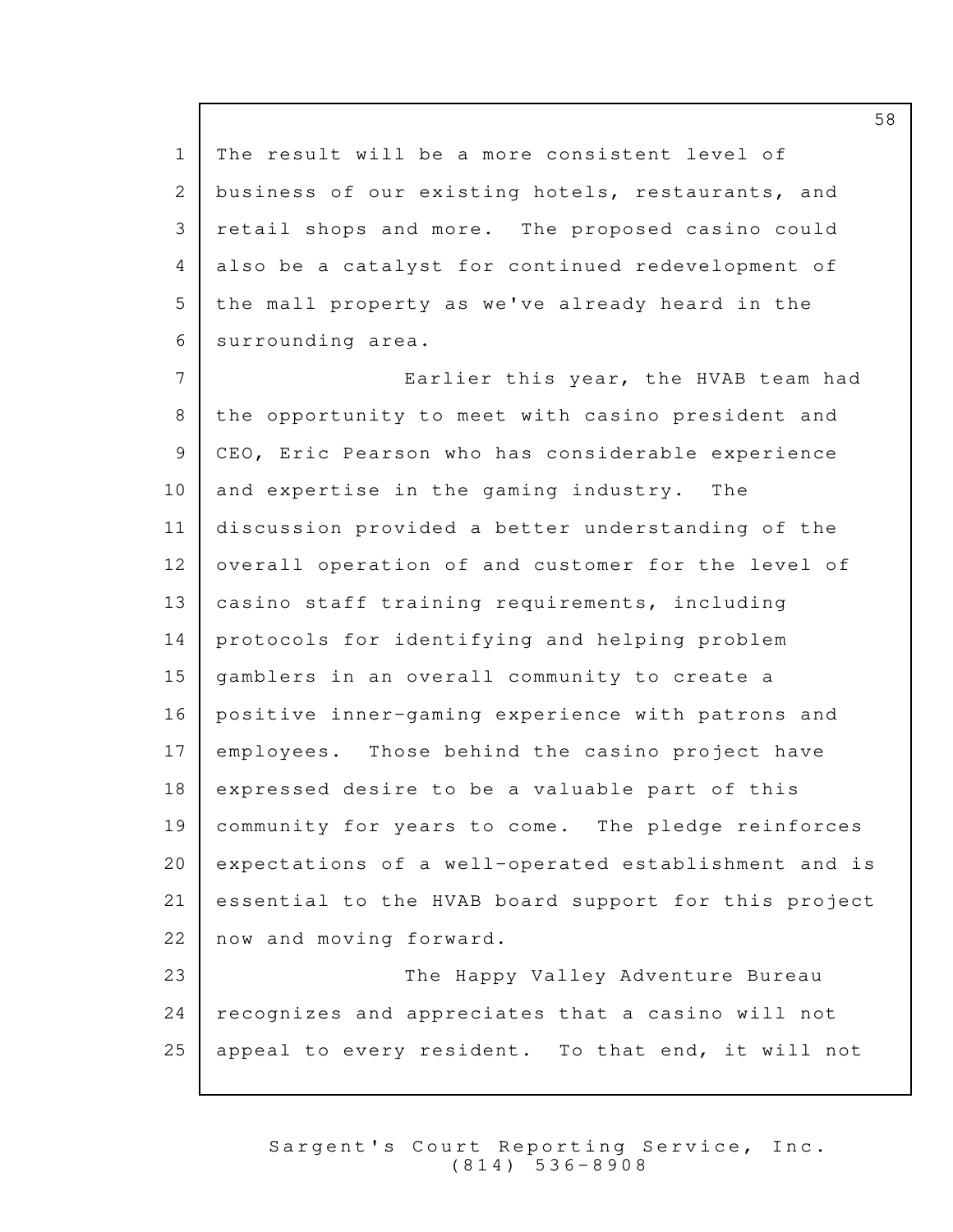| $\mathbf{1}$  | be a draw for every visitor to Happy Valley.         |
|---------------|------------------------------------------------------|
| 2             | However, we do believe that a professionally and     |
| 3             | responsibly managed mini casino will provide greater |
| 4             | job opportunities to our regional work force,        |
| 5             | strengthen the local tax base, help revitalize the   |
| 6             | Nittany Mall, potentially attract new entertainment  |
| 7             | options to the area and enhance efforts to grow      |
| 8             | visitation and visitor spending generating positive  |
| $\mathcal{G}$ | impacts for the entire community. From the HVAB to   |
| 10            | the casino partners we say welcome to Happy Valley.  |
| 11            | Thank you very much.                                 |
| 12            | PRESIDING OFFICER: So that is the end                |
| 13            | of my list of community group speakers. Is there     |
| 14            | anyone here from a community group that thought they |
| 15            | registered and I did not call your name? Raise your  |
| 16            | hand.                                                |
| 17            | Seeing no hands, we'll move on to our                |
| 18            | individuals, John Delozier, Carl Miller, Robert      |
| 19            | Vernon, and Michael Lee. If you could stand, be      |
| 20            | sworn by the Court Reporter.                         |
| 21            | COURT REPORTER: All right.                           |
| 22            | Could you all raise your right hand,                 |
| 23            | please?                                              |
| 24            |                                                      |
| 25            | WITNESSES SWORN EN MASSE                             |
|               |                                                      |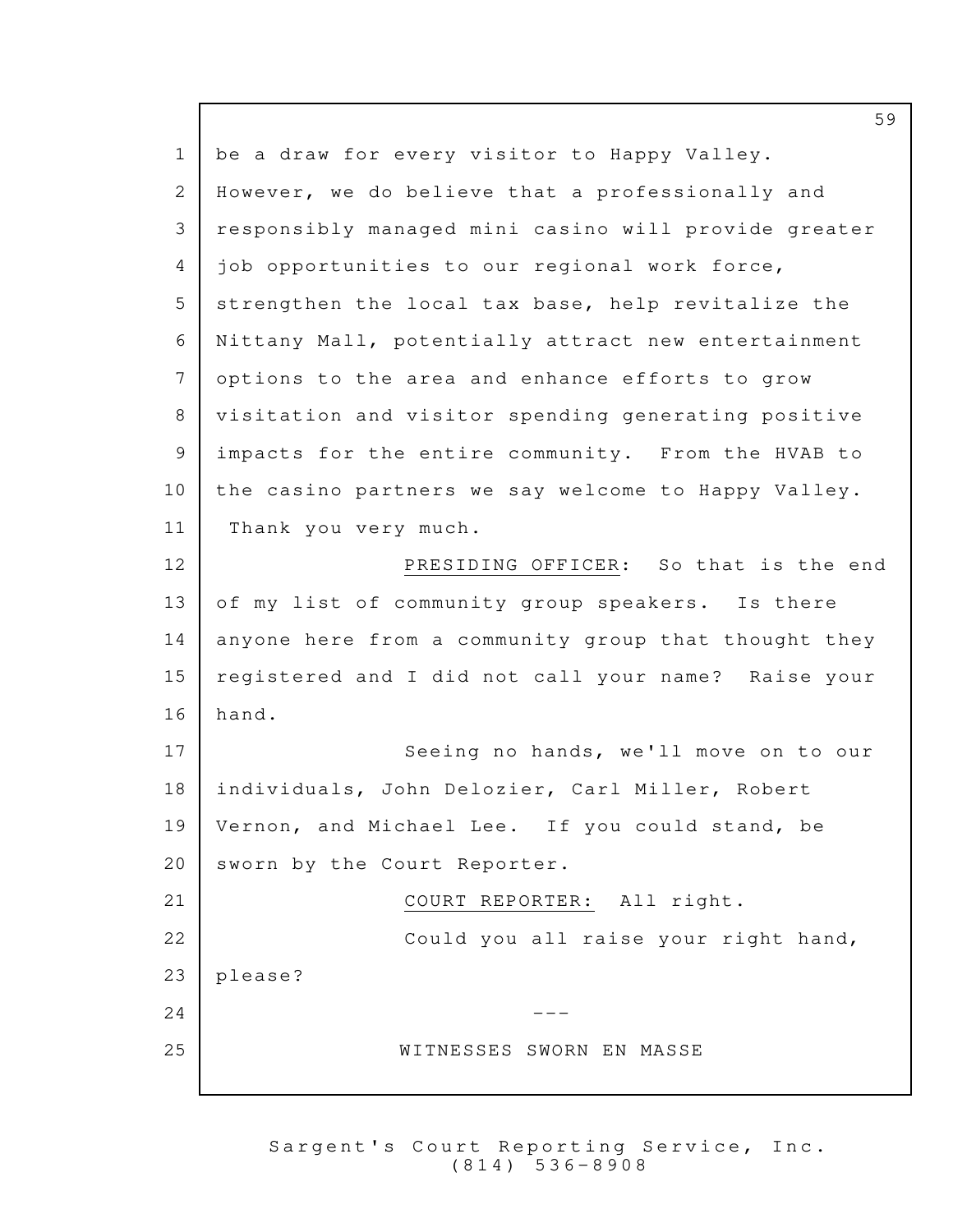$\overline{1}$   $\overline{1}$   $\overline{1}$   $\overline{1}$   $\overline{1}$   $\overline{1}$   $\overline{1}$   $\overline{1}$   $\overline{1}$   $\overline{1}$   $\overline{1}$   $\overline{1}$   $\overline{1}$   $\overline{1}$   $\overline{1}$   $\overline{1}$   $\overline{1}$   $\overline{1}$   $\overline{1}$   $\overline{1}$   $\overline{1}$   $\overline{1}$   $\overline{1}$   $\overline{1}$   $\overline{$ 2 COURT REPORTER: All right. Thank you very much. 3 4 PRESIDING OFFICER: So first we have 5 John Delozier with Carl Miller on deck. --- 6 7 JOHN DELOZIER, 8 | CALLED AS A WITNESS IN THE FOLLOWING PROCEEDING, AND 9 | HAVING FIRST BEEN DULY SWORN, TESTIFIED AND SAID AS 10 | FOLLOWS:  $\overline{11}$   $\overline{1}$   $\overline{1}$   $\overline{1}$   $\overline{1}$   $\overline{1}$   $\overline{1}$   $\overline{1}$   $\overline{1}$   $\overline{1}$   $\overline{1}$   $\overline{1}$   $\overline{1}$   $\overline{1}$   $\overline{1}$   $\overline{1}$   $\overline{1}$   $\overline{1}$   $\overline{1}$   $\overline{1}$   $\overline{1}$   $\overline{1}$   $\overline{1}$   $\overline{1}$   $\overline$ 12 MR. DELOZIER: Good evening. My name 13 | is John Delozier. I am a managing partner for 14 | Nittany Hotel Management here in State College. We 15 own and operate the Best Western Plus just steps 16 away from the Nittany Mall. Like many who call 17 | Happy Valley their home, my business partner, Mr. 18 | Bill Nuddle came to State College as a young college 19 student from a nearby town and now over 50 years 20 | later, he still visits State College at every single 21 | home football game and several times throughout the  $22$  | year. I know that I had the opportunity to commute 23 here from my home in York County just about every  $24$  week to manage our hotel and oversee our daily 25 operations here.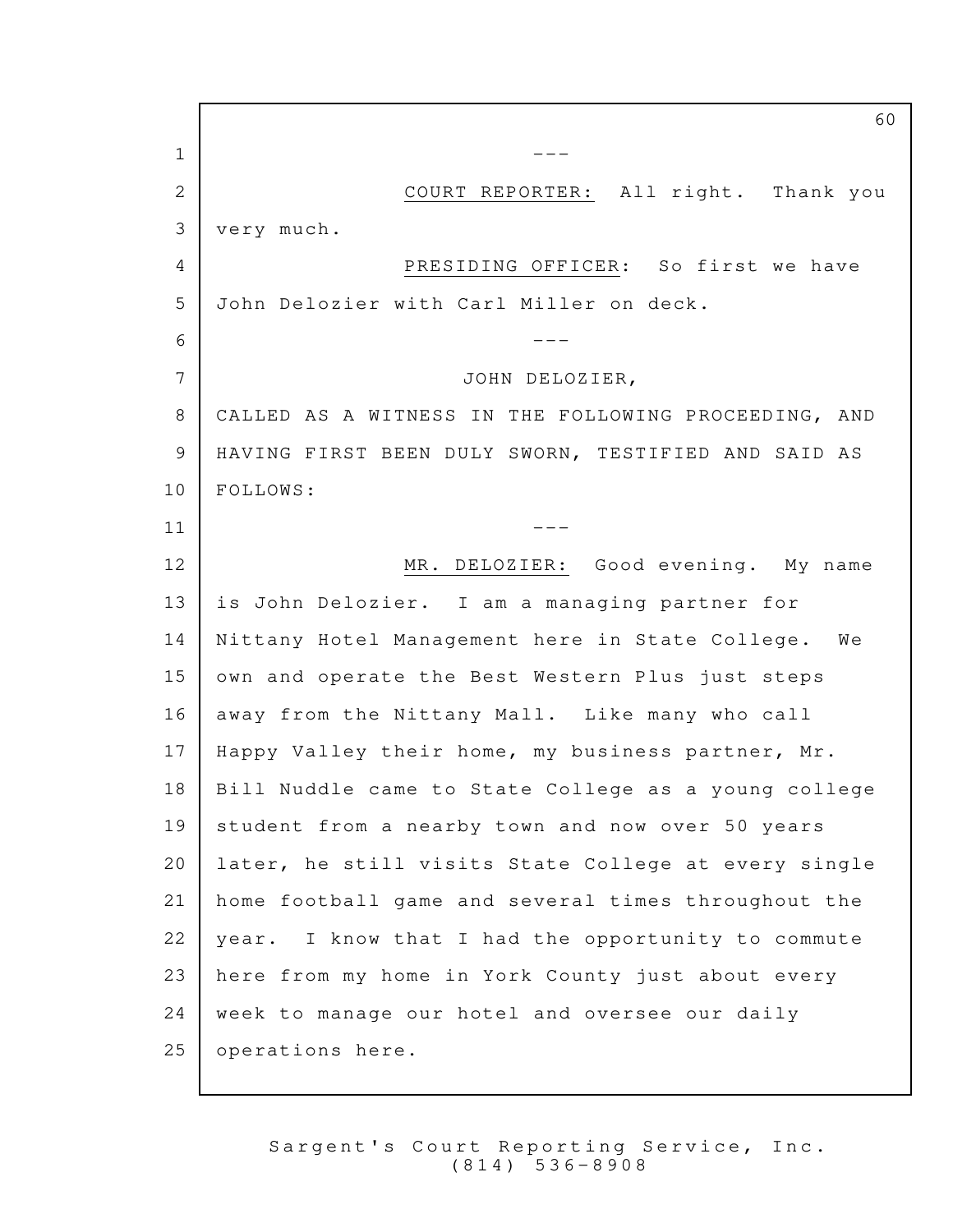1 | Should note that when I say we own 2 and operate the Best Western Plus here in Centre 3 | County, we don't operate it alone. We developed 4 that particular hotel by partnering with a number of 5 local investors right here in the State College, 6 | right here in the Centre County area about 20  $7$  individuals that we partnered with to make our 8 development happen about ten years ago. 9 **And I also need to add that we don't** 10 | operate that property alone, but we do it with our 11 hardworking staff, all of whom are local residents  $12$  here in College Township and in the surrounding 13 townships that come to work each and every day to 14 | make sure that our guests experience Happy Valley 15 | Hospitality at its finest. The dedication of our 16 ownership and our staff like that of many of my 17 | peers was truly tested the last 18 months,  $18$  especially at the height of the COVID-19 pandemic. 19 | And rest assured, very soon we will join our voices  $20$  with our competitors and colleagues alike and we 21 | will state very proudly that Happy Valley will 22 | indeed come back stronger than ever. 23 | This proposed casino will certainly be  $24$  a major contributor to our recovery in the  $25$  hospitality industry and as a community. As the

> Sargent's Court Reporting Service, Inc.  $(814) 536 - 8908$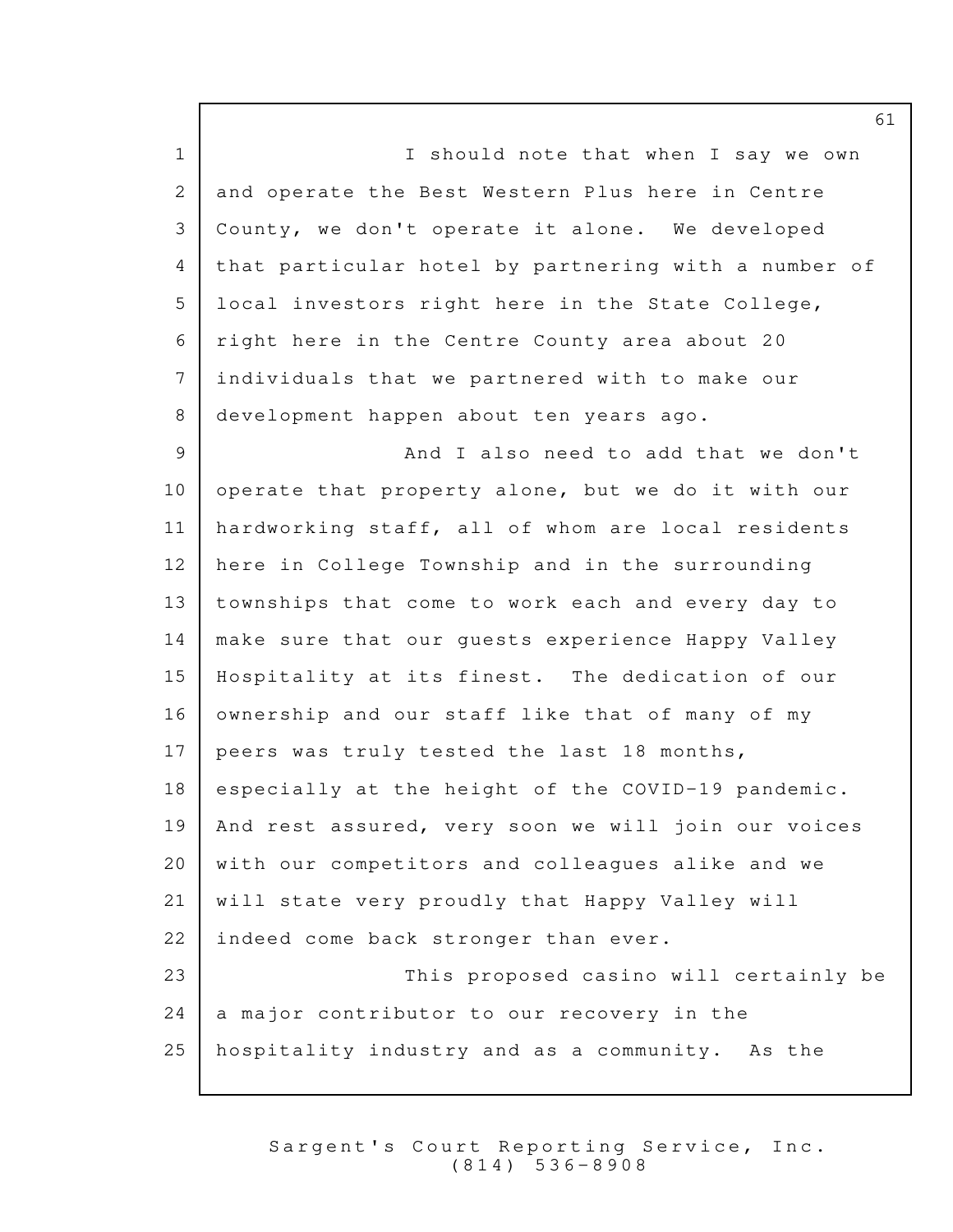| $\mathbf{1}$ | Commission considers the comments that are offered   |
|--------------|------------------------------------------------------|
| 2            | by the public, I'd like to offer three points that I |
| 3            | think are very important in these discussions.       |
| 4            | Number one, the construction and                     |
| 5            | ongoing operations of the casino will bring a much   |
| 6            | needed economic boost to our community. When we      |
| 7            | built our hotel over ten years ago, we believed we   |
| 8            | were building in the growth area of College          |
| 9            | Township. And what we've seen in recent years,       |
| 10           | especially with the Nittany Mall, is that growth has |
| 11           | been somewhat stagnant. We're very encouraged to     |
| 12           | see the new anchors. We're very encouraged to see    |
| 13           | the new construction in the area and certainly the   |
| 14           | addition of the casino will be very welcome.         |
| 15           | Number two, the ongoing operations on                |
| 16           | the casino creating numerous job opportunities for   |
| 17           | the area. One question that I get sometimes is am I  |
| 18           | not concerned that we may all be competing for the   |
| 19           | same employees and no, I'm not concerned. I learned  |
| 20           | a long time ago in the hospitality industry that a   |
| 21           | rising tide truly floats all the boats. And as we    |
| 22           | see our entire industry do better, as we see good    |
| 23           | employers move into the area, it only strengthens    |
| 24           | our employment base in the community and in our      |
| 25           | industry.                                            |

Sargent's Court Reporting Service, Inc. ( 8 1 4 ) 5 3 6 - 8 9 0 8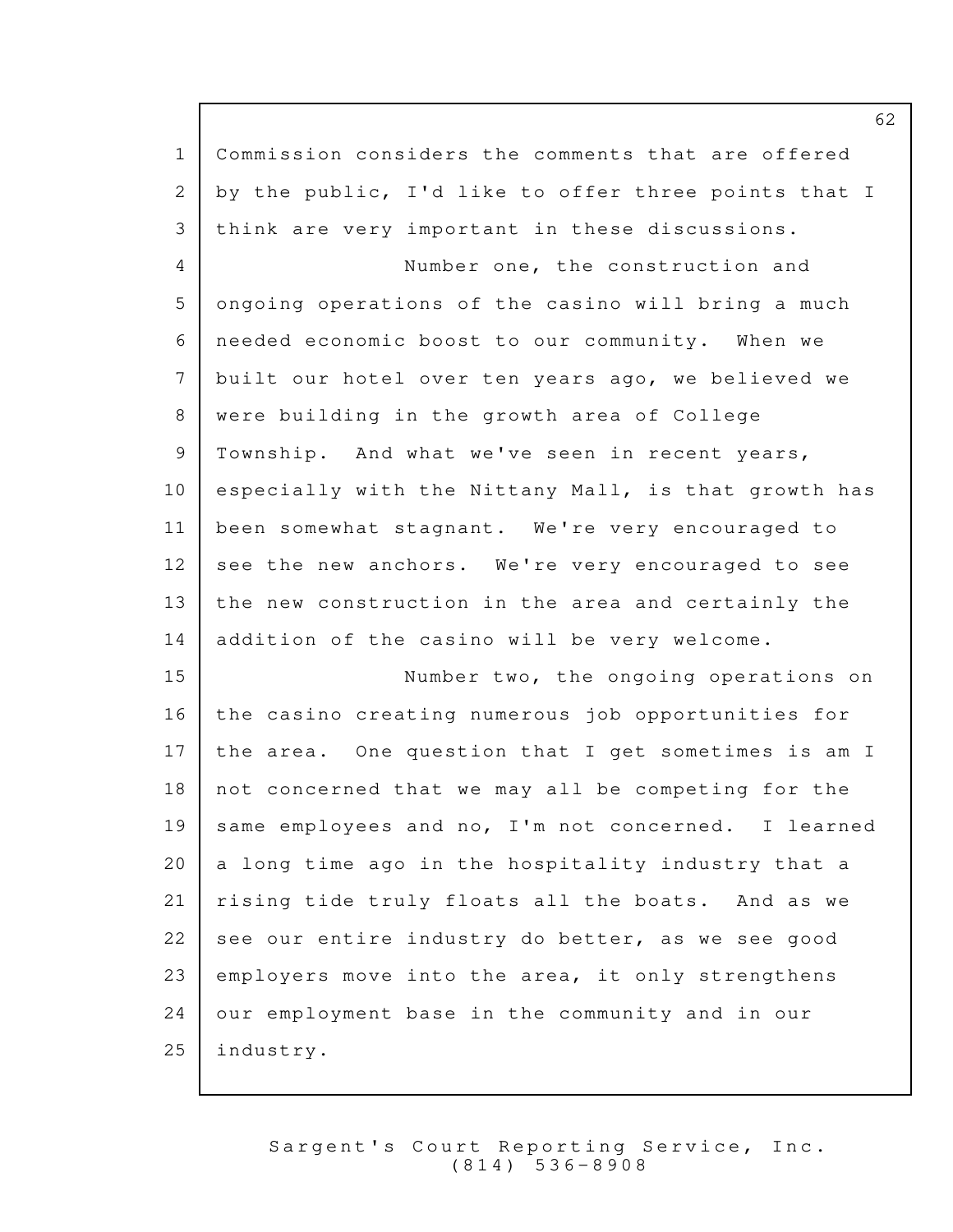1 Number three, the ongoing operations 2 of the casino will provide those of us who promote 3 | the area nationally one more attraction to promote. 4 I'll explain that quickly. My company goes 5 throughout the country. We don't encourage people to come stay at our hotel because no one comes to 6 7 Centre County just to stay in a hotel. There's 8 something here for them to do. There's something  $9$  here for them to see. This casino gives us one more 10 place to promote. Thank you, Madame Chair. Thank 11 | you, Board, for your time. And thank you to the 12 developer for bringing this exciting project our  $13$  way. 14 PRESIDING OFFICER: And Mr. Delozier,  $15$  if you could just wait a moment. 16 MR. LOGAN: If you could just hang for  $17$  a second. 18 PRESIDING OFFICER: We have a 19 question. 20 MR. LOGAN: Yes. So tell me you said  $21$  you were steps away from the proposed casino. I  $22$  don't know what page. Can we go back to that slide? 23 MR. DELOZIER: Yes. We are on Shiloh  $24$  Road directly across from the Sheetz. We can see 25 | the Nittany Mall from our location. So if you leave

> Sargent's Court Reporting Service, Inc. ( 8 1 4 ) 5 3 6 - 8 9 0 8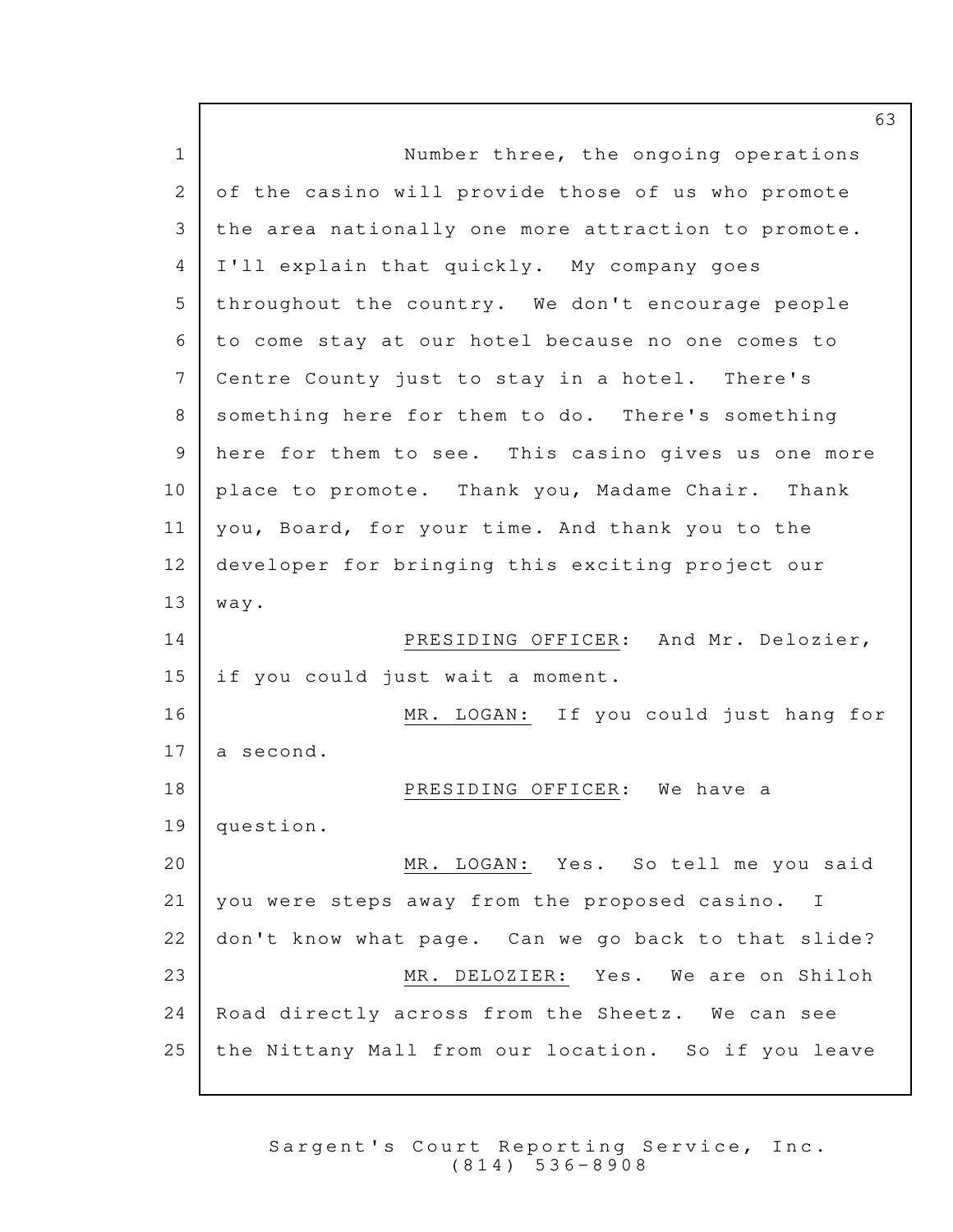1 Nittany Mall and travel towards Interstate 99, the 2 | mall is always a great place for us to send out 3 guests. It's walkable. There was a restaurant in 4 the mall. So we certainly look forward to that type 5 of destination being there again. 6 MR. LOGAN: Okay. We're going to need  $7$  to be your partner and you're going to need to be 8 our partner. I don't know if you were here when  $9$  they said we had a problem with casino patrons 10 leaving kids in cars and hotels. So you'll need to 11 be our partner. 12 MR. DELOZIER: Yes, sir. I did hear 13 | that. I will gladly partner with you. 14 PRESIDING OFFICER: Carl Miller with 15 Robert Vernon on deck.  $16$   $---$ 17 CARL MILLER, 18 | CALLED AS A WITNESS IN THE FOLLOWING PROCEEDING, AND 19 | HAVING FIRST BEEN DULY SWORN, TESTIFIED AND SAID AS 20 | FOLLOWS:  $21$   $-$ 22 MR. MILLER: Salutations. I am long-23 | time citizen of Centre County. I live in Bellefonte  $24$  believing in a caring creator and just God. I'm an 25 advocate for maintaining a healthy Nittany Valley.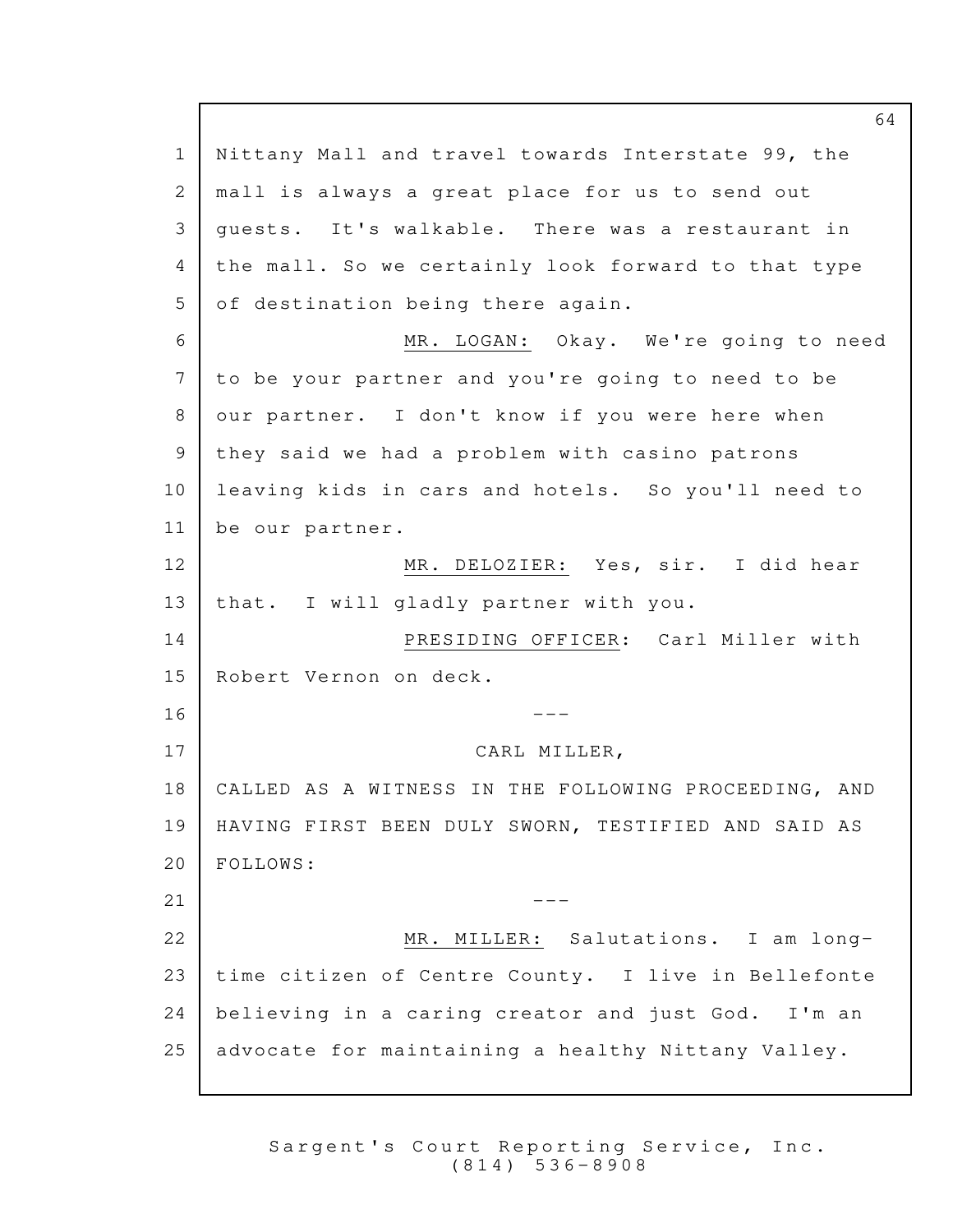1 | My friends and colleagues are not able to practice, 2 environmentally - practice daily environmentally 3 justice and support their housing for working 4 | families that habitat the remaining of Centre County  $5$  and it's restore as well as needing local food 6 | pantries and the YMCA's food program and its food 7 bus for needy families and individuals. There are 8 | more poor people in Centre County than most citizens 9 recognize. 10 | Reasino will not provide substance 11 | for the poor, underemployed, and desperate. On the 12 contrary, casino gambling entices the poor to risk  $13$  and already inadequate means of support on an  $14$  exceedingly slim chance of financial gain and  $15$  denying people the dignity of progress for a slight 16 equity of an honest day's wage for an honest day's 17 | work. Obviously the interests of the casino  $18$  industry is to make a profit for the executives and 19 investors. So who loses? The community loses its  $20$  quality of life and the poor experience greater  $21$  loss.

 Casinos promote gambling addiction and 22 23 unhealthy morality. Casinos operate as a reverse  $24$  Robin Hood mafia stealing from the poor to feed the  $25$  hungry - money hungry casino operators. Casinos

> Sargent's Court Reporting Service, Inc. ( 8 1 4 ) 5 3 6 - 8 9 0 8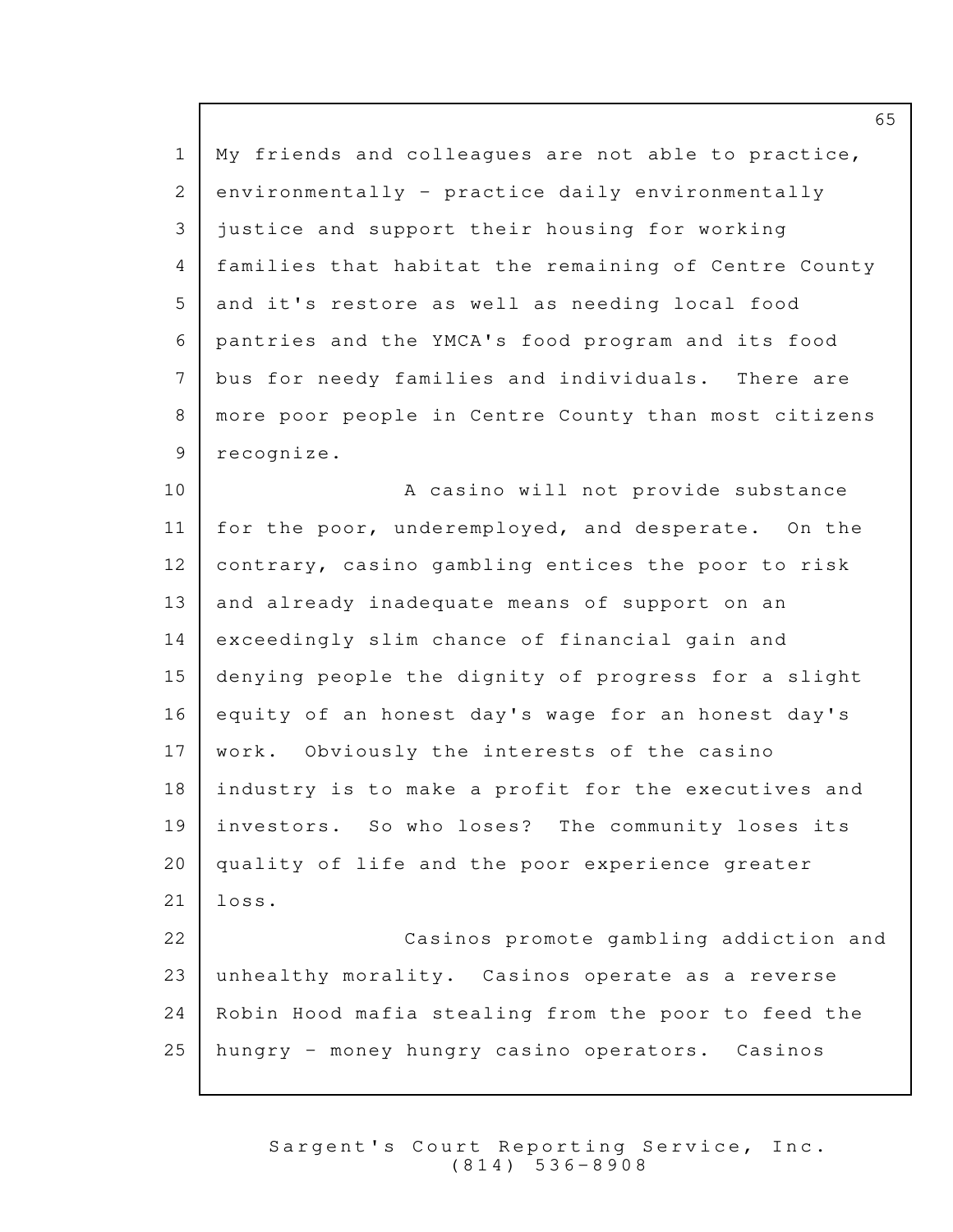| $\mathbf{1}$ | masquerade for job producers but with negative       |
|--------------|------------------------------------------------------|
| 2            | results. The well-documented experiences of the      |
| 3            | legalized gambling industry in Atlantic City is      |
| 4            | enlightening. The number of unemployed people and    |
| 5            | the number of people in public assistance remain     |
| 6            | steady. Our government, the cost of that escalated.  |
| 7            | Corporate corruption became a major problem and      |
| 8            | government provide funding for the poor was deleted  |
| $\mathsf 9$  | as they were needed for treatment for compulsive     |
| 10           | gambling. So who gains? Obviously casinos do not     |
| 11           | contribute to our values and quality of life.        |
| 12           | Therefore, I earnestly urge the Gambling -           |
| 13           | Pennsylvania Gambling Control Board to deny this     |
| 14           | application. Thank you.                              |
| 15           | Robert Vernon with<br>PRESIDING OFFICER:             |
| 16           | Michael Lee on deck.                                 |
| 17           |                                                      |
| 18           | ROBERT VERNON,                                       |
| 19           | CALLED AS A WITNESS IN THE FOLLOWING PROCEEDING, AND |
| 20           | HAVING FIRST BEEN DULY SWORN, TESTIFIED AND SAID AS  |
| 21           | FOLLOWS:                                             |
| 22           |                                                      |
| 23           | MR. VERNON: Hello. My name is Pat                    |
| 24           | Vernon and I've lived here since 1966. Came here to  |
| 25           | go to college. I've been married 49 years.<br>We've  |
|              |                                                      |

Sargent's Court Reporting Service, Inc. ( 8 1 4 ) 5 3 6 - 8 9 0 8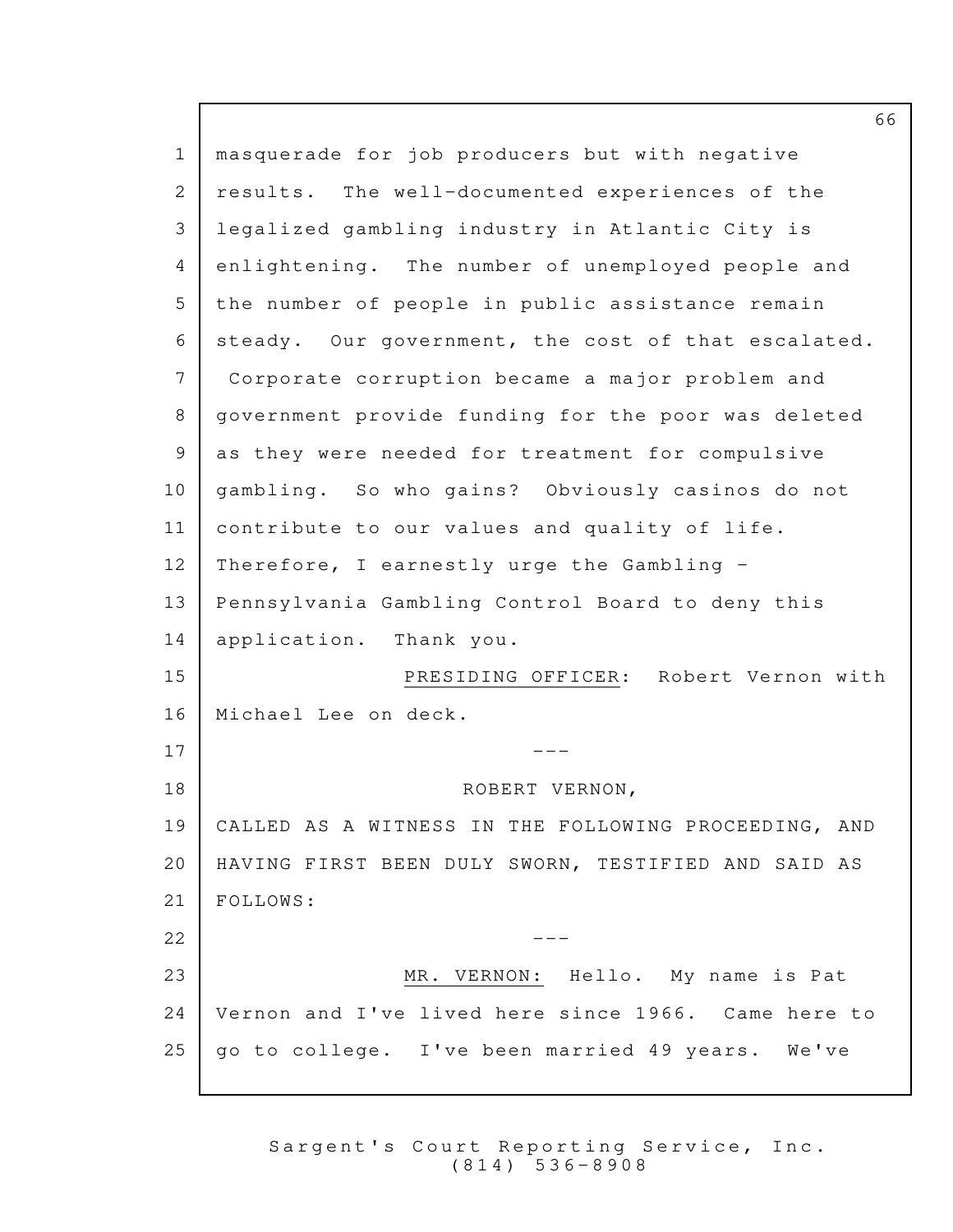1 | raised two sons and built several homes in the area. 2 I've traveled widely and seen many casinos. I'm a 3 | fan of architecture. In 1977, my partners and my 4 wife and I opened a restaurant in Lamont, which is  $5$  part of College Township, called the Victorian 6 | Manor. And history of architecture helped to design  $7$  it. One of the obstacles we had was this 8 9 | was a dry township. So no alcohol was allowed to be 10 sold, not even state stores were permitted. Not 11 even a club was permitted to have alcohol. So we 12 circulated a petition to get that issue on the 13 | ballot. We find out that you can only do that on an 14 odd number of years and you had to have the number  $15$  of people who voted in the last presidential  $16$  election as your goal for signing up on the 17 petition. 18 We were not successful the first time  $19$  we had got close to the idea and we were successful 20 | four years later. And I really hope that that helps 21 | this endeavor of Mr. Lubert because I think you  $22$  probably wouldn't be looking for this site if it 23 | were dry. 24 So that brings me to another thing. I 25 | grew up with a friend of mine whose family owned a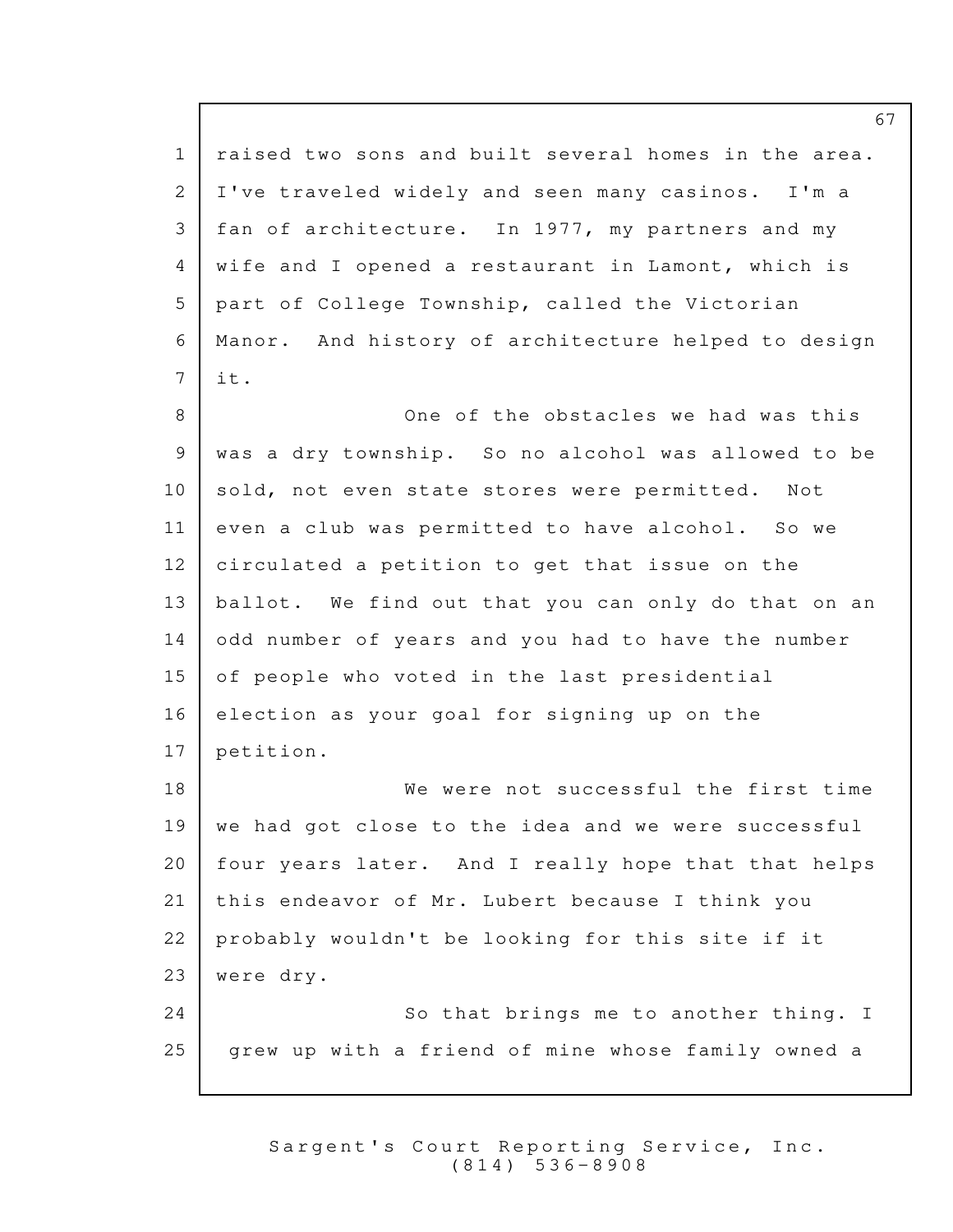1 dinner restaurant in Pittsburgh called Holiday 2 | House. And having traveled around and seen other 3 | casinos, I think we could use a facility like that. I'm asking you guys to consider expanding your 4  $5$  restaurant idea and having entertainment there because really there is nothing between Monroeville 6 and Harrisburg that's of any consequence as far as a 7 8 dinner club is concerned. So that's one idea. The 9 idea of passing this, I think is pretty obvious. It 10 | looks to me like it would pass. 11 | **I** would add one thing into this.  $12$  Right now we have a severe problem with students who  $13$  owe or people who were students and they owe  $14$  | tremendous money of student debt. I talked to a  $15$  | young fellow the other day who is having a hard time 16 | getting a job as a draftsman and he's got \$60,000 in 17 private loans. And the idea of being able to make  $18$  that money up and profit on it as well is hard. But 19 | with some of the profits that you generate, I can  $20$  see that you could direct some of your profits 21 towards such things considering that that would be  $22$  for the community good. 23 | Another item that I noticed in your 24 discussions today was parking. Macy's was always 25 busy, you know, during the holiday seasons and the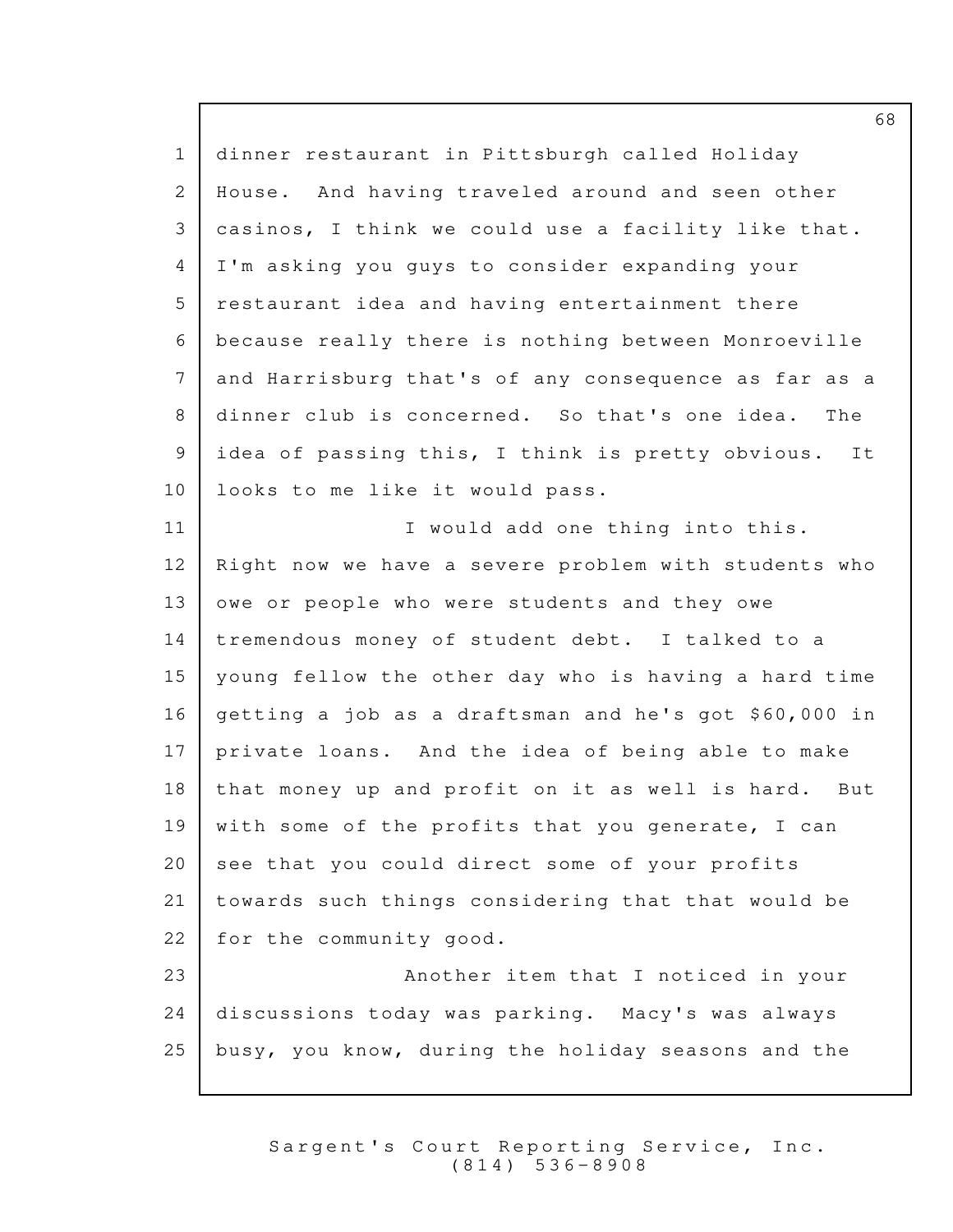1 | parking lot was filled. I anticipate that you will 2 not have enough parking unless you're walking to the 3 other end of the mall. But the managers of Macy's 4 who I knew often complained about the lack of 5 | parking and how they were shut down by our local 6 government in adding a second story deck. I would 7 promote second story deck to you folks so that you 8 do have enough parking. Thank you. Good luck. 9 MR. LOGAN: Mr. Vernon, thank you for 10 | mentioning Monroeville. I know I don't look that 11 old, but about 25 years ago, I was the mayor of 12 | Monroeville. 13 MR. VERNON: Wow. 14 MR. LOGAN: I remember the Holiday 15 | House fondly and you don't know how many times we  $16$  qet calls to try to bring back something like the 17 | Holiday House. So Mr. Lubert, we have great 18 | pictures and great memories of the Holiday House in 19 | Monroeville. So any time you want to try to  $20$  replicate it, we're happy. Thank you for the shout 21 out to Monroeville. 22 MR. VERNON: I always loved 23 | Monroeville and I traveled to that restaurants many  $24$  | times on a Friday night. Kept us ten-year-old boys  $25$  out of trouble. I saw the Three Stooges there.

> Sargent's Court Reporting Service, Inc. ( 8 1 4 ) 5 3 6 - 8 9 0 8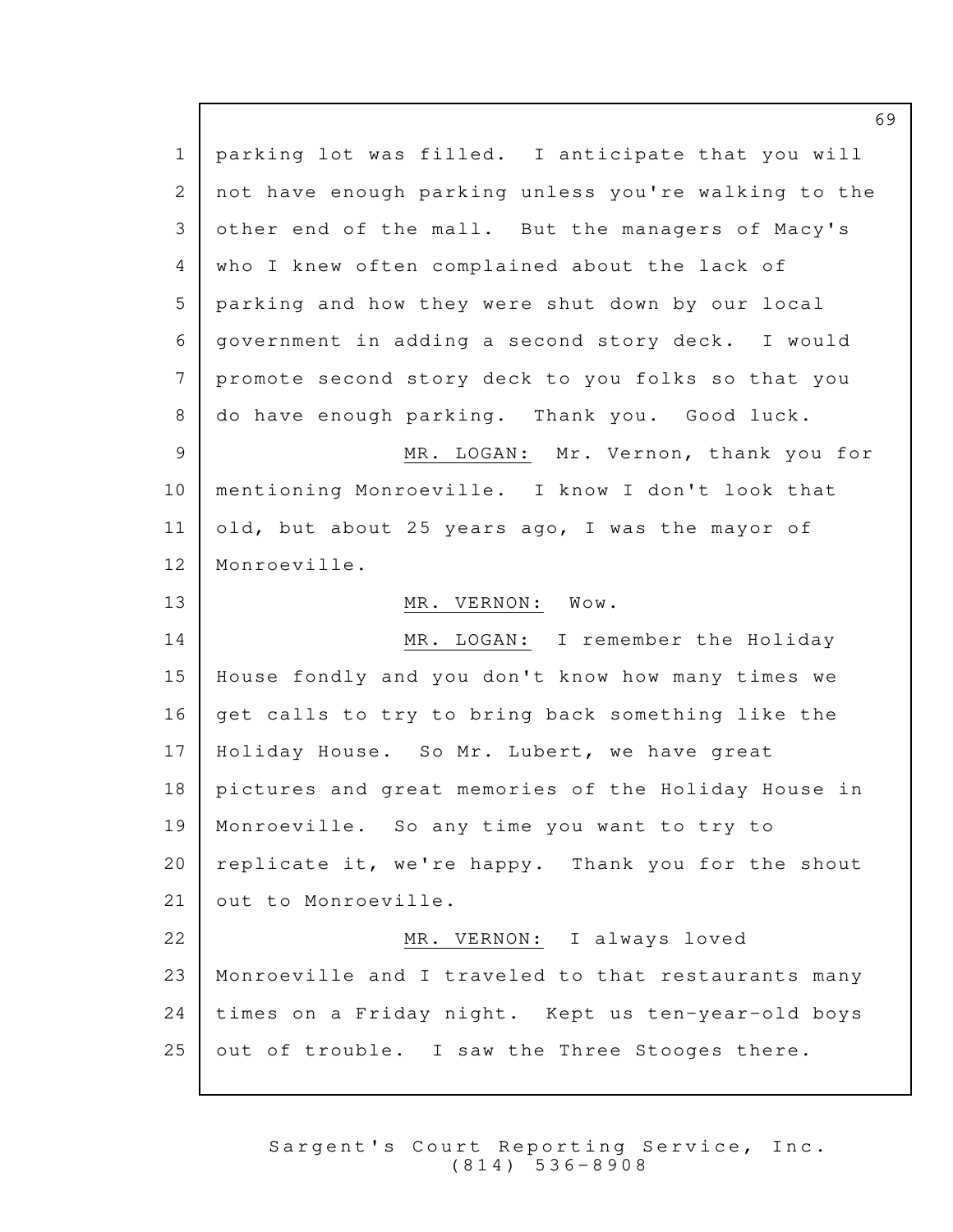70 1 MR. LOGAN: Yes. 2 PRESIDING OFFICER: Michael Lee. I'm  $3$  not sure I saw Michael Lee, but  $---$ . 4 UNIDENTIFIED SPEAKER: I'll speak for 5 | him. He's not able to be here but he has sent in a written statement. 6 7 PRESIDING OFFICER: Okay. Thank you. 8 That is the end of the list of individuals I had 9 registered. Is anyone here thought the registered 10 or tried to register, raise your hand? I see, I 11 | think, one hand. 12 MR. HILL: Yes. 13 PRESIDING OFFICER: Will you come 14 | forward, sir? 15 MR. HILL: Yes. 16 PRESIDING OFFICER: Okay. I 17 apologize. Come on up. And if you could raise your  $18$  right hand to be sworn by the Court Reporter.  $19$   $---$ 20 CARL HILL, 21 | CALLED AS A WITNESS IN THE FOLLOWING PROCEEDING, AND 22 | HAVING FIRST BEEN DULY SWORN, TESTIFIED AND SAID AS 23 FOLLOWS:  $24$   $---$ 25 COURT REPORTER: Thank you very much.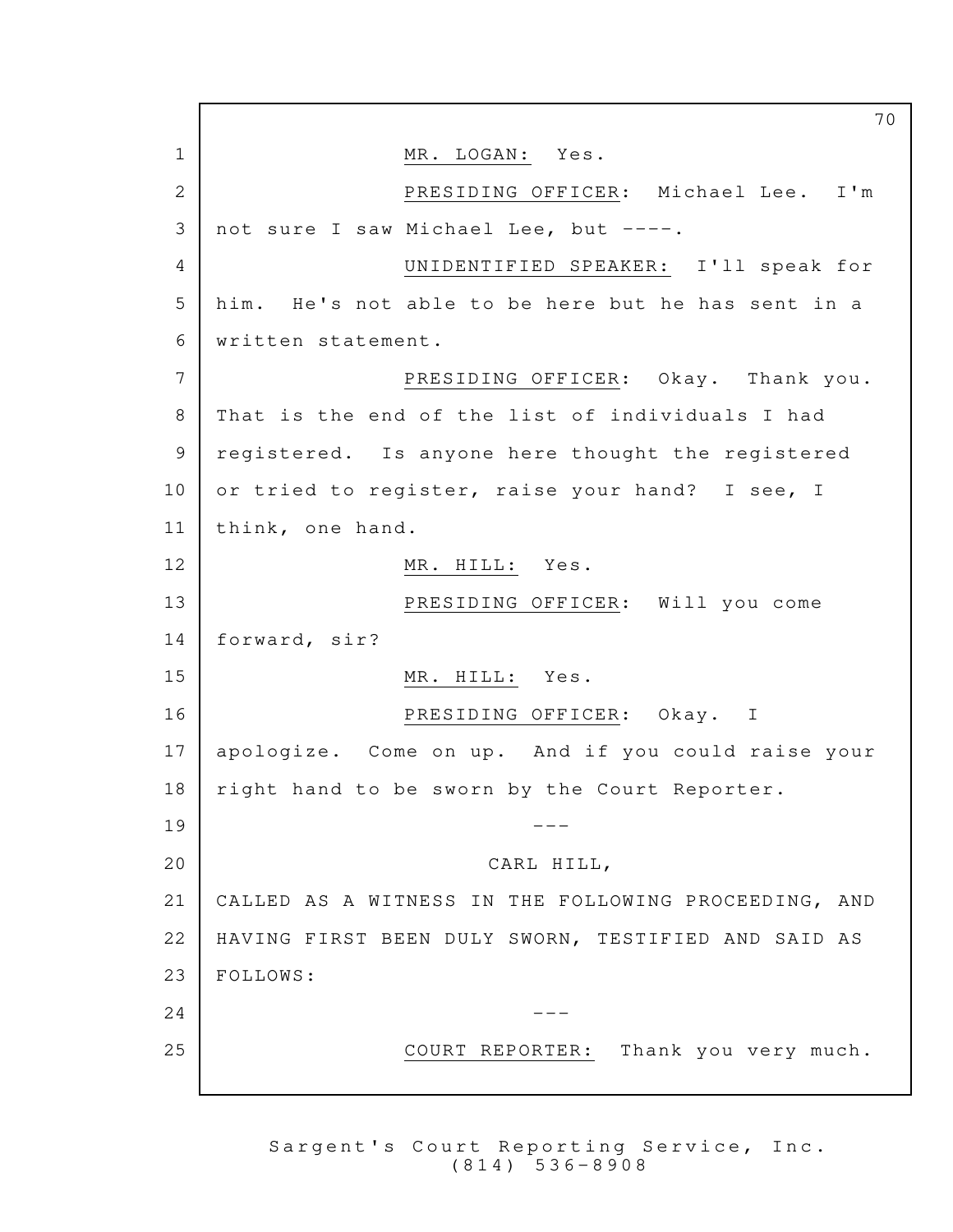|                | 71                                                   |
|----------------|------------------------------------------------------|
| $\mathbf 1$    | PRESIDING OFFICER: And would you tell                |
| 2              | us your name and spell it?                           |
| 3              | MR. HILL: Thank you, persons of the                  |
| 4              | Board for arranging this and the developers for      |
| 5              | sharing their information. I'm Carl Hill of Benner   |
| 6              | Township. I'm a retired United Methodist pastor      |
| 7              | having served in the Centre region three different   |
| 8              | congregations over the years, two of which are       |
| $\overline{9}$ | within easy geographical proximity to the proposed   |
| 10             | venue for the casino. One is the Pleasant Gap        |
| 11             | United Methodist Church and the other is the Mount   |
| 12             | Nittany United Methodist Church in Lamont, which is  |
| 13             | just down the road.                                  |
| 14             | I wanted to share two perspectives,                  |
| 15             | first of all, some of the personal things that I     |
| 16             | have. I do not represent those congregations and     |
| 17             | anything that they say, but I do want to share some  |
| 18             | personal questions and thoughts, plus I would like   |
| 19             | to share the statement of the United Methodist       |
| 20             | Church from the denominational standpoint. Our       |
| 21             | general conference, which meets every four years and |
| 22             | is over 1,000 delegates is the only group that can   |
| 23             | speak officially for the denomination. And this is   |
| 24             | a statement from 2016. We did not meet in 2020       |
| 25             | because of the COVID. And I share this with you.     |

Г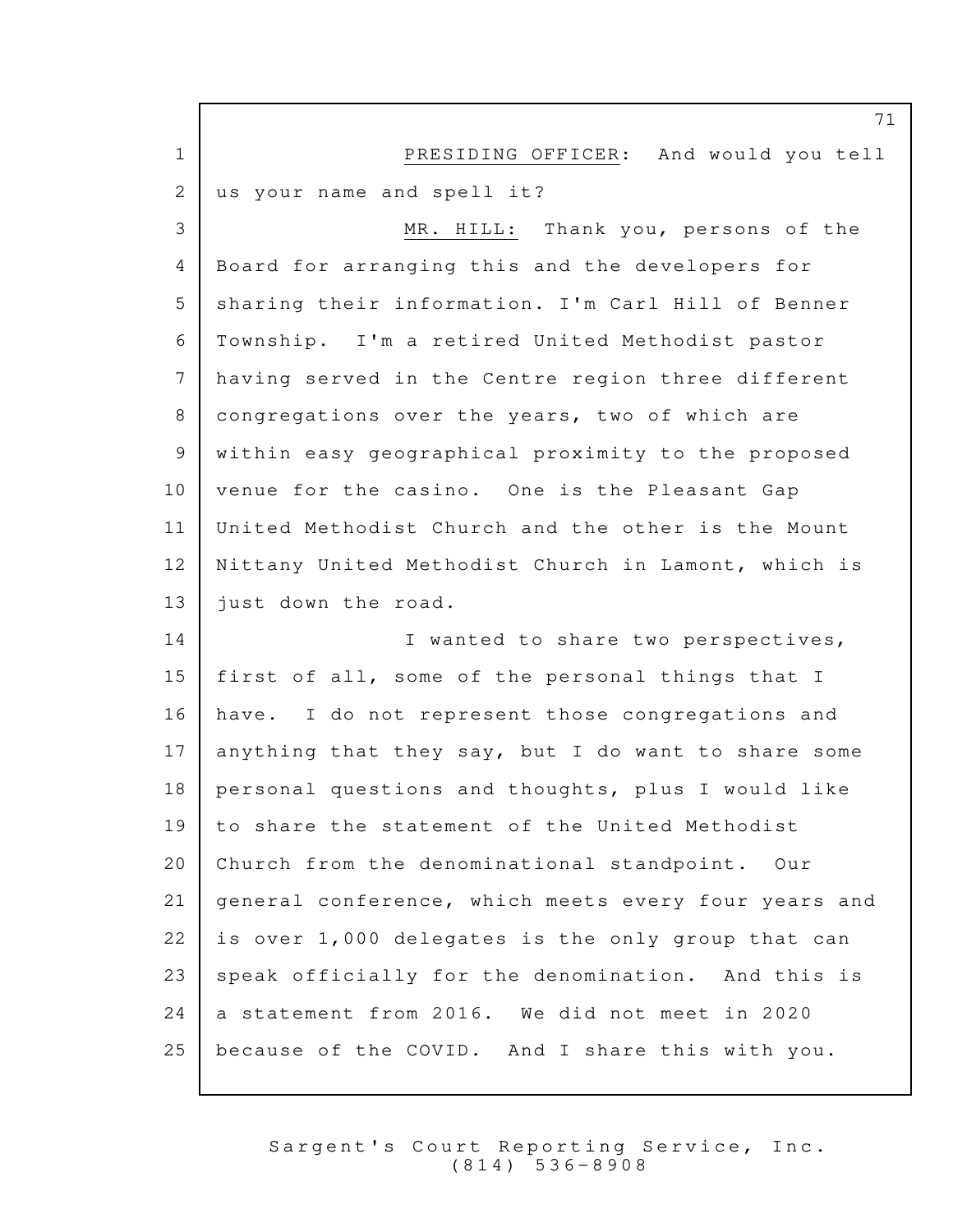| $\mathbf 1$ | Gambling is a menace to society                      |
|-------------|------------------------------------------------------|
| 2           | generally to the best interests of moral,            |
| 3           | socioeconomic and spiritual life. Destructive of     |
| 4           | good government and good stewardship as an active    |
| 5           | thing of concern. Christians should abstain from     |
| 6           | gambling and should strive to minister to those      |
| 7           | victimized by the practice. Where gambling has       |
| 8           | become a victim, the church will encourage such      |
| 9           | individuals to receive therapeutic assistance so     |
| 10          | that the individual's energies may be redirected     |
| 11          | into a positive and constructive events.             |
| 12          | The Supporting American Indian Tribes                |
| 13          | seems to be dichotomy sometimes with the church's    |
| 14          | position. Therefore, the church's role is to create  |
| 15          | sacred space to allow for dialogue and education     |
| 16          | that will promote a holistic understanding of        |
| 17          | American Indians historic quest for survival. It     |
| 18          | would make it unnecessary and undesirable to resort  |
| 19          | to promotional gambling, including public lotteries, |
| 20          | casinos, raffles, internet gambling, gambling with   |
| 21          | emerging wireless technology, and other games of     |
| 22          | chance as a recreation, as an escape or as a means   |
| 23          | of reducing public revenue of funds for support of   |
| 24          | charities or government.                             |
| 25          | My comments and questions, and some of               |

Г

Sargent's Court Reporting Service, Inc. ( 8 1 4 ) 5 3 6 - 8 9 0 8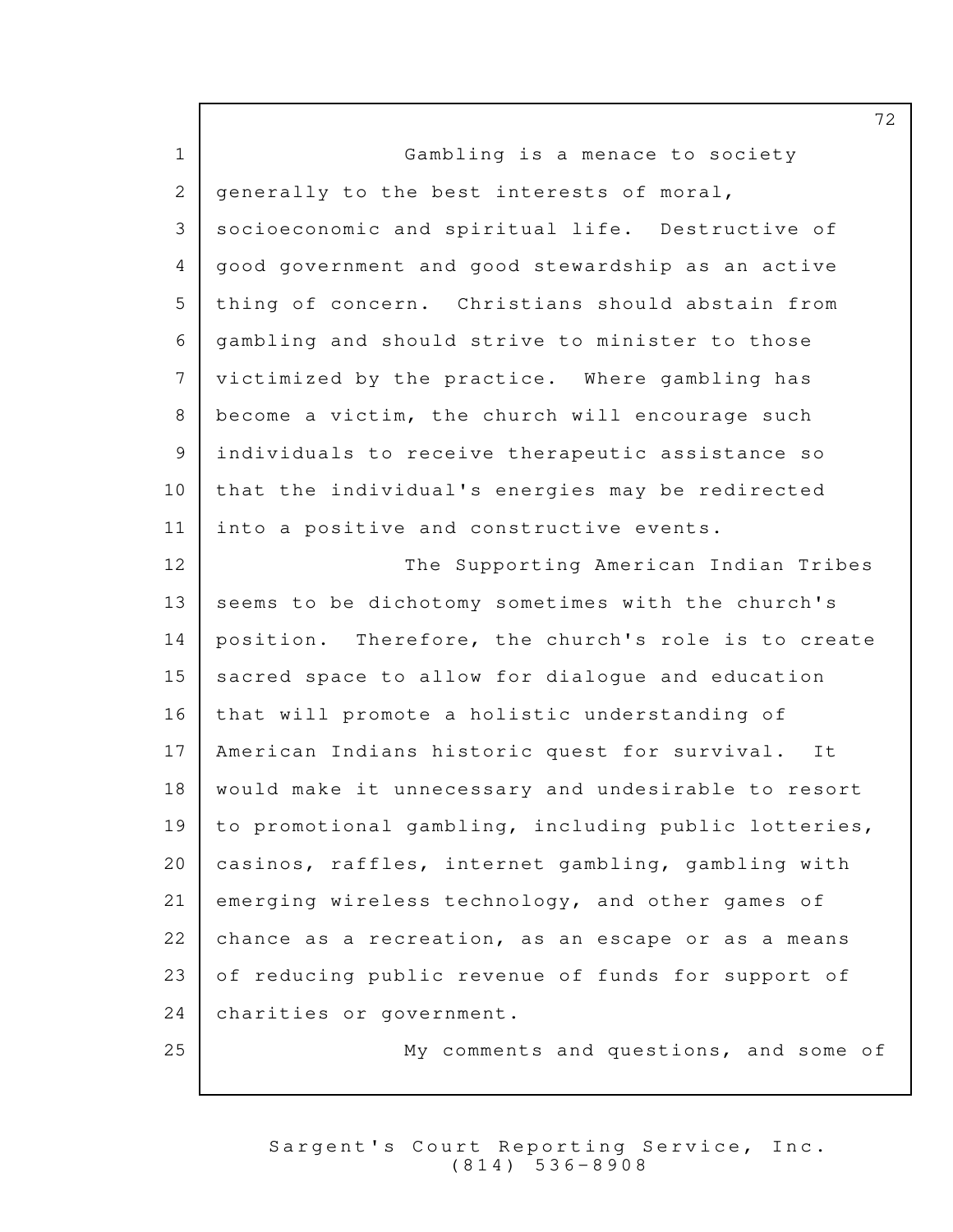| $\mathbf{1}$ | them have been answered. Thank you to the            |
|--------------|------------------------------------------------------|
| 2            | developers for sharing that brief presentation. I    |
| 3            | have a question that was alluded to by the parking I |
| 4            | have experienced over the years as I lived here in   |
| 5            | this area. Holidays, give us Black Friday, give us   |
| 6            | the Christmas season and you could never find a      |
| 7            | place to park at the Nittany Mall. We already have   |
| 8            | three flagship stores that have come into the mall   |
| 9            | and that this project will attract other stores that |
| 10           | fill the vacancies that are there and then we have   |
| 11           | the casino. I'm not sure that the answer adequately  |
| 12           | as to the parking situation.                         |
| 13           | I have a concern and it was addressed                |
| 14           | partially about the feasibility, the financial       |
| 15           | feasibility. I have not seen, have not heard         |
| 16           | specifics, but what are the positive and negative    |
| 17           | financial impacts upon College Township, Centre      |
| 18           | County, and the state of Pennsylvania in             |
| 19           | relationship to this project. I realize that it's    |
| 20           | projected venture that will take place at Macy's. I  |
| 21           | realize that the Nittany Mall is not really a large  |
| 22           | complex. It's a small area. We have three flagship   |
| 23           | stores there now. Advocacy want to get more, other   |
| 24           | stores to come in. There are going to be people of   |
| 25           | all ages within a very, very close proximity to the  |

Sargent's Court Reporting Service, Inc. ( 8 1 4 ) 5 3 6 - 8 9 0 8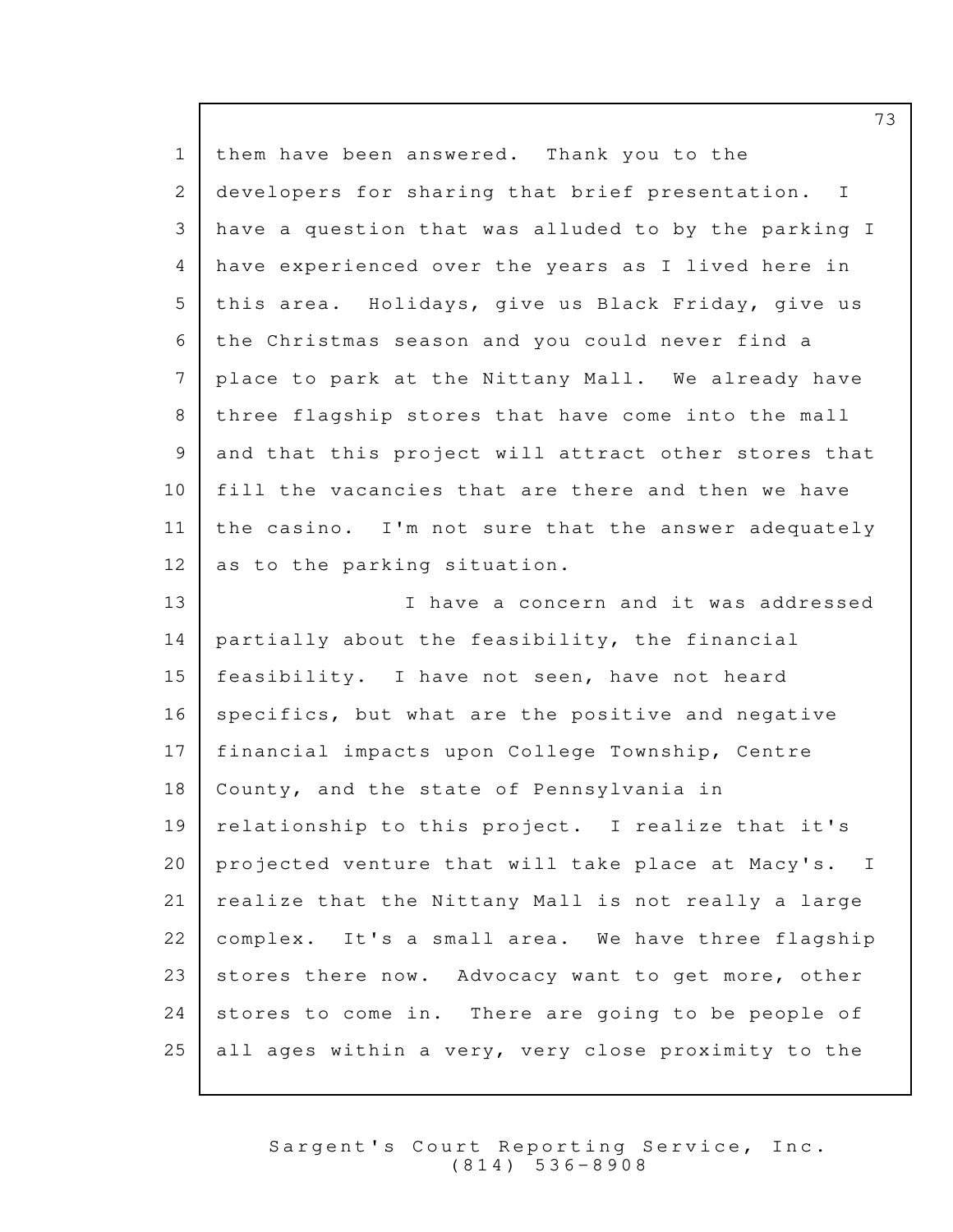1 casino. Other casinos that I'm aware of are not - 2 | well, I don't know about the one in Valley Forge,  $3$  I've heard. But other casinos that I've seen, heard 4 of, they are not in close proximity to children, to  $5$  the youth, and to adults altogether. So that's a 6 concern that I have. 7 I realize that since the state of 8 Pennsylvania got involved in - the red light's 9 coming on. I'm moving. That Pennsylvania become  $10$  involved in certified gambling they've, we've 11 | literally the number of children and youth that are  $12$  involved in lotteries to support youth 13 organizations, sports organizations, and I find this  $14$  to be very, very difficult. 15 You've answered some of my questions.  $16$  I appreciate the time. I don't want to be a 17 | hypocrite and pretend I've never been in a casino.  $18$  | I have been. I won a couple dollars. I appreciate 19 what I've heard from both sides. Thank you for  $20$  being here. Thank you to the developers and the 21 Chairman. Thank you. 22 PRESIDING OFFICER: Thank you. So now  $23$  I have to add to my list. Is there anyone else here  $24$  who though they registered to speak? Raise your 25 hand. And any speakers, if you have comments that

> Sargent's Court Reporting Service, Inc. ( 8 1 4 ) 5 3 6 - 8 9 0 8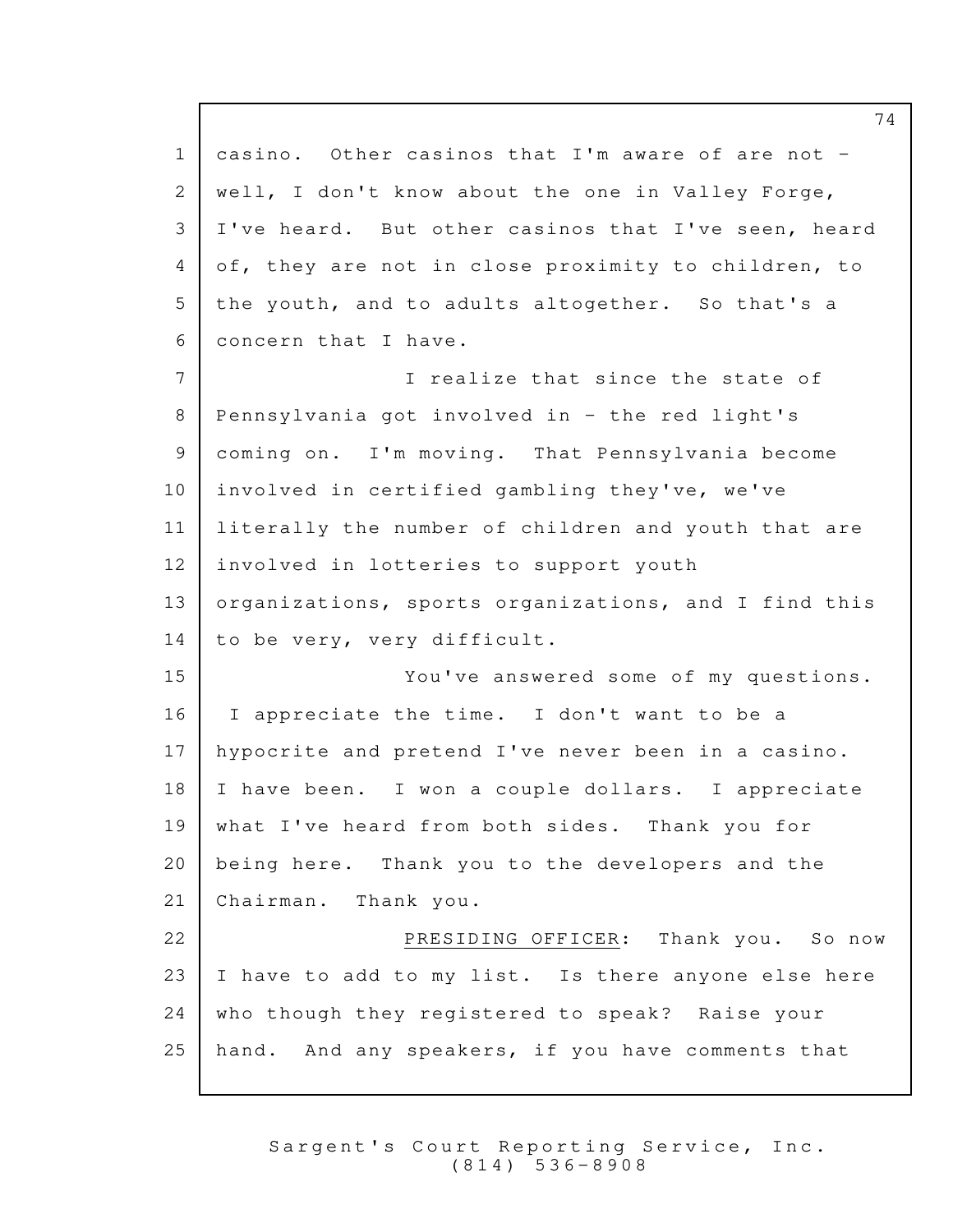1 | you didn't get to share with us, if you'd like to 2 send them to the Board clerk email, which is boardclerk, all one word, B-O-A-R-D-C-L-E-R-K, 3 4 | @pa.gov. And you can find us on the website, the 5 Gaming Control Board's website. You can certainly  $6$  email comments to us. And speaking of written  $7$  comments, I'm provided, I think it was about, we 8 | received about 49 written comments through our 9 | website and through the board clerk's email prior to 10 the hearing. They provided to Gaming Counsel and  $11$  | they will be added to the record as Hearing Exhibit 12 Number 1.  $13$   $---$ 14 (Whereupon, Hearing Exhibit 1, Written Comments, 15 | was marked for identification and admitted.)  $16$   $---$ 17 PRESIDING OFFICER: They will also be  $18$  posted to the Board's website with all the other 19 information concerning this project for the public 20 to also see and read. 21 So the matter, the record in this 22 | matter will remain open. A transcript from today's 23 | hearing, as well as all the written comments 24 | received by the deadline which we provided to all 25 | Board members for their consideration, and the Board

> Sargent's Court Reporting Service, Inc. ( 8 1 4 ) 5 3 6 - 8 9 0 8

75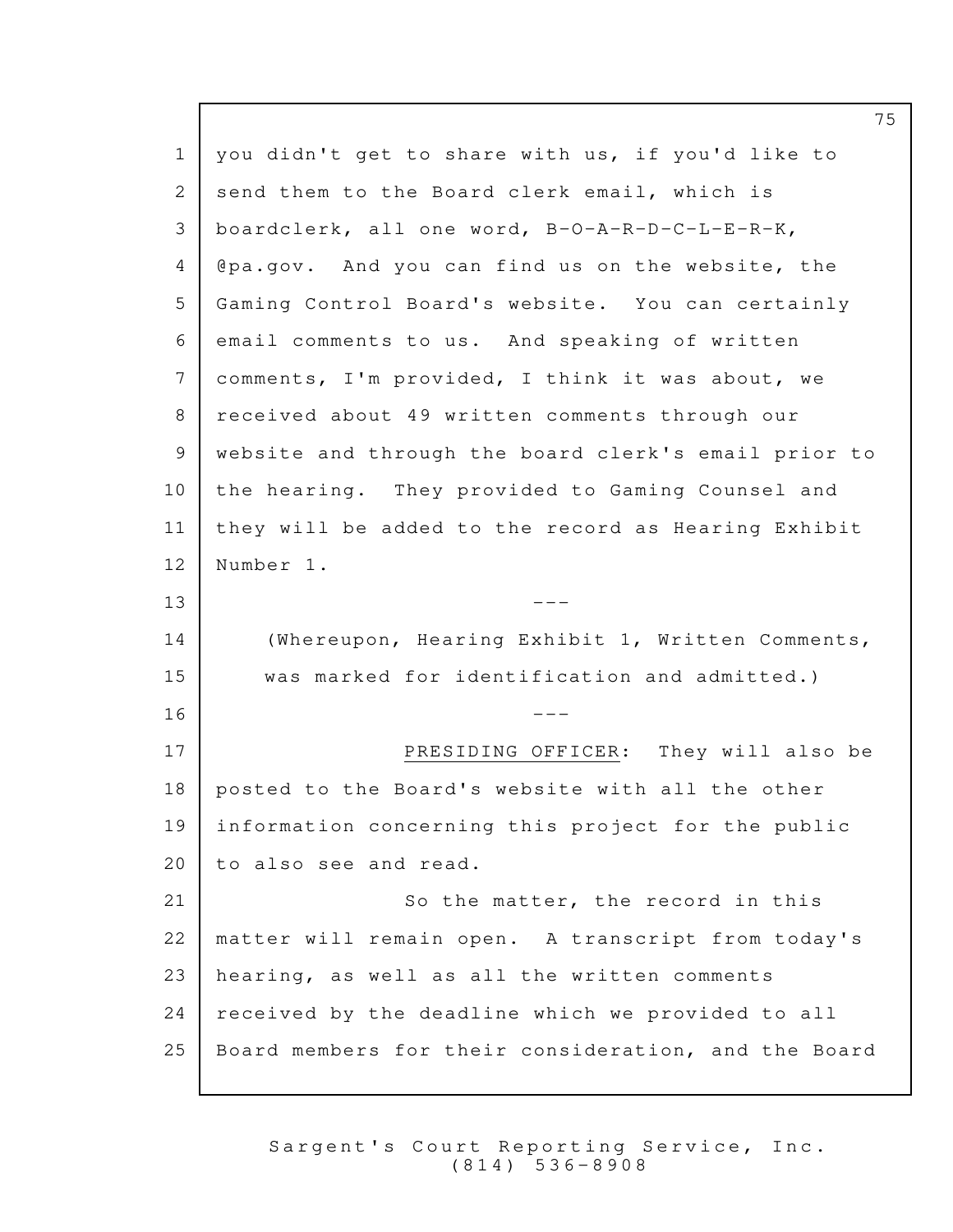76 1 at its convenience will schedule this matter to be 2 | heard at a future Board meeting in Harrisburg for a 3 | presentation and votes on SC Gaming's application. 4 I want to thank the Staff here at The Penn Stater 5 for their help arranging the room and holding this 6 hearing today. Thank you all for coming and 7 attending and for your cooperation and the hearing's 8 | now adjourned. Thank you. 9 **\* \* \* \* \* \* \* \*** 10 | HEARING CONCLUDED AT 5:33 P.M. 11 **\* \* \* \* \* \* \***  $12$  13 14  $15$  16 17 18 19 20 21 | **1999 | 1999 | 1999 | 1999 | 1999 | 1999 | 1999 | 1999 | 1999 | 1999 | 1999 | 1999 | 1999 | 1999 | 1999 |** 22  $\vert$ 23  $\vert$  $24$  $25$